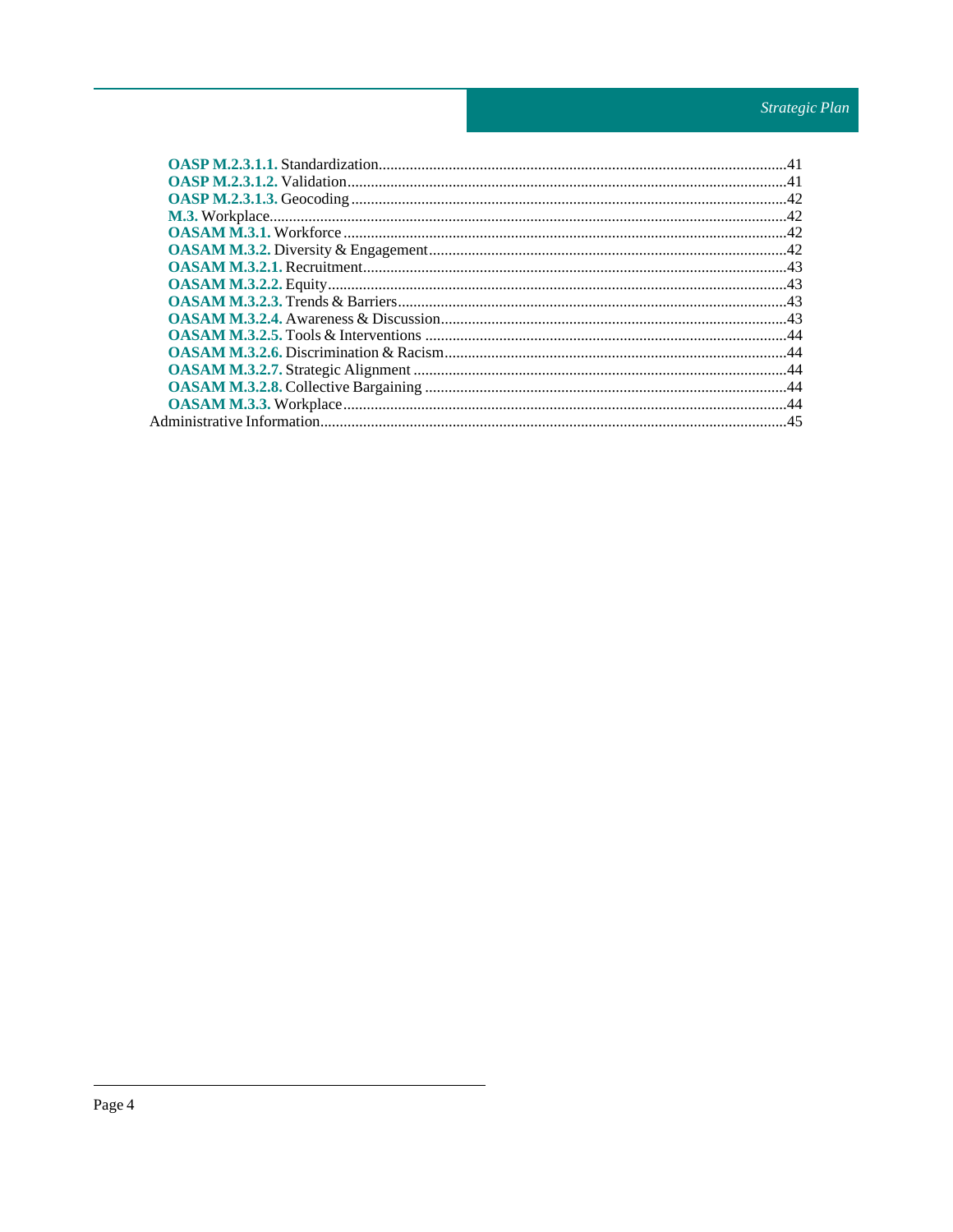

# **U.S. Department of Labor (DOL)**

**Stakeholder(s): MARTIN J. WALSH** : *Secretary of Labor*

## <span id="page-4-0"></span>Vision

Empowering all workers morning, noon and night.

## <span id="page-4-1"></span>Mission

To foster, promote, and develop the welfare of the wage earners, job seekers, and retirees of the United States; improve working conditions; advance opportunities for profitable employment; and assure work-related benefits and rights.

<span id="page-4-2"></span>Values

**Opportunity Equity Empowerment**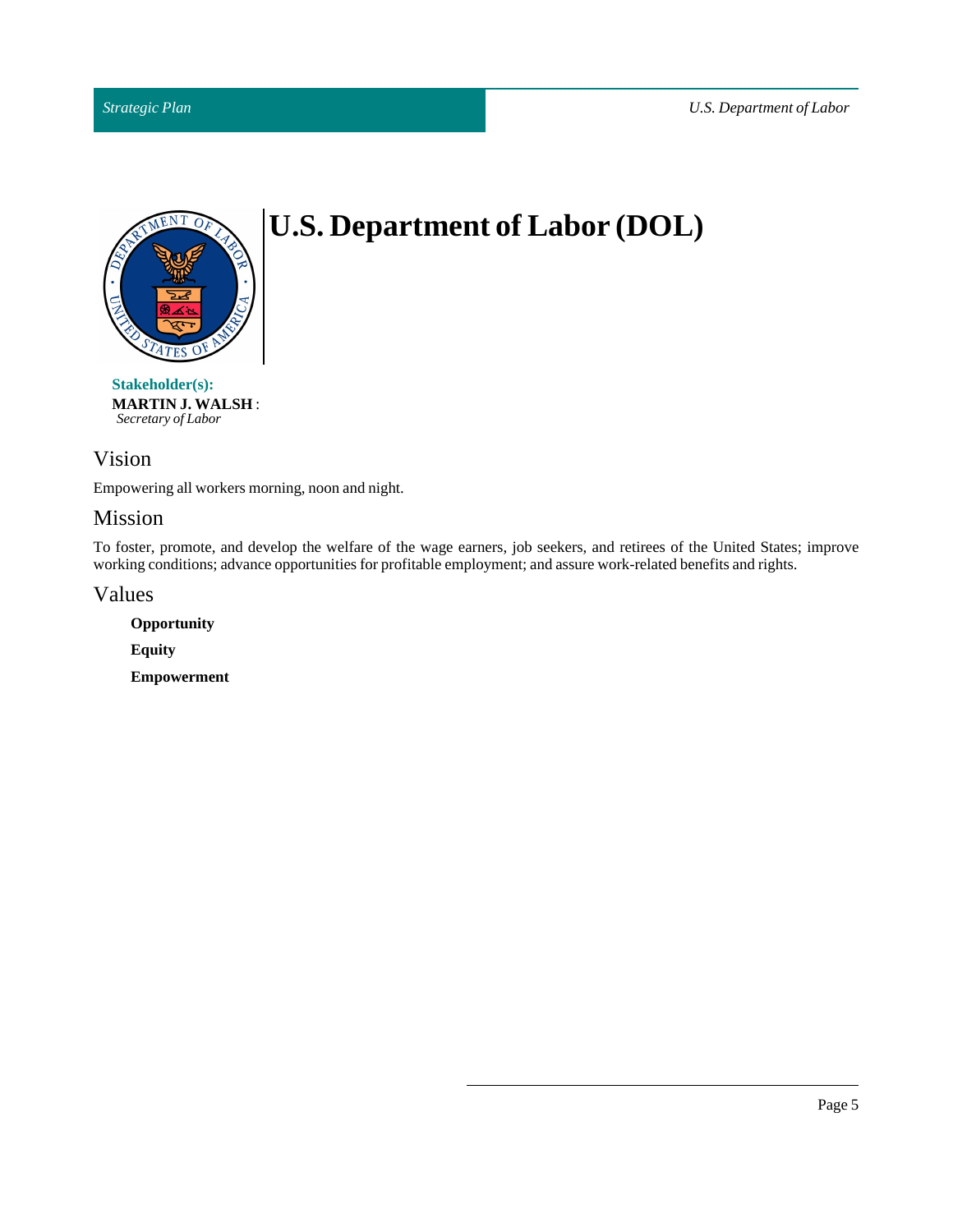## <span id="page-5-1"></span><span id="page-5-0"></span>**1. Opportunity & Equity**

*Build Opportunity and Equity for All*

## **1.1.** Training & Employment

*Advance training, employment, and return-to-work opportunities that connect workers to higher-wage jobs, especially in ways that address systemic inequities.*

#### **Workers**:

The American economy must work for all workers. ETA, VETS, WB, and ODEP oversee programs and develop policy as part of the nation's public workforce system, providing support to workers and employers. In the coming years, these *agencies will strengthen their efforts to expand opportunities to address equity and inclusiveness.*

#### **Partner Agencies Driving this Objective** :

*These partner agencies invest in workforce development and modernized practices; they also build upon established collaborations with other DOL agencies, federal, state, and private organizations to influence evidence-based policy changes, conduct important research, and strengthen employer engagement. Collectively, these agencies' performance* goals contribute to improving employment outcomes for workers today and tomorrow, and to improving DOL's agility to *evolve in an ever-changing environment.*

#### **Employment and Training Administration (ETA)**

#### **Veterans' Employment and Training Service (VETS)**

#### **Women's Bureau (WB)**

#### **Office of Disability Employment Policy (ODEP)**

#### **Civil Rights Center** :

Additionally, DOL's Civil Rights Center investigates and adjudicates alleged discrimination and other violations of equal *opportunity requirements, and provides technical assistance, to ensure that the workforce system is operating in compliance with the law.*

## <span id="page-5-2"></span>**ETA 1.1.** Workforce Solutions

*Create customer-focused workforce solutions that serve all workers,including underserved communities.*

#### **Stakeholder(s):**

#### **ETA** :

*The Employment and Training Administration (ETA) oversees a diverse portfolio of programs and services provided by the public workforce system – a network of federal, state, and local government-funded agencies and programs. The public workforce system delivers quality job opportunities and assistance in acquiring skills and credentials to workers and connects businesses with skilled workers to meet their workforce needs... ETA oversees the public workforce system authorized by the Workforce Innovation and Opportunity Act (WIOA). Programs strategically aligned through this system include:*

#### **State Formula Programs**:

*WIOA Title I adult, dislocated worker, and youth state formula programs*

#### **National Dislocated Worker Grants Program**

#### **Employment Service Grants Program** :

*Wagner-Peyser Employment Service (ES) (amended by WIOA Title III) formula grants serving workers and businesses, and providing universal access to labor exchange and labor market information services*

#### **WIOA YouthBuild Program** :

*serving youth and young adults through competitive grants*

#### **WIOA Job Corps Program** :

*serving youth and young adults at primarily residential centers operated by contracted vendors and the U.S. Department of Agriculture*

### **WIOA Indian and Native American Program** :

*serving youth and adults*

#### **National Farmworker Jobs Program**

*— continued next page*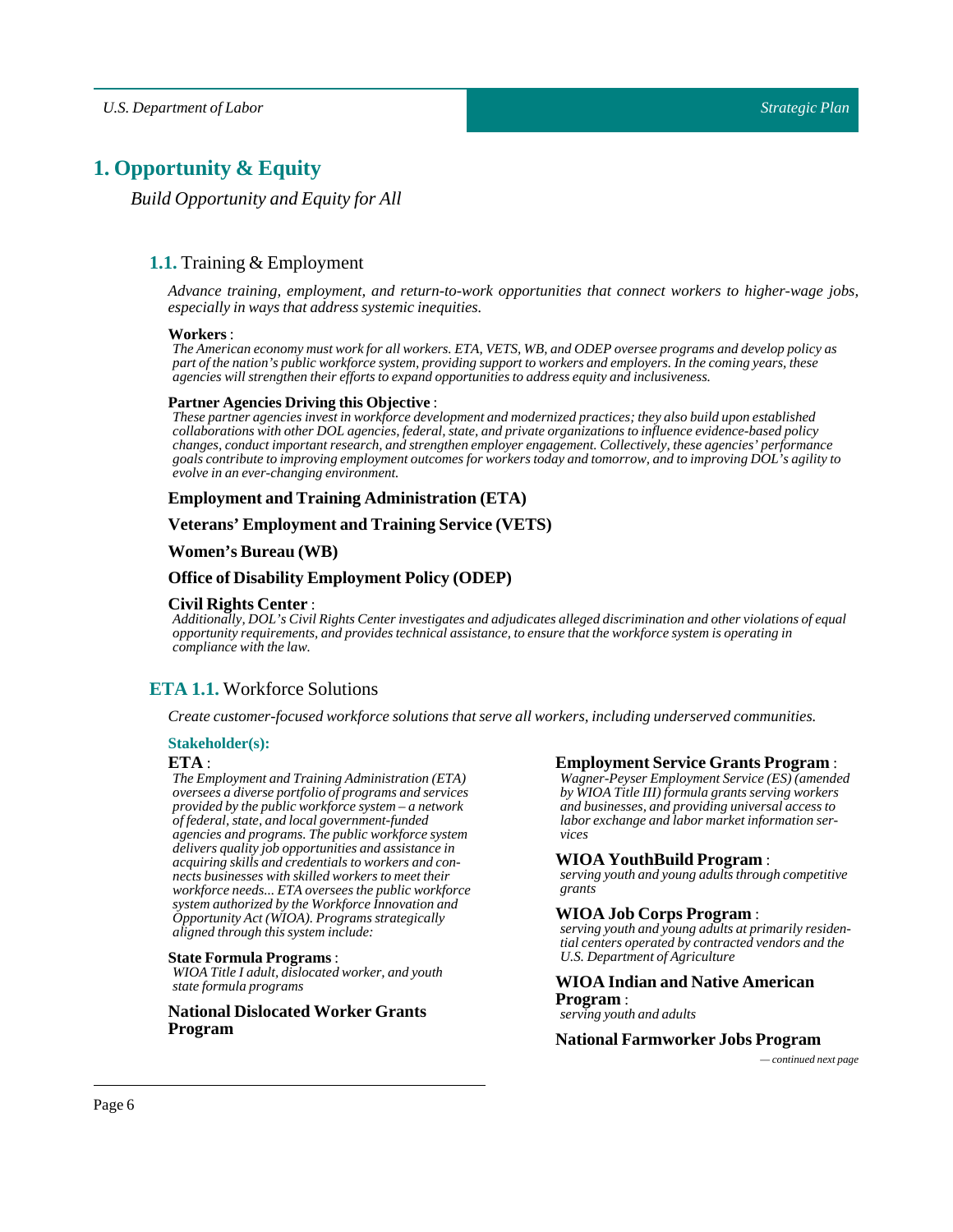#### *Strategic Plan*

*Stakeholders (continued)*

#### **Reentry Employment Opportunities Program** :

*assisting adult and youth ex-offenders*

#### **Apprenticeships Grants Program** : *Grants to expand apprenticeships*

#### **H-1B Skills Training Grants Program** :

*assisting America's workers in acquiring the skills and competencies needed for high-growth industries and economic sectors, and reducing the Nation's dependence on foreign labor*

#### **Trade Adjustment Assistance (TAA) Formula Grants Program** :

*serving workers adversely impacted by international trade*

#### **Unemployment Insurance Program**:

*providing temporary assistance to unemployed workers, as well as providing an economic stabilizer during economic downturns (See Strategic Objective 3.1).*

#### **U.S. Businesses**:

*ETA also serves workers and businesses through its temporary and permanent foreign labor certification programs, which respond to business needs for skilled workers that cannot be met by available U.S. workers, while protecting the wages and working conditions of similarly employed U.S. workers.*

#### **States** :

*ETA's work is carried out primarily through grant making and contracting authority, in cooperation with states, local governments, community and faith-based organizations, local workforce develop-*

#### <span id="page-6-0"></span>**ETA 1.1.1.** Work & Competition

*Put America back to work and help American businesses compete*

ETA's strategies to put America back to work and help American businesses compete in the global economy include:

## <span id="page-6-1"></span>**ETA 1.1.1.1.** Training

*Prepare America's workers for the jobs of the 21st century by investing in high-quality workforce training programs and expanding access to underserved communities*

#### **Stakeholder(s):**

**Underserved Communities**

#### <span id="page-6-2"></span>**ETA 1.1.1.2.** Practices

*Scale evidence-based practices including sector-based training and career pathways, among others*

*ment boards, labor organizations, community colleges and other entities that oversee service delivery to meet the specific skills needs of their communities.*

#### **Local Governments**:

#### **Community-Based Organizations**

#### **Faith-Based Organizations**

**Local Workforce Development Boards**

#### **Labor Organizations**

#### **Community Colleges**

#### **ETA Regional Offices** :

*At the national level, ETA conducts program management (including guidance and technical assistance activity), business and stakeholder engagement, performance accountability, policy development, and research and evaluation. At the regional level, ETA's federal staff, in coordination with the National Office, provide critical oversight, monitoring, and technical assistance to help states, local areas, and other grantees (as part of the public workforce system) and contractors succeed in continually improving services to workers and businesses.*

#### **Office of Unemployment Insurance** :

*ETA also includes the Office of Unemployment Insurance, which has its own performance goal in this plan under Strategic Objective 3.1.*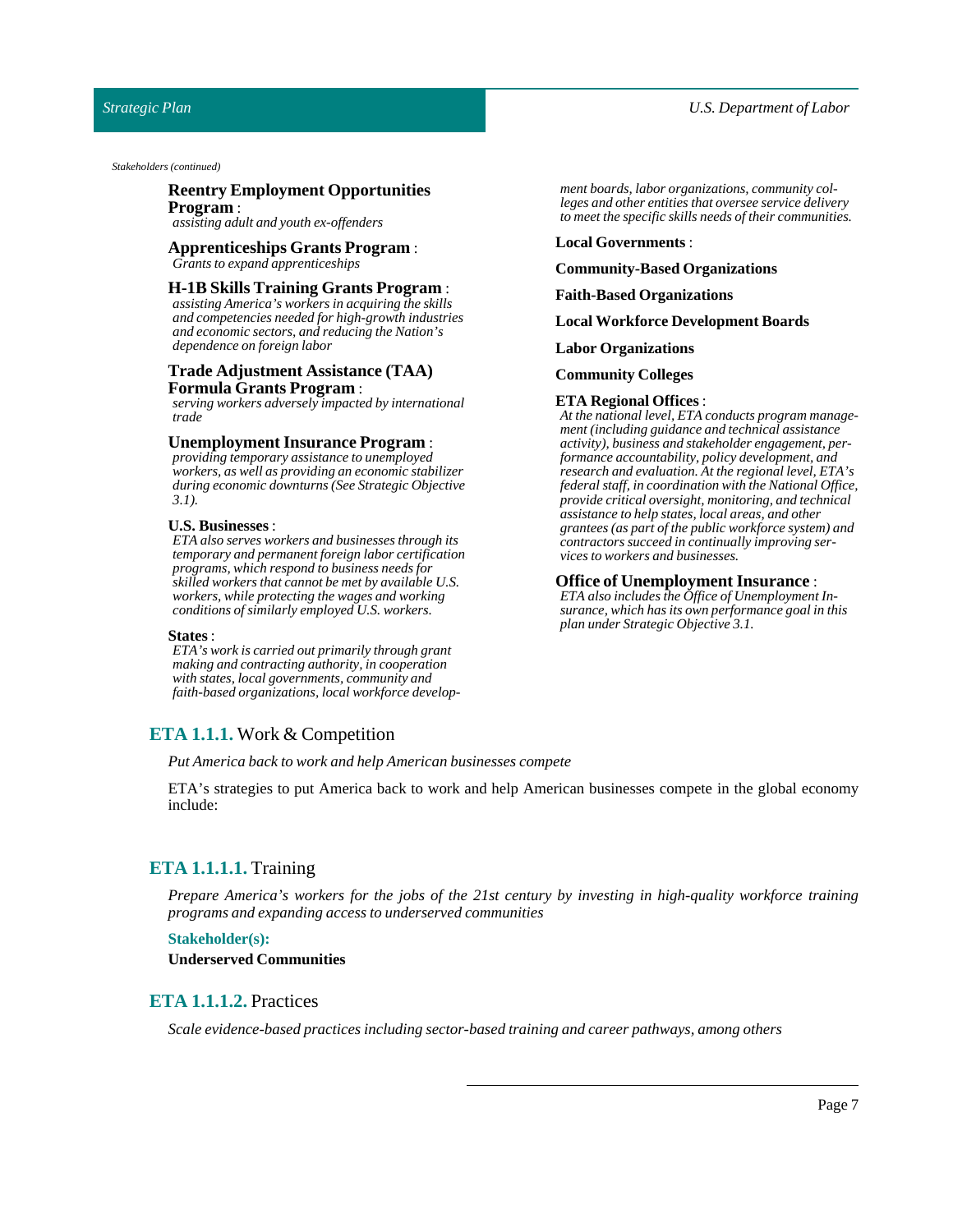## <span id="page-7-0"></span>**ETA 1.1.1.3.** Apprenticeships

*Expand and increase access to Registered Apprenticeships and effective work-based learning*

## <span id="page-7-1"></span>**ETA 1.1.1.4.** Workforce System

*Strengthen training and employment services by supporting the workforce system to provide critical employment and training services in a rapidly changing environment*

## <span id="page-7-2"></span>**ETA 1.1.1.5.** Resilience & Inclusion

Provide assistance and best practices to the workforce system and other Federal agencies to meet the goals of a *resilient and inclusive workforce*

## <span id="page-7-3"></span>**ETA 1.1.2.** Training

*Prepare American workers for the jobs of the 21st century by investing in high-quality workforce training programs and expanding access to underserved communities*

As the economy changes, training and employment programs must innovate and adapt to help America's workers gain necessary skills by making services, strategies, and supports accessible to those in need. ETA's investments in workforce development will prioritize underserved and adversely impacted communities. ETA will continue to build on lessons learned from previous economic disruptions and periods of rapid economic and job growth, such as the need for adult learners to earn an income while participating in training, the rapidly adapting skill needs of business, and the evolution of education and training methods to include virtual and technology-based methods. ETA will continue to assess and test training and reemployment services, especially for underserved populations, and rigorously evaluate practices that have shown promise over the past decade. As the economy changes, ETA will continue to assess data on employment outcomes and use the evidence base to recommend programmatic reforms that would improve program outcomes, effectiveness, and efficiency for both workers and businesses. For example, results show that workplace education developed as part of an industry sector strategy can increase earnings among low-income individuals. ETA will also:

## <span id="page-7-4"></span>**ETA 1.1.2.1.**Job Matching

*Provide high-quality job matching and labor market information services to improve business response to natural turnover in worker pools* 

## <span id="page-7-5"></span>**ETA 1.1.2.2.** Career Pathways

*Facilitate career pathways in clean energy, infrastructure, healthcare, the care economy, and advanced manufacturing, and design workforce services with a customer-centered focus*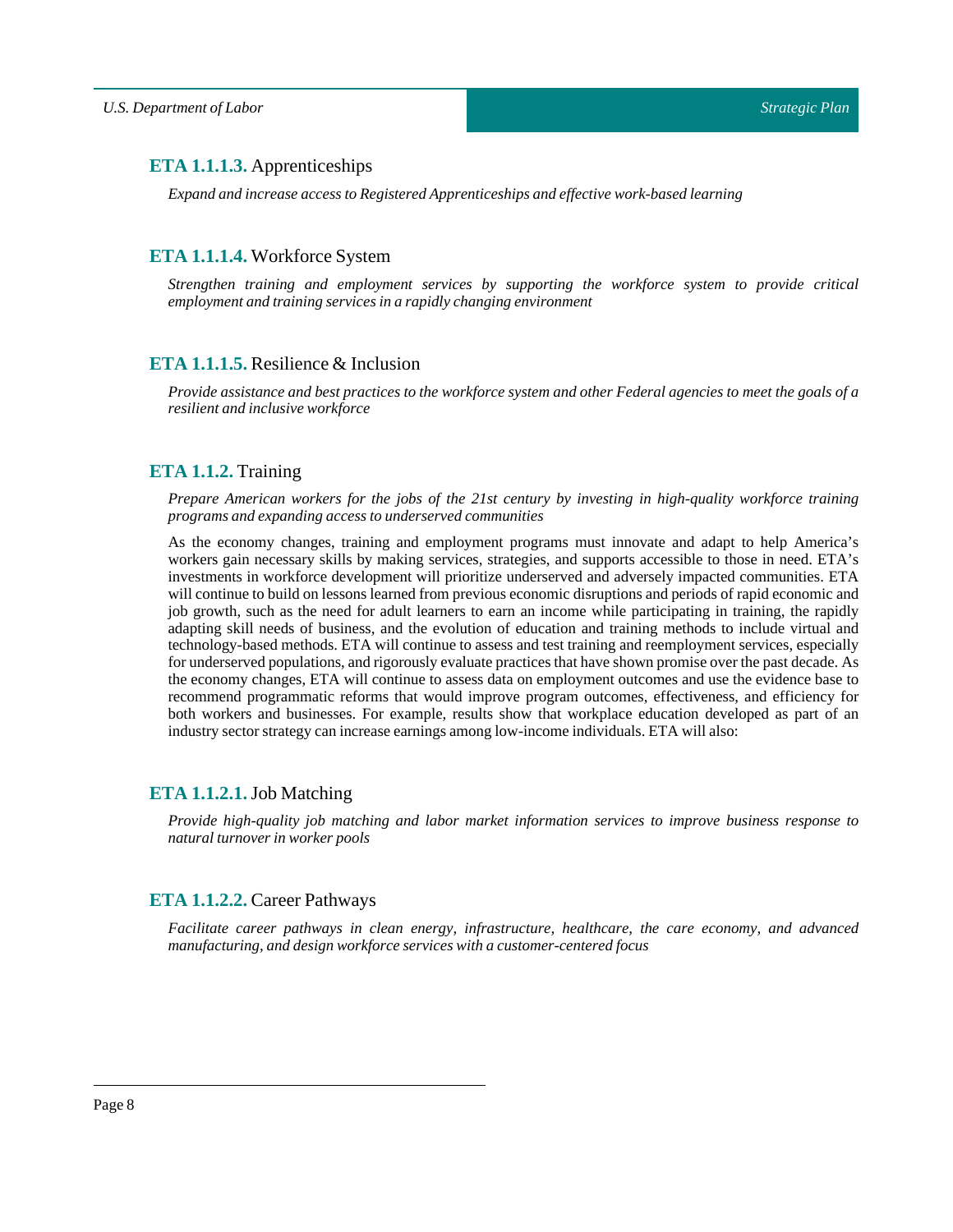## <span id="page-8-0"></span>**ETA 1.1.2.3.** Programs & Strategies

*Collaborate with the Chief Evaluation Office to identify proven programs and strategies, and help states and grantees implementthem*

## **Stakeholder(s): Chief Evaluation Office**

**States**

## <span id="page-8-1"></span>**ETA 1.1.2.4.** Cost-Effectiveness

*Assist states and grantees to operate in the most cost-effective and efficient way possible*

| <b>Stakeholder(s):</b> |  |
|------------------------|--|
| <b>States</b>          |  |

**States Grantees**

**Grantees**

## <span id="page-8-2"></span>**ETA 1.1.3.** Practices

*Scale evidence-based practices including sector-based training and career pathways, among others*

Workforce strategies have historically focused on the supply side of the labor market. In the last 15 years, the workforce system has expanded its focus to include both supply (job seeker) and demand (employer and industry) side strategies... ETA plans to expand adoption of evidence-based practices through:

#### **Stakeholder(s):**

#### **Regional Industries** :

*Sector strategies are workforce interventions that shift from a "program administration" focus to a strategic role of building regional inclusive talent pipelines that build meaningful career pathways for workers in important regional industries.*

#### **Industrial Sectors:**

*ETA has promoted sector-based strategies through sector-driven demonstration programs such as those funded with H-1B funds.*

#### **Career Pathway Programs** :

*ETA incorporates career pathway approaches in Job Corps, YouthBuild, Workforce Pathways for Youth, and other WIOA programs.*

**Job Corps**

#### **YouthBuild**

#### **Workforce Pathwaysfor Youth Program**

#### **WIOA Programs**

#### **Community Colleges**:

*ETA also enhances capacity in career pathway institutions through programs like Strengthening Community Colleges and the Trade Adjustment Assistance Community College and Career Training (TAACCCT) program, which in past years provided funding to states to work with community colleges to build industry-aligned education and training programs.*

## <span id="page-8-3"></span>**ETA 1.1.3.1.** Grants

*Award competitive grants that dedicate funding to building or adopting equitable, evidence-based strategies*

## <span id="page-8-4"></span>**ETA 1.1.3.2.** Technical Assistance

*Provide technical assistance on adopting evidence-based strategies like sector strategies and career pathways*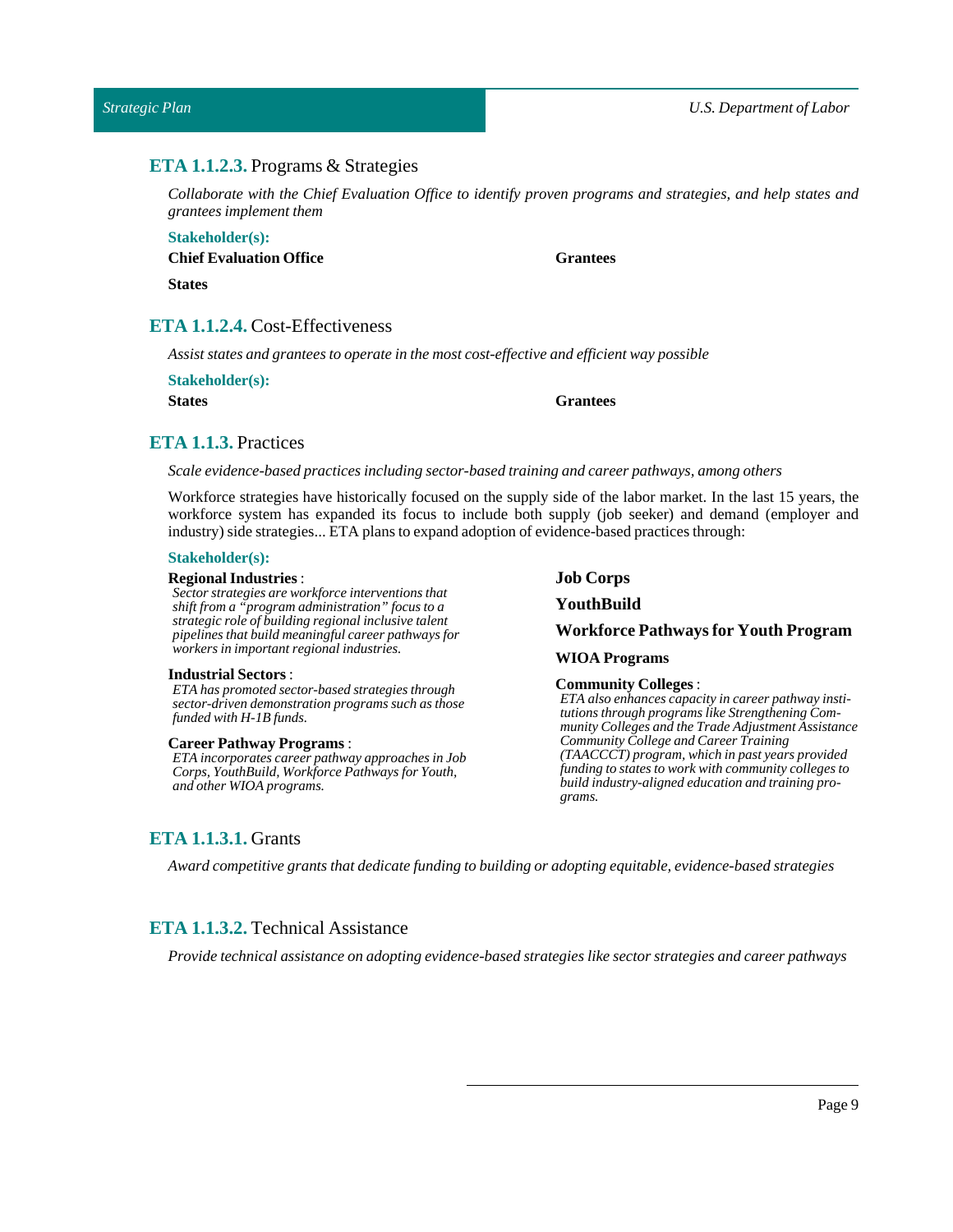## <span id="page-9-0"></span>**ETA 1.1.3.3.** Best Practices

*Cultivate and share best practices and emerging evidence around sector-based strategies, career pathways, and other evidence-based practices*

## <span id="page-9-1"></span>**ETA 1.1.4.** Apprenticeships & Learning

#### *Expand and increase access to Registered Apprenticeships and effective work-based learning*

ETA programs support work-based learning, skills development, and work readiness. They also promote training strategies that lead to credential attainment, as evidence has long supported the idea that workers and businesses benefit from workplace training. ETA promotes increased partnerships and collaborations with sponsors of Registered Apprenticeship (including businesses and unions) and the workforce and education systems. DOL's 2012 Registered Apprenticeship evaluation found that the net lifetime benefits for persons who completed an apprenticeship program were approximately \$250,000 while the net social benefits were over \$50,000. Additionally, evidence shows that demand-driven education and work-based learning programs, especially where youth receive wages, can improve employment outcomes, increase labor force participation, and engender higher wages and earnings. ETA will continue its efforts to enhance and expand access to Registered Apprenticeships and other effective work-based training models through:

## <span id="page-9-2"></span>**ETA 1.1.4.1.** Registration

*Modernize Registered Apprenticeships by developing evidence-based strategies and models that expand access, extend into new industries, re-engineer current processes for establishing Registered Apprenticeship programs, and leverage technology for both industry and apprentices.*

## <span id="page-9-3"></span>**ETA 1.1.4.2.** Youth & Pre-Apprenticeships

*Expand youth and pre-apprenticeships*

**Stakeholder(s): Youth**

## <span id="page-9-4"></span>**ETA 1.1.4.2.1.** Targeting

*Target students at accredited secondary and post-secondary educational institutions, including community colleges, as well as eligible youth, ages 14-24, who face barriers to education,training, and employment*

#### **Stakeholder(s):**

**Secondary Educational Institutions**

**Community Colleges**

**Post-Secondary Educational Institutions**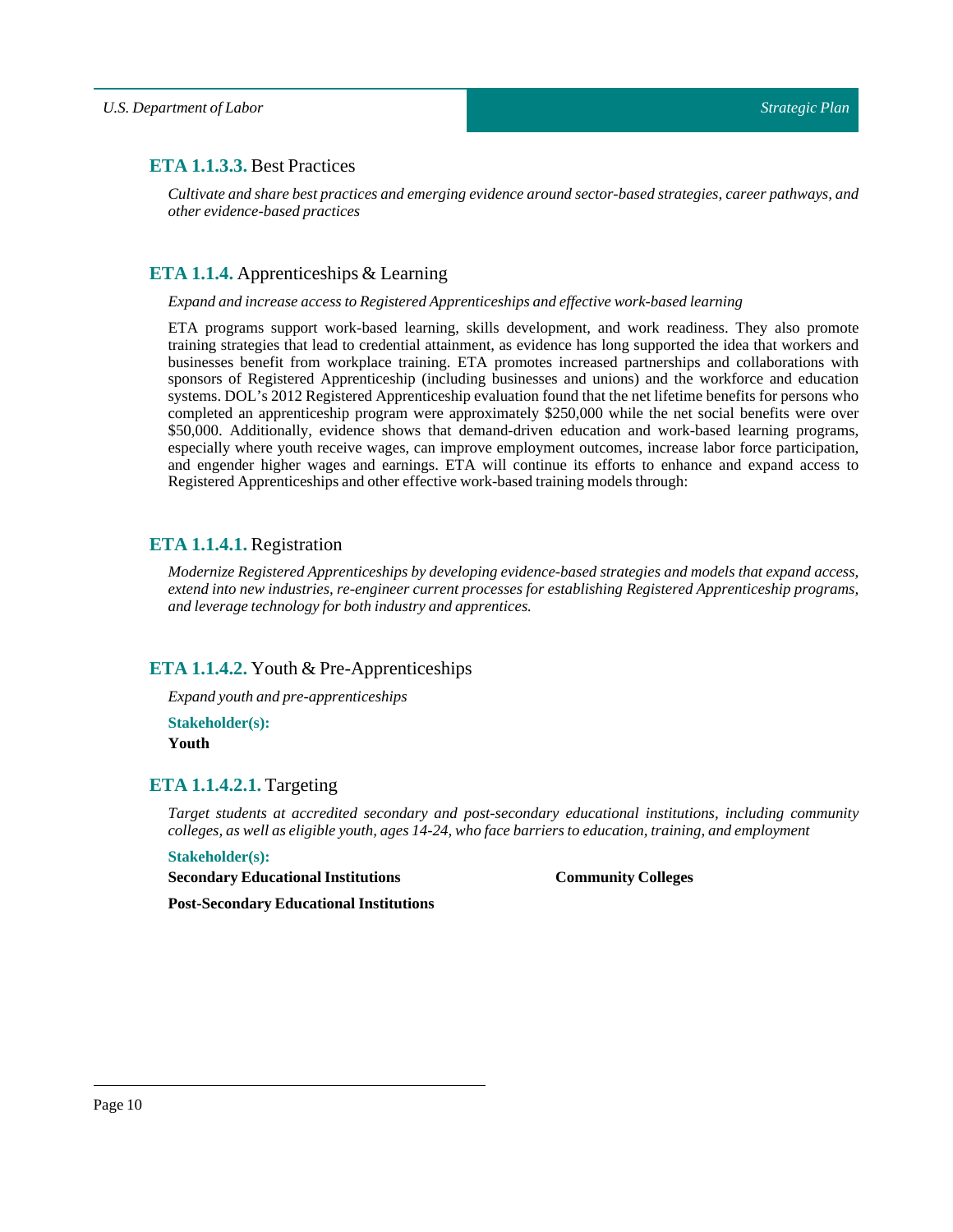## <span id="page-10-0"></span>**ETA 1.1.4.2.2.** Promotion

*Work with the Departments of Defense, Education, Justice and Health and Human Services to promote Registered Apprenticeships and pre-apprenticeships for high school students, YouthBuild participants, Job Corps students, justice-involved persons, current and former foster youth, out-of-school youth, service members and their spouses, and veterans*

#### **Stakeholder(s):**

| <b>Department of Defense</b>                             | <b>Justice-Involved Persons</b>   |  |
|----------------------------------------------------------|-----------------------------------|--|
| <b>Department of Education</b>                           | <b>Foster Youth</b>               |  |
| <b>Department of Justice</b>                             | <b>Former Foster Youth</b>        |  |
| <b>Department of Health and Human</b><br><b>Services</b> | <b>Out-of-School Youth</b>        |  |
|                                                          | <b>Service Members</b>            |  |
| <b>High School Students</b>                              | <b>Spouses of Service Members</b> |  |
| <b>YouthBuild Participants</b>                           | <b>Veterans</b>                   |  |
| <b>Job Corps Students</b>                                |                                   |  |

## <span id="page-10-1"></span>**ETA 1.1.4.2.3.** WANTO Grants

*Work with WB to provide Women in Apprenticeship and Nontraditional Occupations (WANTO) grants that help expand pathways for women to enter and lead in allindustries*

**Stakeholder(s): Women WB**

## <span id="page-10-2"></span>**ETA 1.1.4.3.** Adults

*Expand opportunities for adults*

**Stakeholder(s): Adults**

## <span id="page-10-3"></span>**ETA 1.1.4.3.1.** Readiness & Learning

*Expand integrated work-readiness and work-based learning opportunities across programs serving a diverse community of workers*

## <span id="page-10-4"></span>**ETA 1.1.4.3.2.** Training

*Identify employer-focused training opportunities*

**Stakeholder(s): Employers**

## <span id="page-10-5"></span>**ETA 1.1.4.3.3.** TAA

*Provide education on how the Trade Adjustment Assistance (TAA) program can support individuals in apprenticeships*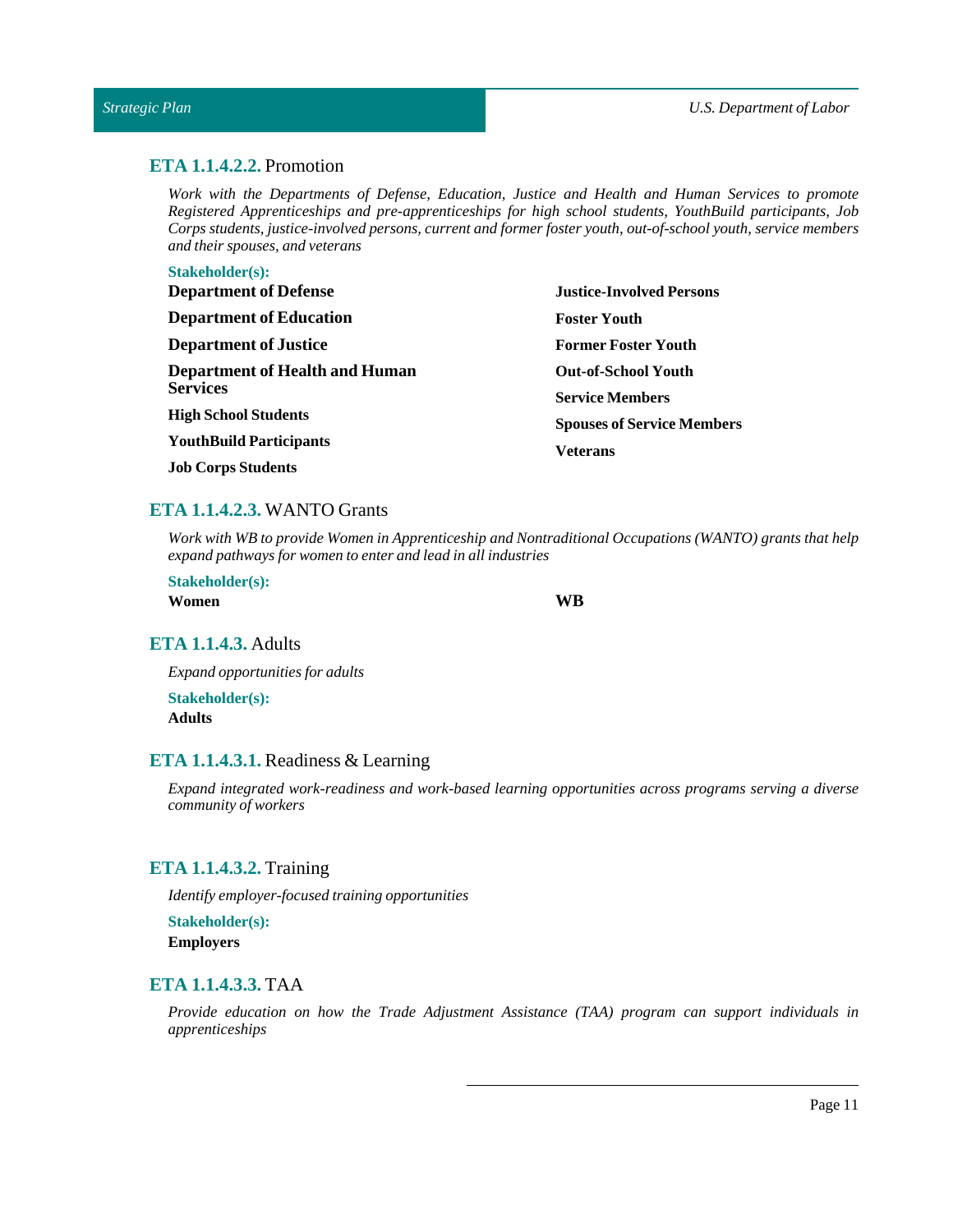## <span id="page-11-0"></span>**ETA 1.1.5.** Workforce System

*Supportthe workforce system to provide employment and training services in a rapidly changing environment*

#### **Stakeholder(s):**

#### **Dislocated Workers** :

*ETA is investing in reemployment and training services to dislocated workers and jobseekers most affected by the economic and employment impacts of the COVID-19 pandemic, including individuals from historically marginalized communities, members of communities that have been or will be impacted by the transition from fossil fuels to renewable energy, and those who have been unemployed for an extended period or who have exhausted UI benefits.*

#### **Jobseekers**

#### **Marginalized Communities**

#### **ETA Grantees** :

*ETA supports its grantees and partners through policy, oversight, management, accountability, and generating evidence to improve grant processes, service efficacy, and system direction.*

#### **ETA Partners**

#### **Adults** :

*In addition to investing in dislocated workers through grant programs, the WIOA Adult program is also integral to reaching adults most in need of assistance through the public workforce system.*

#### **Recipients of Public Assistance** :

*ETA has published guidance (TEGL 7-20) that emphasizes prioritizing services to individuals who are recipients of public assistance, low-income, and basic skills deficient (including English language learners); under WIOA Section 134(c)(3)(E), these individuals receive priority of service over other jobseekers, with the exception of veterans. This guidance advances equitable service delivery by establishing guidelines that ensure at least 50 percent of a state's WIOA Adult program participants are from at least one of the three priority groups, with a goal of reaching 75 percent.*

**Low-Income Individuals**

### **Unskilled Individuals**

## <span id="page-11-1"></span>**ETA 1.1.6.** Assistance & Best Practices

Provide assistance and best practices to the workforce system and other Federal agencies to meet the goals of a *resilient and inclusive workforce*

ETA plays a critical role in creating connections, providing support, and leveraging evidence in all corners of the workforce system. Technical Assistance (TA) is one of the strongest levers that ETA has to support, guide, and expand capacity across the system. ETA plans to focus on TA that continues to build capacity across the system and to work with its Federal partners to promote a resilient and inclusive workforce. ETA will focus on emerging evidence and innovations that support better connections across programs, states, and local areas. ETA will also focus on amplifying and implementing new and emerging evidence, ensuring that the system as a whole is not just more informed but better able to innovate using workforce program evidence as a guide.

## <span id="page-11-2"></span>**ETA 1.1.7.** Foreign Labor

#### *Connecting businesses to skilled workers by timely processing foreign labor certification applications*

For generations, immigrants have fortified America's most valuable competitive advantage–the spirit of innovation and entrepreneurship. Research suggests that "the total annual contribution of foreign-born workers is roughly \$2 trillion." Key sectors of the U.S. economy, from agriculture to technology, rely on foreign talent. Working-age immigrants keep America's economy growing, communities thriving, and the country moving forward. The challenge of attracting skilled foreign workers while ensuring jobs are available for Americans requires ETA to focus its resources on ensuring that America's workers are provided first access to jobs with fair pay and working conditions, while also meeting required statutory and regulatory processing times on employer applications to fill certain jobs with foreign workers. ETA will continue its efforts through: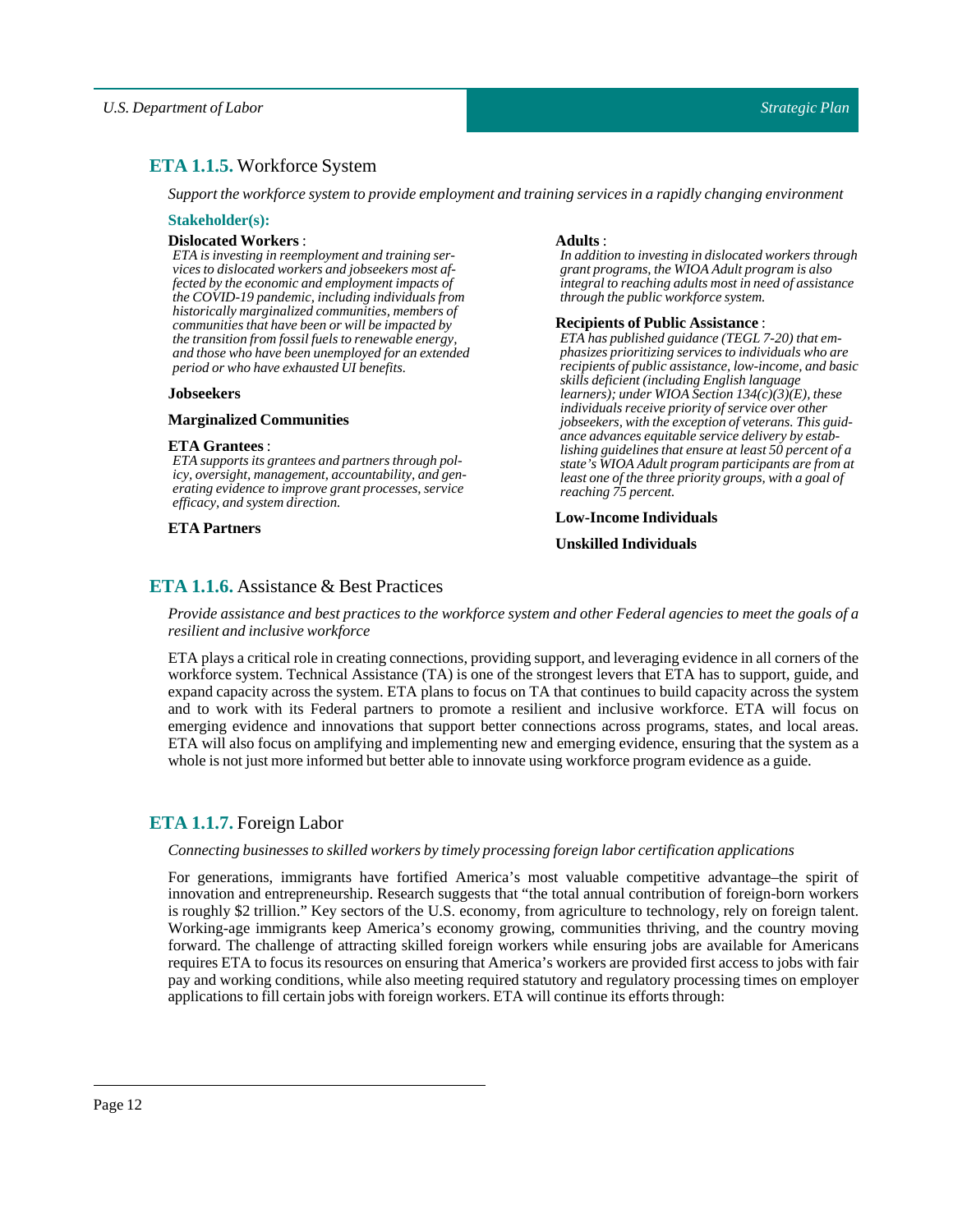## <span id="page-12-0"></span>**ETA 1.1.7.1.** Connections

*Connect businesses to skilled workers and protecting the employment and wages of U.S. workers by timely processing foreign labor certification applications.*

**Stakeholder(s): Businesses Skilled Workers**

**U.S. Workers**

**Foreign Laborers**

## <span id="page-12-1"></span>**ETA 1.1.7.2.** PERM Applications

*Modernize the PERM application processing system, which processes employer applications to fill jobs with immigrant workers, by integrating it into the Foreign Labor Application Gateway (FLAG) system – a modern and cloud-based solution that will replace the 15-year old legacy PERM system.*

#### <span id="page-12-2"></span>**ETA 1.1.7.3.** Program Administration

*Improving program administration by seeking legislative authority to institute cost-based fees to finance the processing offoreign labor certification applications and reduce reliance on appropriated funds.*

**Stakeholder(s):**

**Congress**

## <span id="page-12-3"></span>**ETA 1.1.7.4.** Effectivenss

*Enhance State Workforce Agency (SWA) grants to improve program effectiveness by continuing to pursue additional funding for SWAs targeted to the states where workload demands in the H-2A and H-2B programs are greatest.*

**Stakeholder(s): State Workforce Agency (SWA) States**

## <span id="page-12-4"></span>**ETA 1.1.7.5.** Operating Costs

*Reduce annual operating costs to enhance program administration by pursuing several administrative initiatives to improve the electronic filing and case processing systems, ensuring staff have the latest technologies to efficiently review applications in a fully remote workplace environment, and expanding staff interoperability efforts to achieve optimum case processing for the prevailing wage and permanent labor certification programs.*

#### <span id="page-12-5"></span>**ETA 1.1.7.6.** Migration Management

*Advance the Administration's Collaborative Migration Management Strategy by actively managing staffing and other resources during peak filing seasons to ensure the timely processing of H-2A applications while ensuring each job opportunity granted labor certification offers fair wages and working conditions to U.S. and foreign workers.*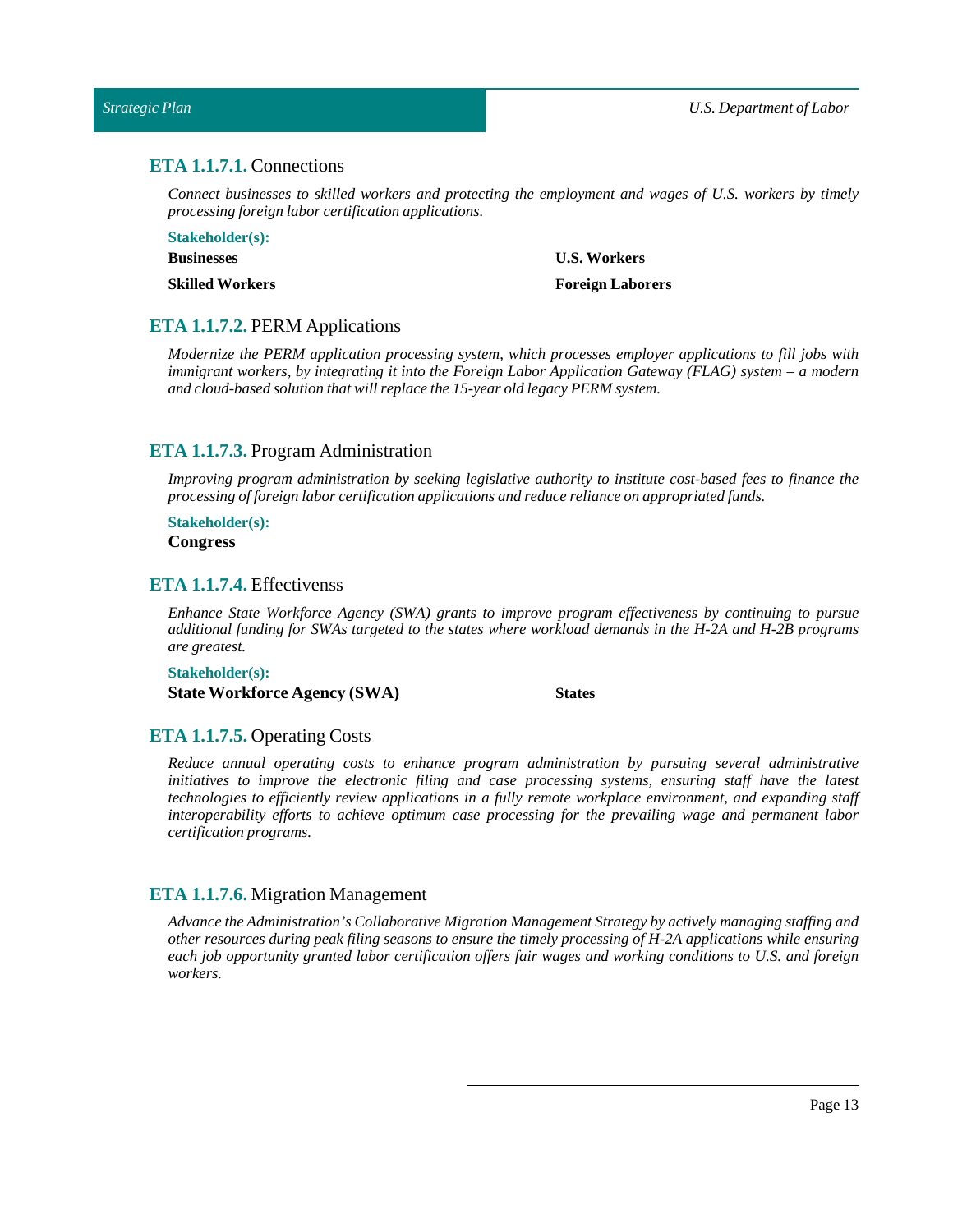## <span id="page-13-0"></span>**VETS 1.1.** Resources & Tools

*Provide veterans, transitioning service members, and military spouses with resources and tools to gain and maintain employment.*

**Stakeholder(s):**

**Veterans**

#### **Transitioning Service Members**

#### **MilitarySpouses**

#### **Veterans' Employment and Training Service** :

*The Veterans' Employment and Training Service (VETS) administers programs that address the employment, training, and job security needs of 200,000 service members who transition to civilian life each year, nearly 800,000 National Guard and Reserve members, and over 8 million military veterans. VETS is committed to providing job training programs that*

*empower all transitioning service members, veterans, and military spouses to reach their full potential in the workplace. This includes a special emphasis on advancing racial and gender equity and support for underserved communities by embedding equity initiatives across all its programs. Over the next four years, VETS will assess available data to make the appropriate programmatic reforms that focus on good-quality jobs for all participants it serves. VETS will continue to employ the following 4 P programmatic strategies to assist service members, veterans, and their spouses to reach their full potential in the workplace:*

## <span id="page-13-1"></span>**VETS 1.1.1.** Preparation

*Prepare veterans, transitioning service members and spouses for civilian employment.* 

## <span id="page-13-2"></span>**VETS 1.1.2.** Services

*Provide employment and training services to eligible veterans and military spouses.*

## <span id="page-13-3"></span>**VETS 1.1.3.** Rights

*Protect employment and re-employment rights of service members and veterans and ensure that federal employers give appropriate preferential hiring to veterans.*

**Stakeholder(s):**

**Service Members**

**Federal Employers**

**Veterans**

## <span id="page-13-4"></span>**VETS 1.1.4.** Promotion

*Promote employment opportunities for all veterans.*

**Stakeholder(s):**

**Veterans Employers**

## <span id="page-13-5"></span>**VETS 1.1.1.** Workshops

*Offers employment-related workshops*

PREPARE ~ VETS offers employment-related workshops that provide assistance to the nation's transitioning service members and military spouses by preparing them with the tools necessary for a successful transition from military to civilian employment. VETS will continue to provide and improve TAP curriculums that meet the specific needs of transitioning service members, military spouses, and veterans. This will be accomplished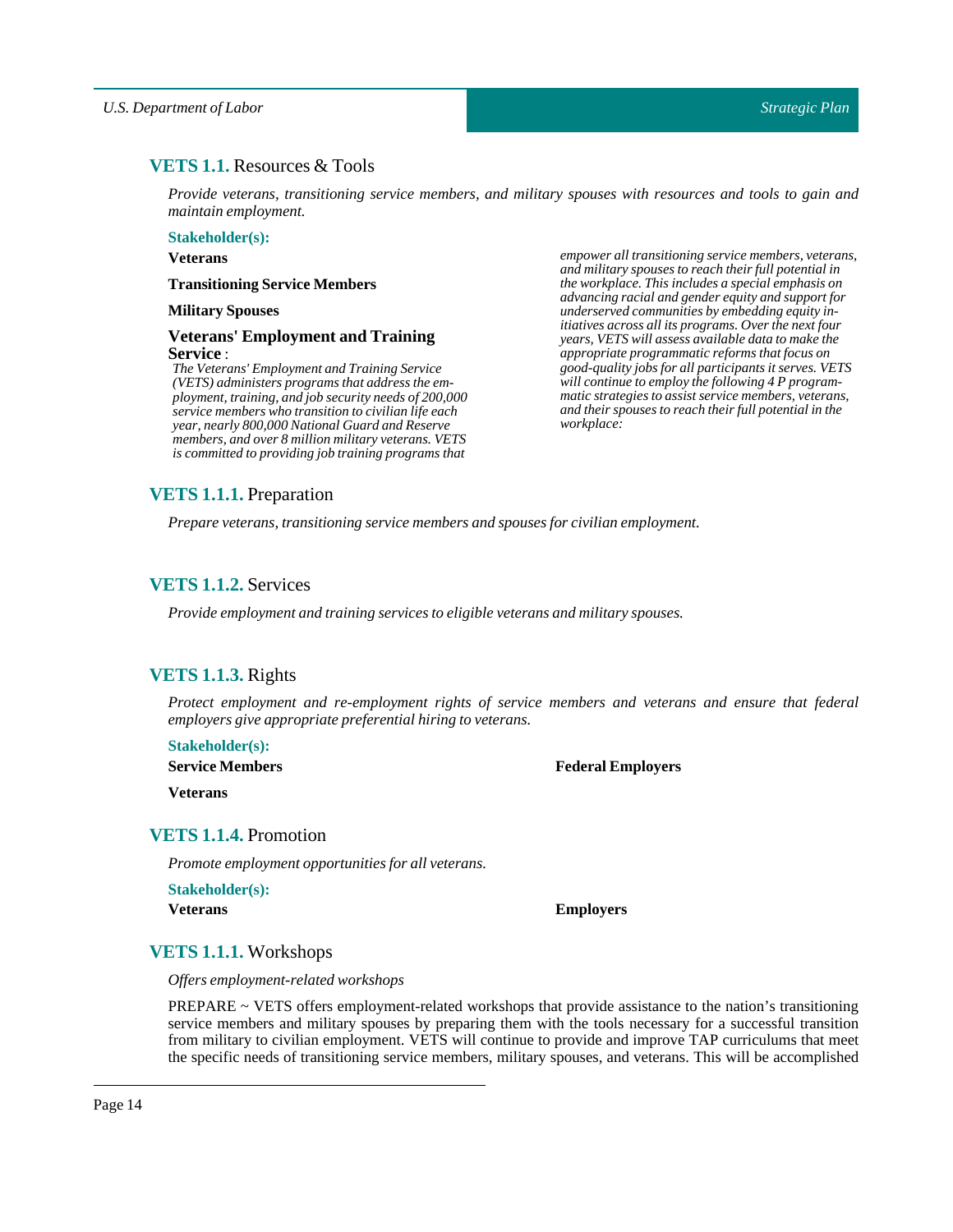by increasing the number of courses and the frequency of delivery of the Transition Employment Assistance for Military Spouses (TEAMS) curriculum, creating curriculum for transitioning service members who have an unscheduled separation from service due to health conditions, as well as pilot additional workshop delivery mechanisms to increase the number of veterans served. VETS will work with DoD Skillbridge program, DoD Military to Civilian Transition Office (MCTO), and DOL ETA Office of Apprenticeship to encourage employers to develop Registered Apprenticeship Programs within Skillbridge. VETS will promote Skillbridge participation to transitioning service members as part of the DOL TAP workshops and through our Employment Navigator and Partnership Pilot site.

## <span id="page-14-0"></span>**VETS 1.1.2.** Funding

#### *Provide funding to states*

PROVIDE  $\sim$  The Jobs for Veterans State Grants (JVSG) program provides funding to states for Disabled Veterans' Outreach Program (DVOP) specialists, Local Veterans' Employment Representative (LVER) staff at American Job Centers (AJCs), and Consolidated Roles throughout the country. DVOP specialists provide Individualized Career Services to eligible veterans with significant barriers to employment. LVER staff promote hiring veterans in communities through outreach activities with local employers. The Homeless Veterans' Reintegration Program (HVRP) addresses one of the most vulnerable populations by helping to reintegrate homeless veterans into the workforce and society. VETS will improve outreach to the veteran community to promote services available at AJCs and create a deliberate campaign targeting communities of color and underserved veterans in order to improve connections to job opportunities and outcomes for veterans. VETS will also build opportunities in emerging markets, technical fields, and green energy jobs by expanding the network of training partners and employers in the green energy sector to ensure veterans can train and be placed in a variety of locations around the country.

## <span id="page-14-1"></span>**VETS 1.1.3.** Compliance

#### *Investigate compliance with Federal statutes that provide employment and reemployment protections and preferential hiring for veterans*

PROTECT ~ VETS is responsible for investigating compliance with Federal statutes that provide employment and reemployment protections and preferential hiring for veterans. Under the Uniformed Services Employment and Reemployment Rights Act of 1994 (USERRA), VETS provides technical assistance and guidance on USERRA to the public and investigates claims of USERRA violations from persons experiencing service related problems involving their civilian employment. VETS also investigates claims under the Veterans Employment Opportunities Act (VEOA), which provides for veterans' preference in Federal hiring. VETS will continue to conduct compliance assistance outreach activities at the national, regional, state, and local levels, to help civilian employers, employees, potential employees, service members, spouses, and others understand their rights, benefits and obligations under USERRA.

## <span id="page-14-2"></span>**VETS 1.1.4.** Hiring, Training & Retention

#### *Make it easier for employers to find, hire, train, and retain veterans*

PROMOTE ~ The Veteran Employment Outreach Program (VEOP) makes it easier for employers to find, hire, train, and retain veterans by leveraging Federal, state, and local resources. The Honoring Investments in Recruiting and Employing (HIRE) America's Military Veterans Act of 2017 recognizes employer efforts to recruit, employ, and retain veterans. The program provides two tiers of recognition, with Platinum and Gold HIRE Vets Medallion Awards, to recognize employers based on specified criteria established for small, medium, and large employer categories. VETS will implement a comprehensive strategic communication plan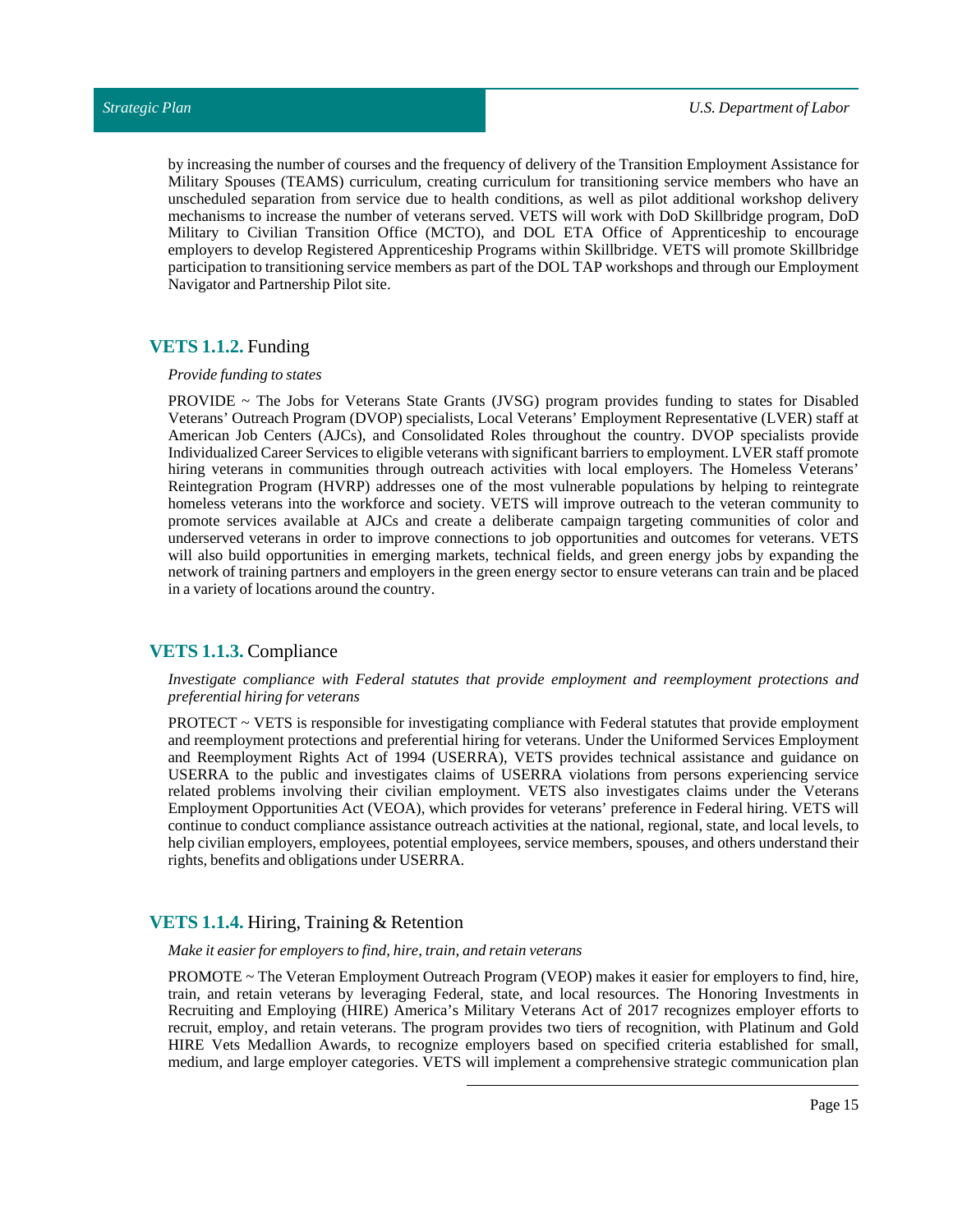*individuals and organizations that are critical to the implementation of new policies, programs, and practices that can positively impact working women. WB invests in innovation and best practices in workforce development focused on eliminating persistent gender and racial wage gaps by improving wages and working conditions in key, female-dominated sectors and disrupting occupational segregation, driving women into pathways to good jobs. WB works to advance equity by reducing caregiving penalties for women and low-paid workers by expanding access to paid leave and affordable child, elder and disability care. WB also works to eliminate pay discrimination and gender-based employment discrimination, including harassment and discrimination based on sexual*

for internal and external messaging that will provide information and relevant products for outreach with partner agencies. VETS will provide common, synchronized, and coordinated messaging to inform and inspire people and organizations to leverage VETS programs in support of transitioning service member, veteran, and military spouse employment.

## <span id="page-15-0"></span>**WB 1.1.** Policies & Support

*Promote policies and support programs focused on improving women's employment and economic outcomes.*

#### **Stakeholder(s):**

## **Women**

#### **Women's Bureau**:

*The Women's Bureau (WB) is the only federal office exclusively concerned with serving and promoting the interests of the more than 75 million women in the U. S. labor force today. WB provides leadership on policies and initiatives that advance equity in employment and economic outcomes for working women, especially women of color and others who have been historically underserved, marginalized, and adversely affected by persistent poverty. WB works to create parity for women in the labor force by conducting research; policy and data analysis; grant-making; informing and promoting policy change; and increasing public awareness and education. WB identifies and builds collaborations with*

<span id="page-15-1"></span>**WB 1.1.1.** Recovery & Equity

*Encourage Economic Recovery and Equity for Women in the Workforce*

*orientation, gender identity, and pregnancy.* WB will initiate research on the pandemic's near, medium, and long-term impact on women, particularly women of color, and low-paid workers in industries hardest hit by the pandemic with the goal of aligning DOL priorities and programming with the full economic recovery for women and other vulnerable workers. WB also will expand a new grant initiative to promote equity in access to benefits and awareness of rights, and will collaborate with other federal partners, national, state, and local organizations, governments, and employers, providing technical assistance, resources, and education. WB regional staff, who are knowledgeable about their states and issues on the ground, will facilitate stakeholder engagement, outreach, education, and communi-

## <span id="page-15-2"></span>**WB 1.1.2.** Apprenticeships & Leave

that have not worked for women and other populations.

#### *Expand Apprenticeship Opportunities and PaidLeave Supports for Working Women*

WB will continue to scale up the Women in Apprenticeship and Non-Traditional Occupations (WANTO) grant program to increase opportunities for women from historically underrepresented communities, including women of color and women with disabilities, in Registered Apprenticeship programs and nontraditional occupations. WB will advance best practices for hiring and retaining women in the trades and expand programs helping formerly incarcerated women re-enter the workforce. WB will conduct research on the work-related opportunity costs of caregiving and engage with stakeholders to promote the use of the DOL-funded Worker Paid Leave Usage Simulation (Worker PLUS), an open-source simulation tool that can be used by researchers and federal, state, and local policy makers to estimate the effects of various worker leave scenarios and policy

cations with state-based stakeholders on WB's priorities, and serve as liaisons with regional staff in sister agencies. Without the cooperative action of these entities, the U.S. is at risk of perpetuating historical patterns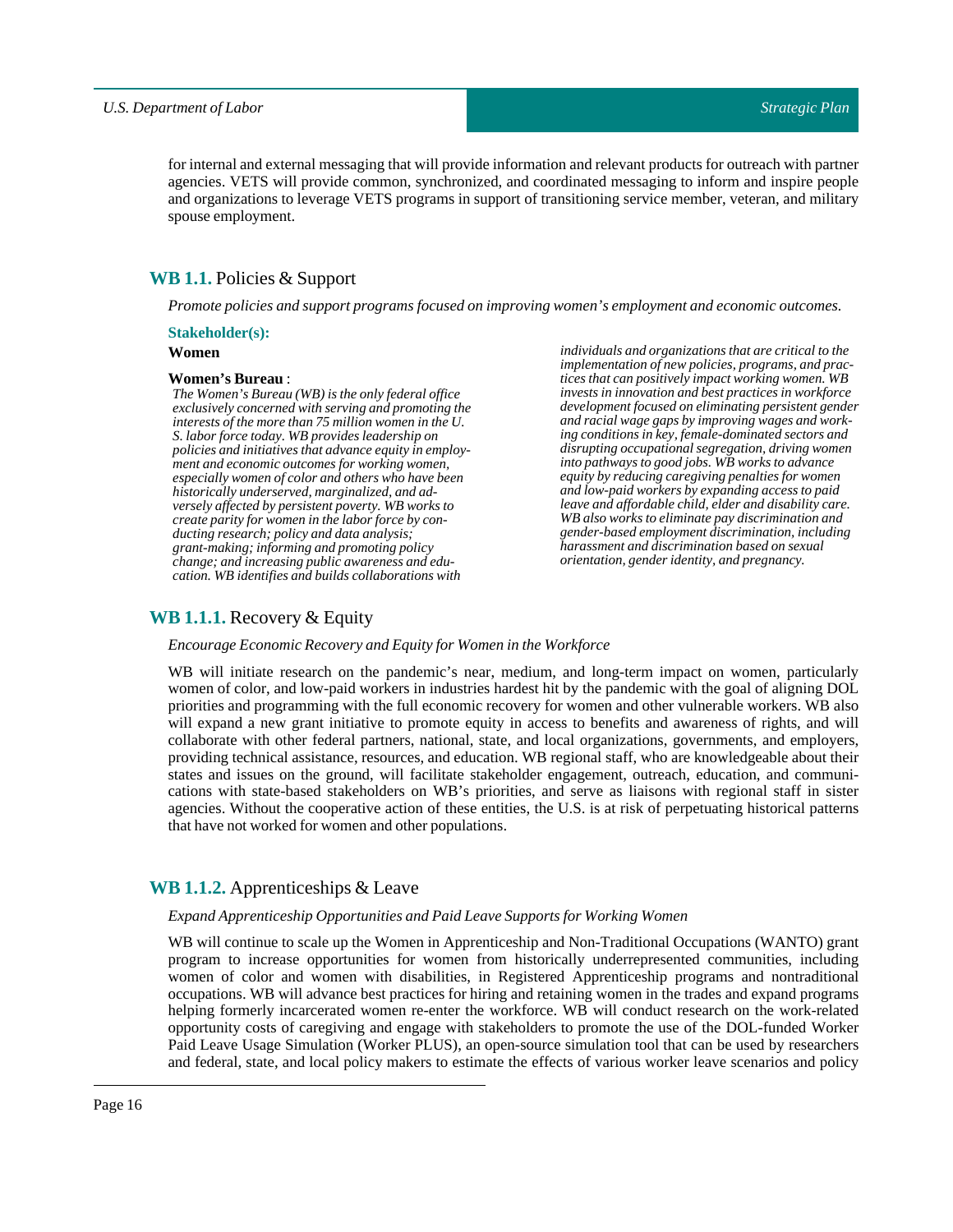options on worker leave-taking behavior, and to estimate the benefits paid as well as costs of administering any given program, in the development of universal and equitable paid leave policies. In addition, WB will launch the National Database of Childcare Prices, a new data source providing the most comprehensive information on childcare prices in the United States. WB will highlight gaps in access to childcare and the associated reduction in women's employment by cost of care for various demographic groups and hold meetings with childcare advocates on how to build a stronger, better care system that works for working women.

## <span id="page-16-0"></span>**ODEP 1.1.** Employment Opportunities

*Develop evidence-based policies, practices, and tools to foster a more inclusive workforce to increase quality employment opportunities for individuals with disabilities.*

#### **Stakeholder(s):**

**Office of Disability Employment Policy** : *The Office of Disability Employment Policy (ODEP) works to advance training, employment, and return-to-work opportunities that connect workers to higher-wage jobs. ODEP's policy activities address systemic inequities, promote evidence-based policies and practices, and coordinate with stakeholders at all levels of government to increase the number and quality of employment opportunities for individuals with disabilities. ODEP employs strategies to help employees succeed by connecting them to the appropriate resources to retain or obtain work. This includes matching the skills and talents of employees with disabilities to suitable employers. Additionally, ODEP uses data and evidence to promote the adoption and implementation of policy strategies and effective practices to increase the number and quality*

*of job opportunities for people with disabilities. Based on research and evaluation, ODEP develops or identifies effective policy and practices, conducts outreach to share this critical information, and provides technical assistance to all levels of government and employers to aid them in adoption and implementation. Over the next four years, ODEP will continue to support employers and expand partnerships to encourage the full inclusion of people with disabilities, and promote equity for disadvantaged and underserved subset communities, while simultaneously adapting strategic programs and initiatives to address new challenges in a pandemic-impacted economy.*

#### **Individuals with Disabilities**

## <span id="page-16-1"></span>**ODEP 1.1.1.** Pilots

*Pilot solutions to improve stay-at-work/return-to-work outcomes.*

#### **Stakeholder(s):**

#### **Retaining Employment and Talent After Injury/Illness Network (RETAIN)** :

*Recognizing the importance of giving workers with disabilities including those in underserved communities economically sustainable alternatives to dis-* *ability benefits, ODEP awarded Retaining Employment and Talent After Injury/Illness Network (RE-TAIN) Demonstration projects to pilot evidence-based solutions designed to improve stay-at-work/return-to-work outcomes.*

## <span id="page-16-2"></span>**ODEP 1.1.2.** Policy Barriers

*Assist state policymakers in effectively addressing policy barriers that hinder the employment, retention, and advancement of people with disabilities.*

#### **Stakeholder(s):**

#### **State Exchange on Employment and Disability (SEED)Initiative** :

*Further, recognizing that states play a critical role in advancing disability employment policy, through the State Exchange on Employment and Disability (SEED) initiative, ODEP assists state policymakers in effectively addressing policy barriers that hinder the employment, retention, and advancement of people with disabilities. Since inception in FY 2015,*

*SEED efforts have been some of ODEP's most effective policy adoption mechanisms to date—generating more new laws, executive orders, task forces, and senior state official collaboration.*

**State Policymakers**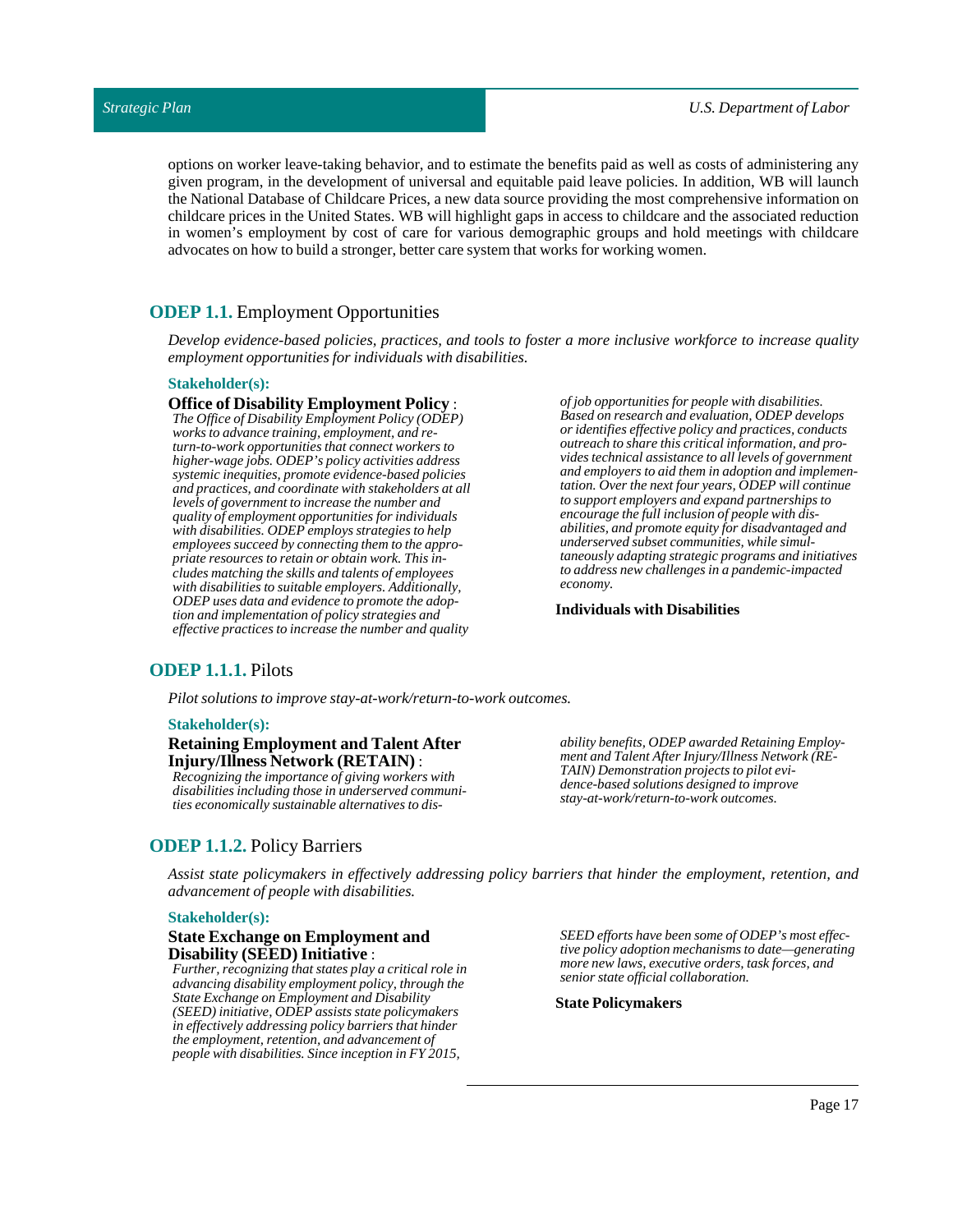## <span id="page-17-0"></span>**ODEP 1.1.3.** Accommodations

*Provide guidance on workplace accommodations and employment issues related to the employment of people with disabilities.*

#### **Stakeholder(s):**

#### **Job Accommodation Network(JAN)** :

*Improving the link between high-skilled workers and employers is critical towards increasing opportunities for labor force participation and advancement for all workers and jobseekers with disabilities, in general, and increasing the economic empowerment of youth and young adults, in particular. Conse-* *quently, ODEP funds the Job Accommodation Network (JAN), which provides free, expert, and confidential guidance on workplace accommodations and employment issues related to the employment of people with disabilities.*

## <span id="page-17-1"></span>**ODEP 1.1.4.** Employment & Education

*Improve employment and post-secondary education outcomes for youth with disabilities*

#### **Stakeholder(s):**

**Center for Advancing Policy on Employment for Youth** : *ODEP also funds the Center for Advancing Policy on Employment for Youth (CAPE-Youth), which helps both general and disability-specific youth service*

*programs improve employment and post-secondary education outcomes for youth with disabilities.*

#### **Youth with Disabilities**

## <span id="page-17-2"></span>**ODEP 1.1.5.** Assistance & Policies

#### *Increase competitive integrated employmentfor workers with significant disabilities*

Advancing State Policy Integration for Recovery and Employment (ASPIRE) and the National Expansion of Employment Opportunities Network (NEON) Initiative ~ Finally, ODEP provides technical assistance and promotes policies designed to increase competitive integrated employment for workers with significant disabilities, including those with mental health conditions, transitioning from segregated settings and subminimum wages through initiatives like the Advancing State Policy Integration for Recovery and Employment (ASPIRE) and the National Expansion of Employment Opportunities Network (NEON) initiative.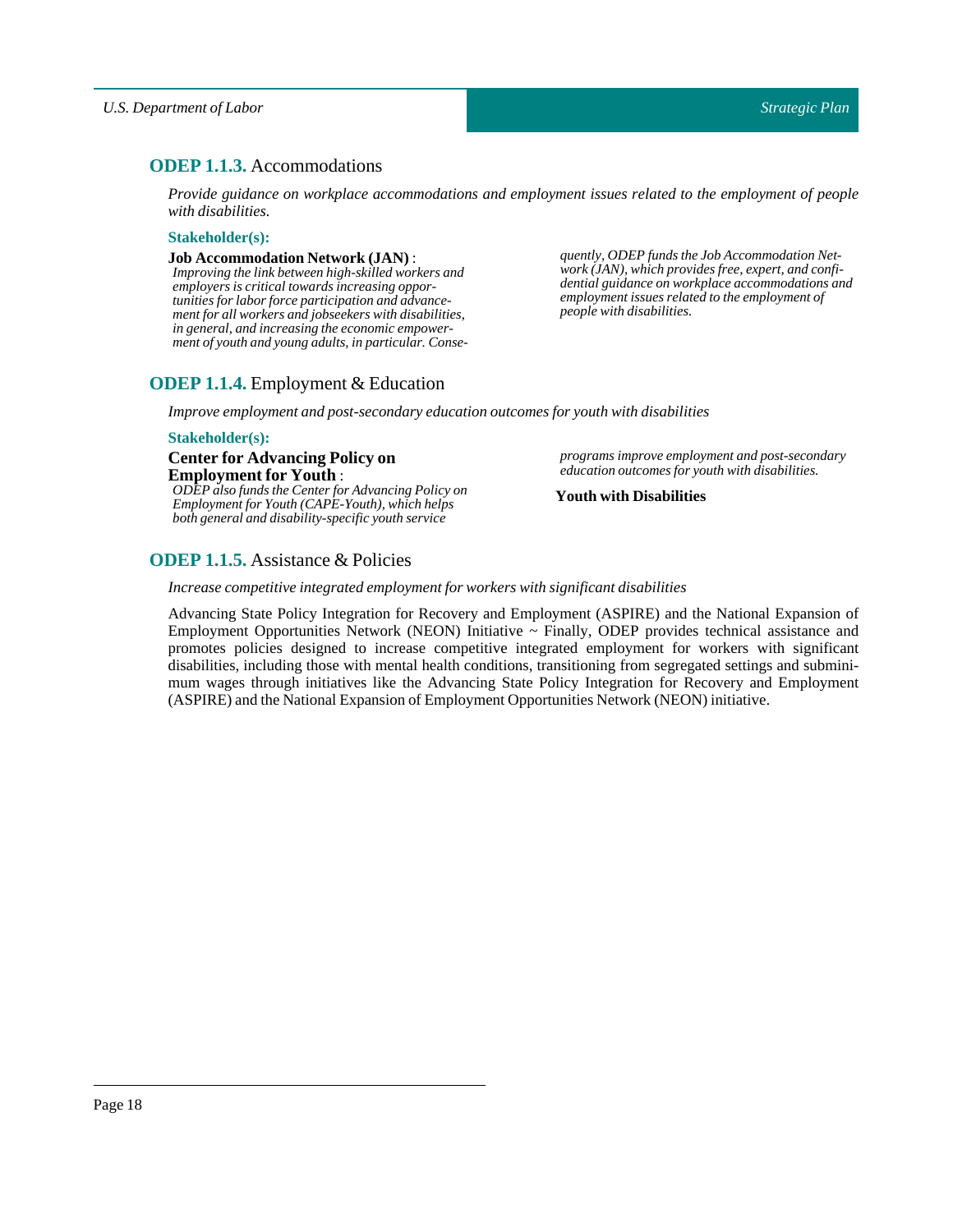## <span id="page-18-1"></span><span id="page-18-0"></span>**2. Jobs, Protections & Workplaces**

*Ensure Safe Jobs, Essential Protections, and Fair Workplaces*

## **2.1.** Workplaces

*Secure safe and healthful workplaces, particularly in high-risk industries.*

#### **Stakeholder(s):**

**Partner Agencies Driving this Objective**

#### **Occupational Safety and Health Administration (OSHA)**

### **Mine Safety and Health Administration (MSHA)**

#### **Workers**:

*All workers have a right to a safe and healthful work environment. The Occupational Safety and Health Administration (OSHA) and Mine Safety and Health Administration (MSHA) recognize that some workers are more vulnerable than others and that some workplaces are more hazardous than others. By strategically scheduling inspections and outreach in high-risk areas, in addition to completing mandated enforcement activity, DOL expects to have the great-*

## <span id="page-18-2"></span>**OSHA 2.1.** Safety & Health

*Secure safe and healthful working conditions for America's workers.*

The Occupational Safety and Health Act of 1970 (OSH Act) (Public Law 91-596) establishes the Occupational Safety and Health Administration's (OSHA) mission to assure so far as possible safe and healthful working conditions for all working people in the Nation. With its State Plan partners, OSHA focuses resources on workers in those industries where the risk of occupational injury and illness is high. A strong correlation exists between high-risk industries and those industries in which America's most vulnerable populations work. In the context of occupational safety and health, vulnerable populations are those groups of people exposed to occupational risks with little or no agency to prevent, avoid, or reduce those risks, and few resources to recover if an injury or illness occurs. Often these are ethnic or racial minorities, non-English speakers, immigrants, the economically disadvantaged, and adults with diminished capacity.

#### **Stakeholder(s):**

**America's Workers**

#### <span id="page-18-3"></span>**OSHA 2.1.1.** Prioritization

#### *Targeting Resources for Effective Impact*

OSHA's work includes setting and enforcing standards, providing training, outreach, education, and assistance, and protecting workers who report violations from retaliation. OSHA and its inspectors are committed to strong, fair, and effective enforcement of safety and health requirements in the workplace. Since OSHA does not have the resources to inspect every workplace, it puts extensive resources into training inspectors, workers and employers to extend the agency's impact on occupational safety and health. Through the OSHA Training Institute (OTI) facility in Arlington Heights, Illinois, OSHA trains compliance safety and health officers, state consultants, whistleblower investigators, and other government staff. This is in addition to the OSHA Outreach

*est effect on overall compliance. With more employers in compliance, workplace injuries, fatalities, and illnesses should decline – the ultimate outcome for workers.*

#### **Secretary of Labor** :

*The Secretary's vision provides workers a voice in the workplace so that they may actively participate in the protection and promotion of their workplace rights without hindering their employment growth opportunities. Workers are more likely to have a voice in the workplace if they are better informed of their employment rights, and are better able to freely exercise those rights and do not have reason to fear adverse consequences. OSHA and MSHA provide a range of protections for workers who claim their rights are being violated.*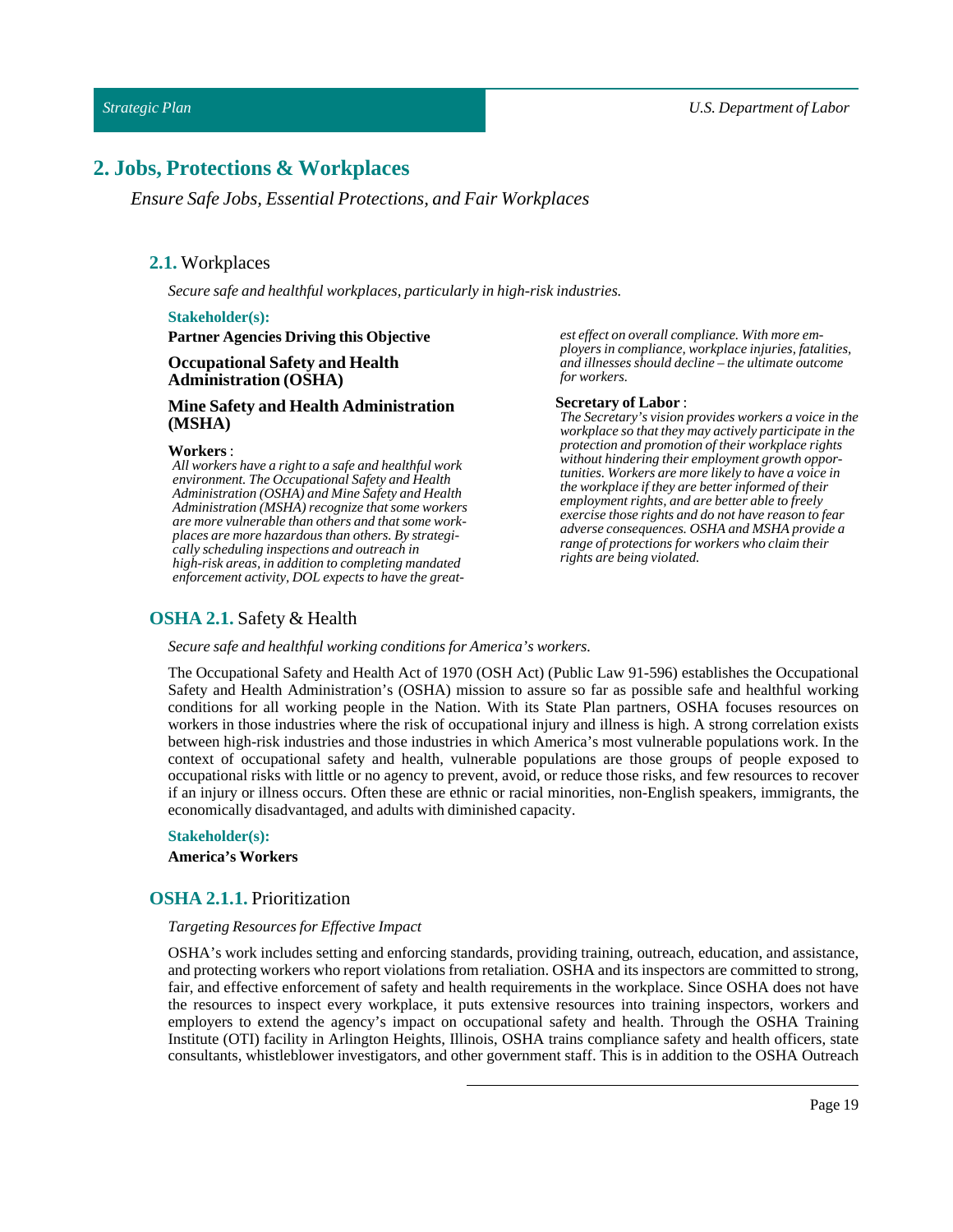Training Program, which provides training for hundreds of thousands of workers and employers on the recognition, avoidance, abatement, and prevention of safety and health hazards in workplaces. The OSHA Whistleblower Protection Program assures that workers who report hazards are not retaliated against and that cases are cleared in a reasonable amount of time.

## <span id="page-19-0"></span>**OSHA 2.1.2.** COVID-19

*Protect workers from COVID-19 hazards and retaliation.*

Responding to the COVID-19 Pandemic  $\sim$  To accomplish its mission over the next four years, OSHA is using funding from the American Rescue Plan Act of 2021 (ARP) to support 163 Full-Time Equivalent (FTE) staff to conduct the mission-critical work of protecting workers from COVID-19 hazards and retaliation. OSHA will also focus its resources on vulnerable and hard-to-reach workers in high hazard industries. The ARP funding will help OSHA facilitate increases in COVID-19 related enforcement efforts as well as increase outreach and training resources available to employers, workers, and the agency. OSHA is also using ARP funds to reinforce resources for whistleblower protection; standards and guidance development; OSHA's State Plan partners; Information Technology (IT) needs; technical support; Human Resources (HR) support; and Susan Harwood Training Grants. The agency is developing a broader infectious-diseases standard to provide long-term protection to workers from future contagions, which will also necessitate a broader approach to agency enforcement and outreach.

## <span id="page-19-1"></span>**MSHA 2.1.** Safety & Health

*Prevent fatalities, disease, and injury from mining, and secure safe and healthful working conditions for America's miners.*

#### **Stakeholder(s):**

#### **Mine Safety and Health Administration (MSHA)** :

*The Mine Safety and Health Administration (MSHA) works to prevent fatalities, disease, and injury from mining and secure safe and healthful workplaces for America's miners. Under the Federal Mine Safety and Health Act of 1977 (Mine Act), mine operators, with the assistance of miners, have the primary*

*responsibility to prevent unsafe and unhealthful conditions. MSHA promotes safety and health through inspections and enforcement, stakeholder outreach, education and training, and improved regulations.*

**America's Miners**

## <span id="page-19-2"></span>**MSHA 2.1.1.** Enforcement

#### *Enforce the Mine Act*

Strong Mine Act Enforcement ~ The foundation of MSHA's enforcement strategy is the mandatory inspections it conducts at active mines in the U.S. and its territories. This enforcement mandate is essential to protect miners and advance a culture of safety and health in the mining industry. Data collected through the inspection process enables MSHA to monitor and address health and safety trends on an industry- or sector-wide basis.

## <span id="page-19-3"></span>**MSHA 2.1.2.** Rights

#### *Protectthe Rights of Miners*

To ensure that miners' rights are protected, MSHA will review all discrimination investigations to protect a miner's right to report health and safety hazards without fear of retaliation. MSHA will inform the industry and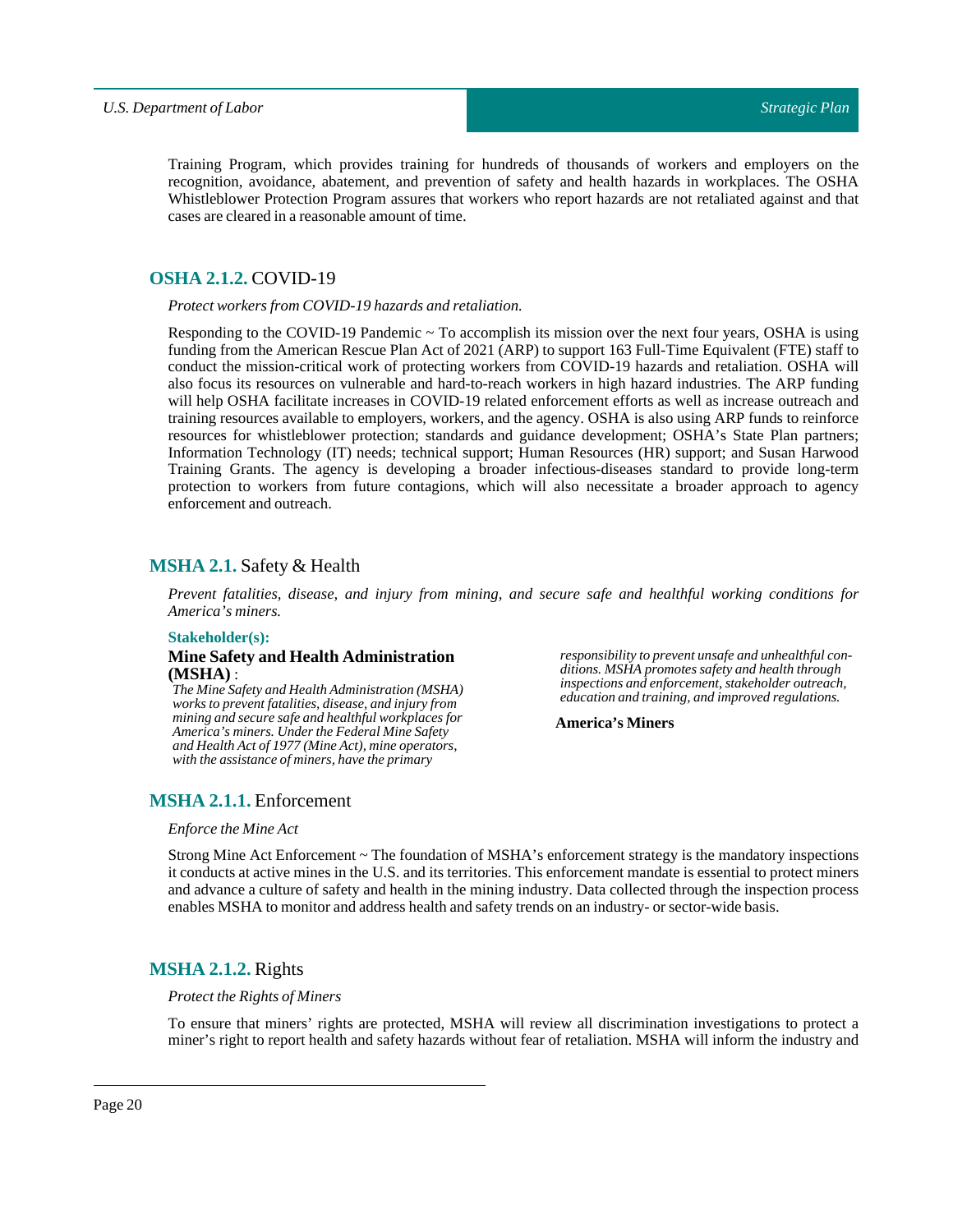miners of their rights and responsibilities under the Mine Act by providing training and distributing educational materials at mine sites.

## <span id="page-20-0"></span>**MSHA 2.1.3.** Outreach/Education/Training

#### *Provide Outreach, Education, andTraining*

MSHA will expand compliance assistance to mine operators to help operators understand and follow regulations and identify solutions to hazards associated with mining injuries, illnesses, and fatalities. MSHA gives special attention to the leading causes of mining fatalities. About half of all U.S. mining fatalities in recent years were due to accidents involving powered haulage. MSHA has made the prevention of powered haulage accidents a priority, with an initial focus on three areas: mobile equipment at surface mines, seat belt usage and conveyor safety. MSHA will use funding provided to the Department in the American Rescue Plan Act for COVID-19 related worker protection activities. MSHA will provide expert advice and guidance in health hazard enforcement, support enforcement and regulatory activities, develop standards concerning miner exposure to silica and other health-related hazards, including MSHA Guidance on Mitigating and Preventing the Spread of COVID-19, support internal needs to address any safety and health risks, and work with mine operators to address mitigation of health concerns in miners. In FY 2020, MSHA consolidated the Coal and Metal/Nonmetal program areas into one unified enforcement structure. The new enforcement structure provides the flexibility to address industry changes and maximizes the most effective and efficient use of MSHA's resources. MSHA will ensure its hiring plan advances diversity, equity and inclusion. MSHA will promote recruitment efforts that attract and support a diverse and multilingual workforce to enhance the enforcement of safety and health standards at our Nation's mines. MSHA is dedicated to advancing equity for all by implementing policies and programs that eradicate systematic barriers to opportunities and benefits.

#### <span id="page-20-1"></span>**2.2.** Workers' Rights

*Protect workers' rights.*

WHD, OFCCP, and OLMS promote fair pay, worker rights, equal opportunity, and serve as the voice of the American workforce. These agencies enforce laws and provide compliance assistance that address worker pay and leave, affirmative action requirements, anti-discrimination, and labor-management transparency. Together, these agencies protect tens of millions of employees in millions of workplaces across the country.

#### **Stakeholder(s):**

**Workers**: *All workers have the right to be paid properly and treated equitably.*

**Partner Agencies Driving this Objective**

**Wage and Hour Division(WHD)**

**Office of Federal Contract Compliance Programs (OFCCP)**

**Office of Labor-Management Standards (OLMS)**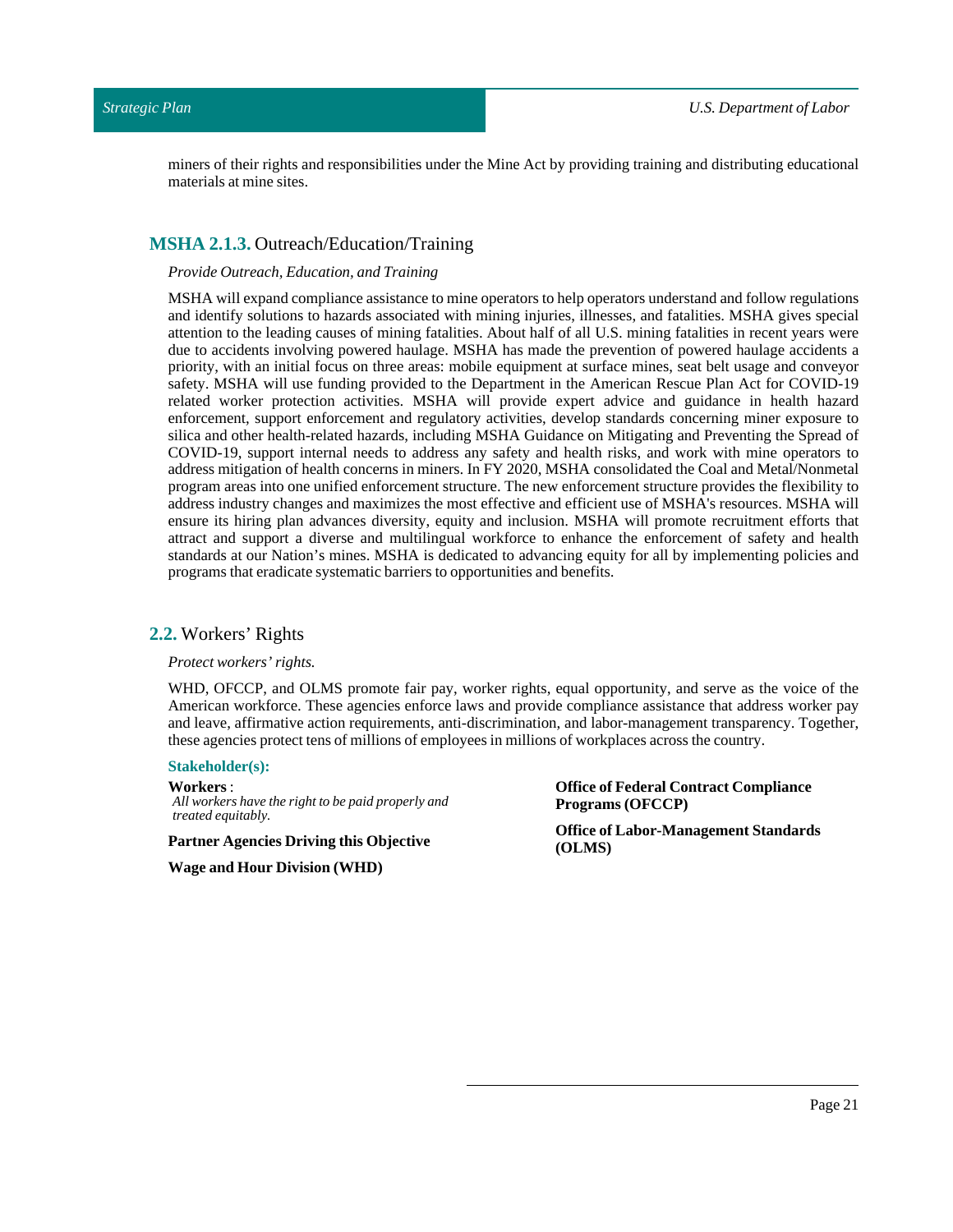## <span id="page-21-0"></span>**WHD 2.2.** Labor Standards

*Enforce labor standards to protect and enhance the welfare ofthe nation's workforce.*

#### **Stakeholder(s):**

#### **Wage and Hour Division (WHD)** :

*The mission of the Wage and Hour Division (WHD) is to promote and achieve compliance with labor standards to protect and enhance the welfare of the nation's workforce. WHD enforces critical worker protections like minimum wage, overtime, family and medical leave, child labor and other labor standards laws. WHD enforces the Davis-Bacon and Related Acts and the Service Contract Act covering the pre-*

*vailing wage requirements of many government contracts—a critical program for ensuring the Infrastructure Investment and Jobs Act creates good jobs and a path to the middle class. Collectively, these laws cover most private, state, and local government employment and protect more than 148 million workers in more than 10 million workplaces throughout the United States and its territories.*

## <span id="page-21-1"></span>**WHD 2.2.1.** Equity

#### *Address economic equity*

Equity ~ WHD plays a critical role in addressing economic equity, and research has shown that wage violations contribute to inequality in job quality. While the laws enforced by WHD are important for all workers, they are especially critical for workers of color, immigrants, and women, who due to marginalization are often overrepresented in those occupations most vulnerable to violations. The agency will expand efforts in industries marked by the highest rates of minimum wage and overtime violations, where evidence suggests workers are at risk of misclassification as independent contractors, and in historically underserved communities at risk of labor violations. WHD will increase investments in developing resources that better serve the greatest number of workers, distressed communities, and good faith employers—including materials available online, in multiple languages, and specific to industries.

## <span id="page-21-2"></span>**WHD 2.2.2.** Essential Workers

#### *Protect Essential Workers*

Protecting Essential Workers ~ Increased investment in enforcement staff will directly support sector-based strategies serving low-wage workers who have also disproportionately been impacted by the pandemic. The crises created by COVID-19 highlighted the critical contributions of essential workers in fueling the country's economic recovery and growth, yet they continue to be at greatest risk of labor violations. During the initial weeks of the pandemic, the most highly exposed industries employed more hourly workers and part-time workers and paid considerably lower wages and total earnings than other parts of the economy. As America emerges from a global pandemic, WHD protects those workers who formed the backbone of America's resiliency during this crisis and who will continue to anchor the country's return throughout the recovery.

#### **Stakeholder(s):**

#### **Essential Workers** :

*Essential workers include workers in grocery stores, health care, delivery services, retail establishments, agriculture, and other essential industries who remained on the job despite many potential risks to their own health or that of their families.*

#### **Health Care Workers**:

*Care workers are also among the fastest growing occupations in the country. Yet these workers experience higher rates of wage violations and may be least* *likely to complain, due to intimidation, fear of retaliation or a lack of awareness of their rights.*

**GroceryStore Workers DeliveryService Workers Retail Establishment Workers Agricultural Workers**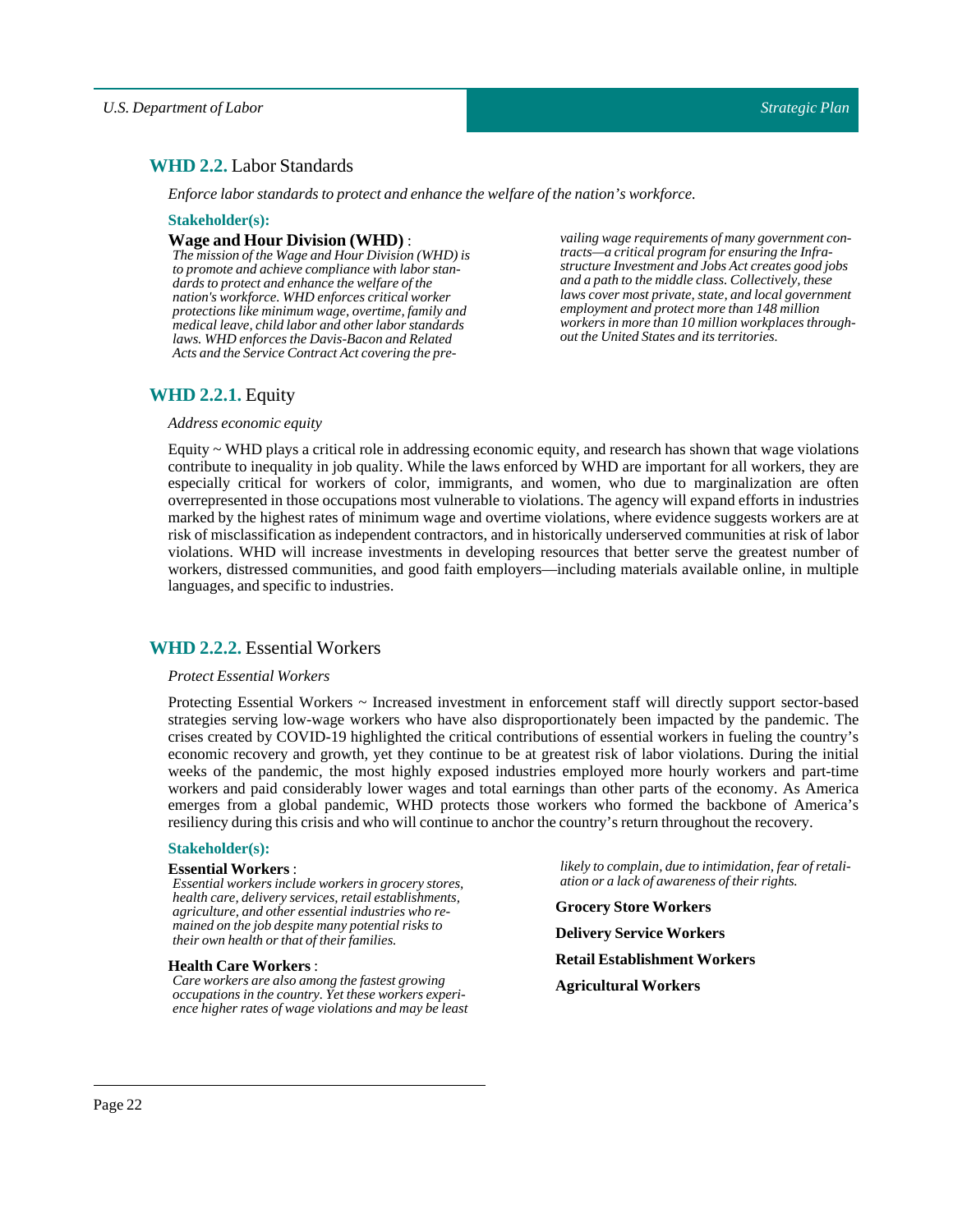### <span id="page-22-0"></span>**WHD 2.2.3.** Enforcement

*Identify areas where workers are in considerable need of WHD enforcement.*

Strategic Enforcement ~ A strategic approach to enforcement allows WHD to address compliance at multiple points within an industry structure. Carrying out these comprehensive, coordinated approaches requires ongoing research on industries and worker experiences; data analytics, including data visualization, working with large data statistical sets, and statistical modeling; extensive stakeholder engagement; and multi-faceted media strategies... WHD continues to learn and, through these combined efforts, is taking an already mature strategic enforcement program to the next level. To that end, WHD relies on several types of measures to advance evidence-based strategies and to promote effective and efficient enforcement. WHD performance measures emphasize protecting essential workers through strategic initiatives and high impact cases. The evidence-based strategies for enforcement and outreach within strategic initiatives are how the agency believes it can most effectively advance equity goals, detect and address misclassification, and improve compliance for essential workers. The performance measure for compliance actions associated to a strategic initiative is a measure that focuses on essential workers in particular as each strategic initiative is organized around essential workers in priority industries (e.g. care workers, agricultural workers). WHD is also aiming to conduct the majority of outreach events in furtherance of strategic initiatives. The severity index, which produces severity scores for investigations, is guiding the agency's efforts to prioritize impactful cases. While the vast majority of back wages are paid directly to workers by employers, WHD established a performance measure focused on ensuring that all workers receive the wages they are due, particularly the most vulnerable.

#### **Stakeholder(s):**

#### **Low-Wage Workers** :

*WHD utilizes a data-driven strategy focused on identifying industries where low-wage workers are most likely to suffer wage theft, but least likely to complain.*

#### **Census Bureau** :

*WHD will continue using BLS and Census Bureau survey data to identify areas where workers are in considerable need of WHD enforcement. For more than a decade, WHD has used the Current Population Survey (CPS) to identify industries that have high per-capita Fair Labor Standards Act (FLSA) violation rates and relatively low complaint rates. This methodology provides a national level, industry-based lens for strategic enforcement.*

#### **Underserved Communities** :

*In order to achieve a more worker-focused, place-based resource allocation strategy, WHD will undertake additional data analysis efforts including a focus on workforce populations named in Executive Order 13985: Advancing Racial Equity and Support for Underserved Communities Through the Federal Government.*

#### **Essential Workers** :

*These data-driven strategies are carried out through strategic initiatives advancing multiple objectives, including protecting essential workers, advancing equity, and addressing the impacts of COVID.*

#### **Independent Contractors** :

*WHD's strategic initiatives are working to address the misclassification of workers as independent contractors across industries and helping workers who experience retaliation.*

#### **WHD Partners** :

*WHD will also reestablish strategic partnerships with local and state governments, industry and diverse stakeholders that can further the agency's efforts to protect worker wages and benefits, deter health and safety violations and address compliance more broadly.*

**Local Governments**

**State Governments**

**Industry**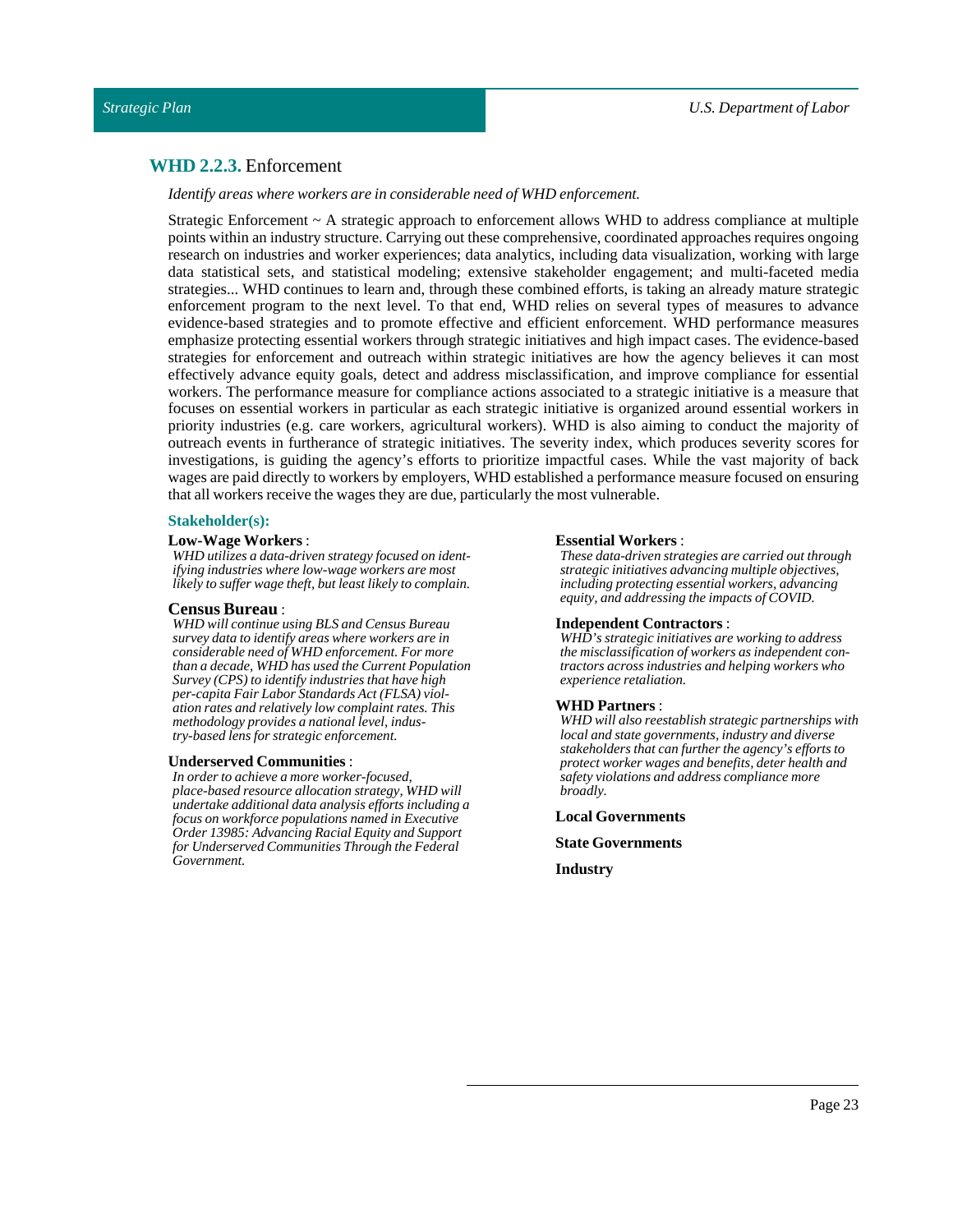## <span id="page-23-0"></span>**OFCCP 2.2.** Protection & Diversity

*Protectfederal contractor employees, promotes diversity, and administers and enforces the relevantlaws.*

#### **Stakeholder(s):**

#### **Federal Contractor Employees** :

*Promote equitable and diverse workplaces for America's federal contractor employees. Approximately 25,000 covered federal contractors, with 120,000 establishments, employ approximately 20 percent of the American workforce.*

#### **Office of Federal Contract Compliance Programs(OFCCP)** :

*The Office of Federal Contract Compliance Programs (OFCCP) protects federal contractor employees, promotes diversity, and administers and enforces the following laws: Executive Order 11246, as amended (Executive Order); Section 503 of the Rehabilitation Act of 1973, as amended, 29 U.S.C. 793 (Section 503); and the Vietnam Era Veterans' Readjustment Assistance Act of 1974, as amended, 38 U.*

<span id="page-23-1"></span>**OFCCP 2.2.1.** Enforcement & Resources

*Revitalize Enforcement and Strategically Allocate Resources*

Revitalizing Enforcement and Strategic Allocation of Resources ~ Over the next four years, OFCCP will strategically allocate its resources through comprehensive compliance evaluations to identify and remedy systemic discrimination in hiring, compensation, and other areas.

## <span id="page-23-2"></span>**OFCCP 2.2.1.1.** Training

#### *Equip compliance officers and field employees to identify the barriers that workers face*

OFCCP will invest in in-depth internal training to ensure that compliance officers and field employees are well-equipped to identify the barriers that workers face in different industries and resolve patterns of systemic discrimination in these industries.

#### **Stakeholder(s):**

**Compliance Officers Field Employees**

## <span id="page-23-3"></span>**OFCCP 2.2.1.2.** Efficiency & Impact

*Increase efficiencies and maximize impact*

Additionally, OFCCP will continue to invest in its technological infrastructure to increase efficiencies and maximize impact.

## <span id="page-23-4"></span>**OFCCP 2.2.1.2.1.** Compliance

*Enhance our electronic Compliance Management System (CMS)*

OFCCP is working to enhance its electronic Compliance Management System (CMS). This new paperless CMS was first deployed in FY 2019 with only the supply and service module. In FY 2021, OFCCP developed a module to process construction scheduling lists and to distribute them to field offices. In the first quarter of FY

*S.C. 4212 (VEVRAA). Collectively, these laws make it unlawful for contractors and subcontractors doing business with the federal government to discriminate in employment because of race, color, religion, sex, sexual orientation, gender identity, national origin, disability, or status as a protected veteran. Contractors and subcontractors also are prohibited from discriminating against applicants or employees because they inquire about, discuss, or disclose their compensation, or that of others, subject to certain limitations. Additionally, they may not retaliate against applicants or employees for engaging in protected activities. These laws also require that federal contractors provide equal employment opportunity through affirmative action.*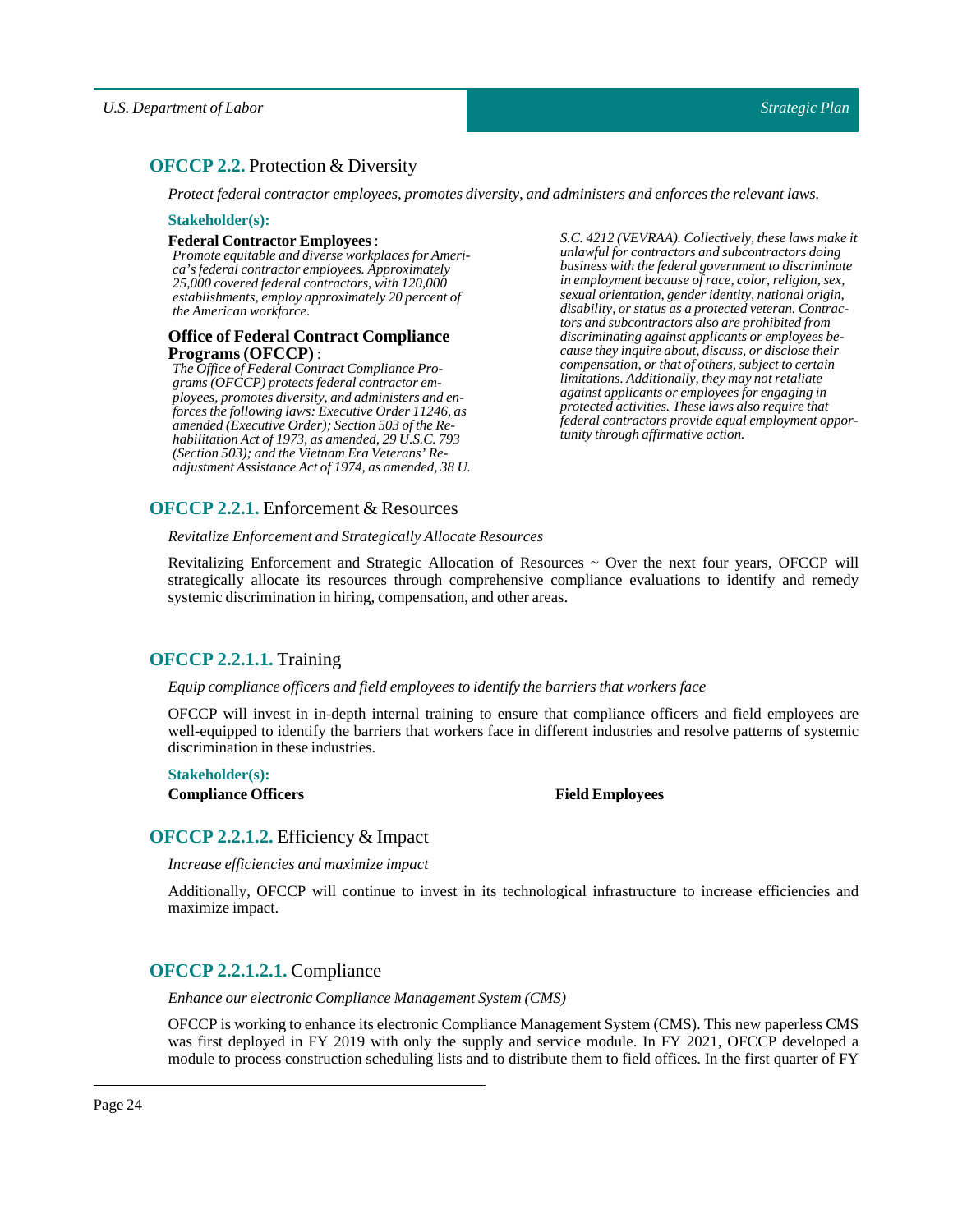2022, OFCCP deployed the full construction module to capture all relevant information from compliance officers conducting construction compliance evaluations. Also, in FY 2022, OFCCP will deploy the complaints module that will enable the agency to identify patterns of discrimination and allow OFCCP to more closely monitor the timeliness of investigations.

## <span id="page-24-0"></span>**OFCCP 2.2.1.3.** AAP Certification

Launch an online Contractor Portal for contractors to certify that they have a written and updated Affirmative *Action Program (AAP)*

In addition, OFCCP willlaunch an online Contractor Portal for contractors to certify that they have a written and updated Affirmative Action Program (AAP) for each of their establishments. OFCCP will be able to use contractors' annual certification response as an additional criterion for the agency's neutral scheduling process, so that contractors who certify they are not in compliance will be more likely to be scheduled for a full compliance review.

## <span id="page-24-1"></span>**OFCCP 2.2.1.4.** Award Notification

*Develop an online portal to receive electronic construction award notifications* 

Finally, OFCCP is also working to develop an online portal to receive electronic construction award notifications from construction contractors and subcontractors. The online portal will significantly improve the process for scheduling construction contractors for compliance evaluations.

#### **Stakeholder(s):**

#### **Construction Contractors Construction Subcontractors**

## <span id="page-24-2"></span>**OFCCP 2.2.1.5.** Contractor Compliance

*Reinvigorate our compliance program for federal construction contractors and subcontractors*

OFCCP also will reinvigorate its compliance program for federal construction contractors and subcontractors and federally-assisted construction contractors and subcontractors. This effort will help promote equal employment opportunities in the construction industry. This aligns with President Biden's commitment to equity by removing barriers to participation in our economy and fully enforcing our civil rights laws.

#### **Stakeholder(s):**

**Federal Construction Contractors Federal ConstructionSubcontractors**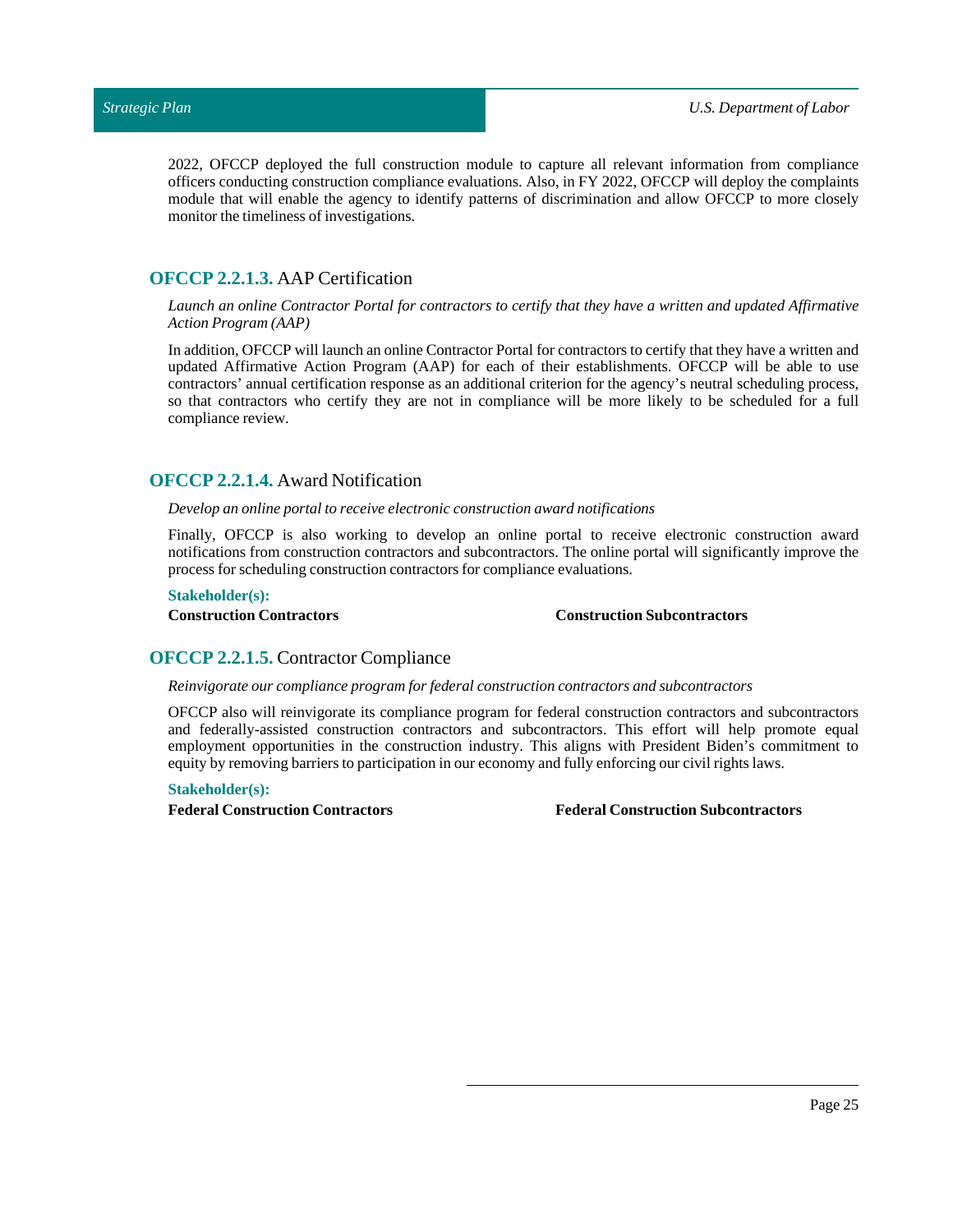## <span id="page-25-0"></span>**OFCCP 2.2.1.6.** Contractor Selection

#### *Enhance the neutral contractor selection process*

Finally, OFCCP will continue to enhance its neutral contractor selection process to reach a broader universe of federal contractors and identify industries and contractors at greater noncompliance with OFCCP's equal opportunity and affirmative action requirements.

**Stakeholder(s): Federal Contractors**

## <span id="page-25-1"></span>**OFCCP 2.2.2.** Stakeholder Engagement

#### *Expand Stakeholder Engagement*

Expanding Stakeholder Engagement  $\sim$  OFCCP will work with a broad coalition of stakeholders including workers' advocacy groups, employee resource groups, job placement providers, unions, community-based organizations in underrepresented communities, minority-serving institutions, and organizations serving veterans and people with disabilities to promote equity. OFCCP will provide comprehensive compliance assistance to contractors on longstanding barriers faced by marginalized workers, and strategies that have been effective in advancing pay equity and increasing the recruitment and hiring of underrepresented workers. In addition to assisting federal contractors and subcontractors in meeting their obligations, OFCCP will engage external stakeholders to educate and empower vulnerable workers.

## <span id="page-25-2"></span>**OLMS 2.2.** Finances

*Promote union financial integrity, transparency, and democracy.* 

#### **Stakeholder(s):**

#### **Labor Organizations** :

*Labor organizations perform an essential function in the American economy by providing a "voice" for workers in their workplace. They do this by negotiating and enforcing agreements with employers to promote employee safety, fair and equitable policies, and fair pay. Labor unions advance the economic*

*aspirations of many communities, those in the middle class and those struggling to get there. They raise wages and improve working conditions, and they do so with an even hand. They create equity among diverse communities by closing wage gaps that divide us by race, gender, and ethnicity.*

## <span id="page-25-3"></span>**OLMS 2.2.1.** Unions

#### *Strengthen Unions*

Strengthening Unions ~ OLMS' mission supports strengthening unions. OLMS is tasked with protecting unions and their members by administering the Labor-Management Reporting and Disclosure Act (LMRDA) and related laws. OLMS protects labor organizations and their membership by promoting financial integrity through its compliance audit and criminal enforcement programs. Furthermore, OLMS promotes transparency by reviewing union, employer, and persuader reports for accuracy and making them available to the public. Finally, OLMS conducts investigations of complaints filed by members concerning regularly scheduled union officer elections to protect the democratic process in the election of labor movement leaders by their membership. Unions are strong when they operate democratically, are free from corruption, and transparent in their operations. OLMS is successful in its mission when strong, democratic, and transparent unions have the full confidence of workers, employers, and policy makers. By taking regulatory and policy actions, spotlighting the benefits that labor unions offer, enforcing reporting of anti-union employer conduct, sponsoring far-reaching research projects, contextualizing labor data with employer data, and modernizing its website, OLMS strengthens unions, helping to free the labor movement to lead us to a flourishing and equitable nation. In a similar vein, OLMS addresses the communication, regulatory and policy failures that have undermined worker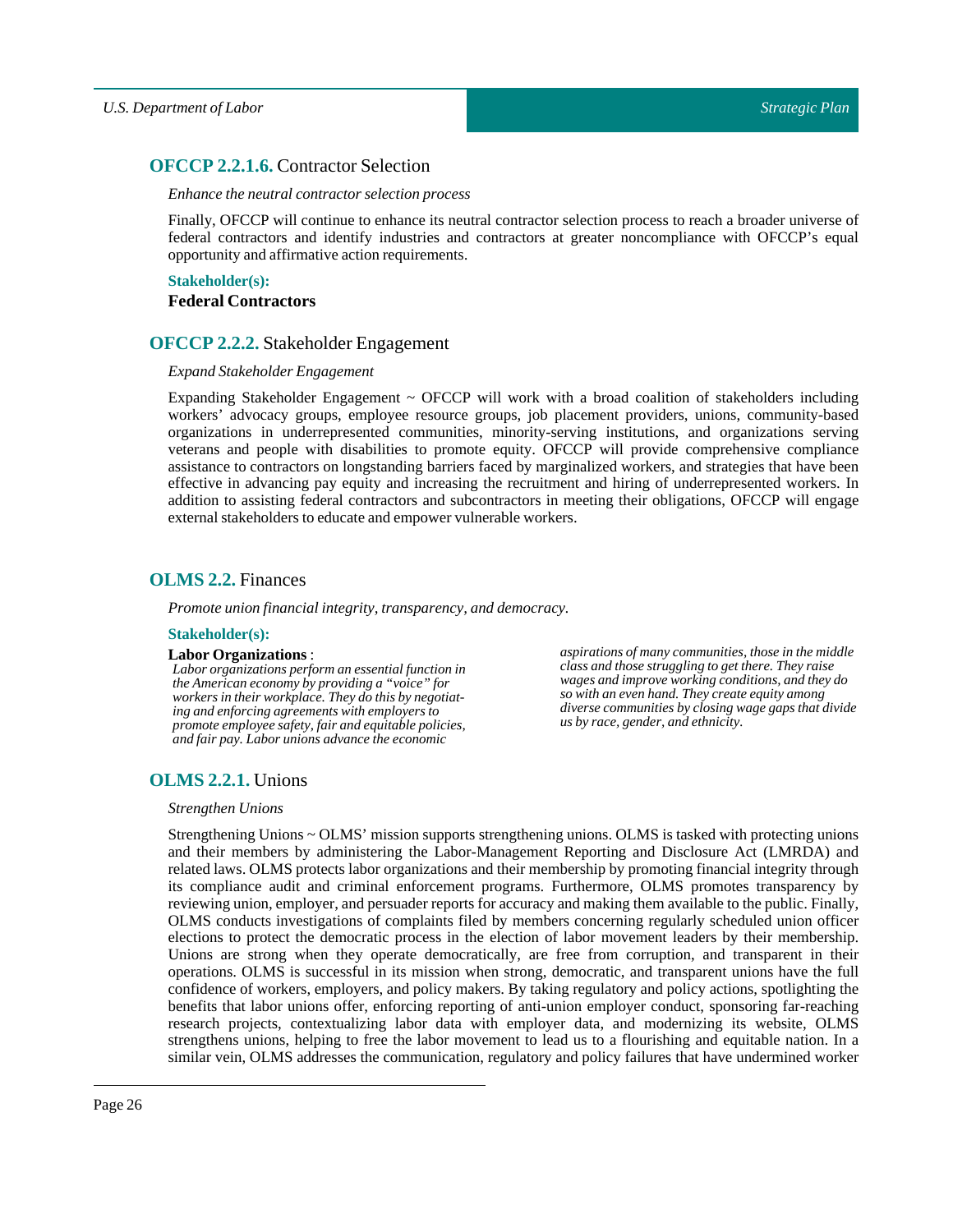support for organizing and bargaining collectively with their employers. OLMS strives to stem the decline in union density in America by researching, promoting and communicating the benefits of labor-management cooperation through collective bargaining, and in many other ways shine sunlight on existing anti-union practices meantto stop workers from building economic power and to silence their voice in the workplace.

#### <span id="page-26-0"></span>**OLMS 2.2.3.** Performance Measures

#### *Prioritize performance measures*

Targeting Embezzlement, Electronic Filing, and Resolving Officer Election Complaints ~ To monitor progress against its goals, OLMS prioritizes three performance measures:

## <span id="page-26-1"></span>**OLMS 2.2.3.1.** Audits

#### *Audit only unions with indicia of being the victim of an embezzlement*

First, OLMS will strive to audit only unions with indicia of being the victim of an embezzlement (fallout rate). OLMS will continuously evaluate the effectiveness of targeting methods as well as train new investigative staff on auditing techniques. Improving the fallout rate, through success on the "percent of targeted audits that result in a criminal case," will assist the agency to carry out necessary audits without burdening other unions where the data does not support the need for an audit.

#### **Stakeholder(s):**

**Unions**

### <span id="page-26-2"></span>**OLMS 2.2.3.2.** Reports

#### *Improve the efficiency and ease offiling reports and making them publicly available*

Second, through success in the "percent of disclosure reports filed electronically" measure, OLMS will improve the efficiency and ease of filing reports and making them publicly available by increasing the electronic filing rates.

#### <span id="page-26-3"></span>**OLMS 2.2.3.2.1.** E-Forms

#### *Expand the forms that may be filed through the Electronic Forms System*

OLMS will continue its efforts to expand the forms that may be filed through the Electronic Forms System and emphasize the benefits of electronic filing through outreach efforts within the labor community. That said, a significant challenge for OLMS is its IT legacy system, e.LORS, which is antiquated and in need of modernization.

#### <span id="page-26-4"></span>**OLMS 2.2.3.2.2.** Legacy Systems

#### *Incrementally address the greatest risks from the legacy system architecture*

Absent modernization, unions will experience difficulty in filing mandatory financial and activity reports electronically, the public will experience difficulty in accessing disclosure data, OLMS staff will experience continued delays and inefficiencies in case developing, processing, management, and review, and cybersecurity will remain suboptimal. OLMS and the Office of the Chief Information Officer are exploring low/no cost ways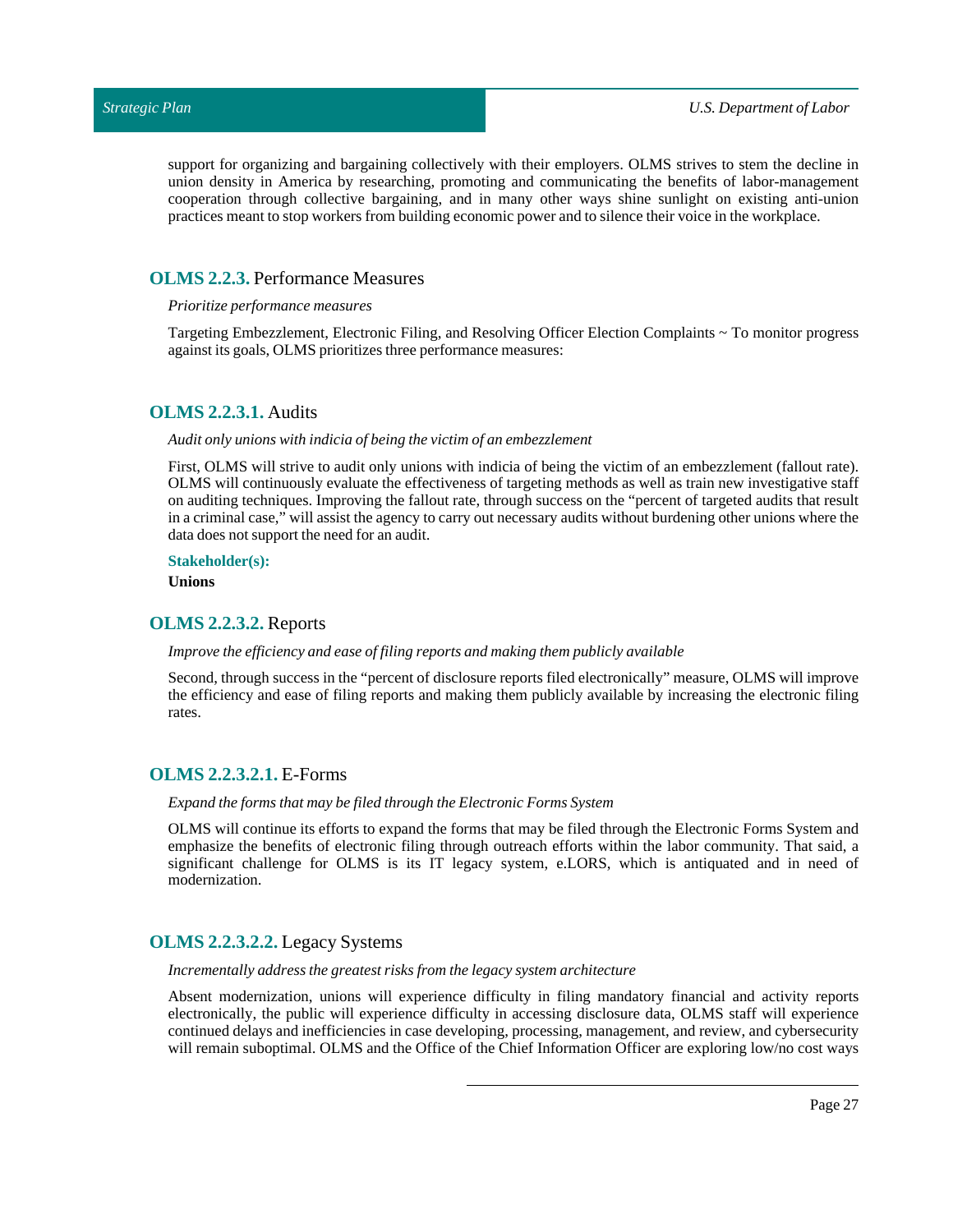to incrementally address the greatest risks from the legacy system architecture while pursuing other avenues for the legacy system.

**Stakeholder(s):**

**Unions**

**Office of the Chief Information Officer**

**OLMS** Staff

## <span id="page-27-0"></span>**OLMS 2.2.3.3.** Officer Elections

*Resolve officer election complaints more rapidly*

Third, OLMS will improve upon its speed in resolving officer election complaints through team investigations and improving cross-agency communication, and measure its progress by the "average number of days to resolve union officer election complaints" measure. Success means the ballot choices of union members in selecting their leaders are respected, and election protests are addressed in a timely manner, thereby providing stability and certainty in union leadership, enabling the union to speak in one voice in the interest of its members.

#### **Stakeholder(s):**

**Union Officials**

## <span id="page-27-1"></span>**2.3.** Retirement, Health & Benefits

*Improve the security of retirement, health, and other workplace-related benefits for America's workers and their families.*

#### **Stakeholder(s):**

#### **Employee BenefitsSecurity Administration (EBSA)** :

*Agency Driving this Objective ~ EBSA's mission is to assure the security of the retirement, health and other workplace related benefits of America's workers and their families. The Agency's enforcement program uses a wide variety of approaches such as the establishment of national and regional priorities, voluntary compliance programs, civil and criminal litigation, regulations and guidance, and research-based analysis to accomplish its mission. The economic research program informs the agency's regulatory and enforcement work, and provides im-* *portant information to the public and policymakers on benefit plans. In order to enhance benefits security and maintain public confidence in the private benefits system, EBSA administers an integrated program of regulation, compliance assistance, public education, civil and criminal enforcement, and research and analysis.*

#### **American Workers**:

*Workers must have confidence in, and understanding of, their retirement and health benefits.*

#### **American Families**

## <span id="page-27-2"></span>**EBSA 2.3.** Retirement, Health & Benefits

*Assure the security of the retirement, health and other workplace related benefits of America's workers and their families.*

EBSA's mission is to assure the security of the retirement, health and other workplace related benefits of America's workers and their families. Although EBSA is a small agency, currently employing less than 800 people, it is responsible for protecting more than 154 million workers, retirees and their families who are covered by approximately 734,000 private retirement plans, 2 million health plans, and 662,000 other welfare benefit plans. Together, these plans hold estimated assets of \$12.9 trillion. In addition, the agency has important interpretive and regulatory responsibilities with respect to IRAs, which hold about \$13.2 trillion in assets, and audit responsibilities with respect to the federal Thrift Savings Plan (TSP), which is the world's largest employee contributory plan with 6.4 million participants and more than \$790 billion in assets. EBSA carries out its mission in a complex and evolving economic and regulatory environment. In order to enhance benefits security and maintain public confidence in the private benefits system, EBSA administers an integrated program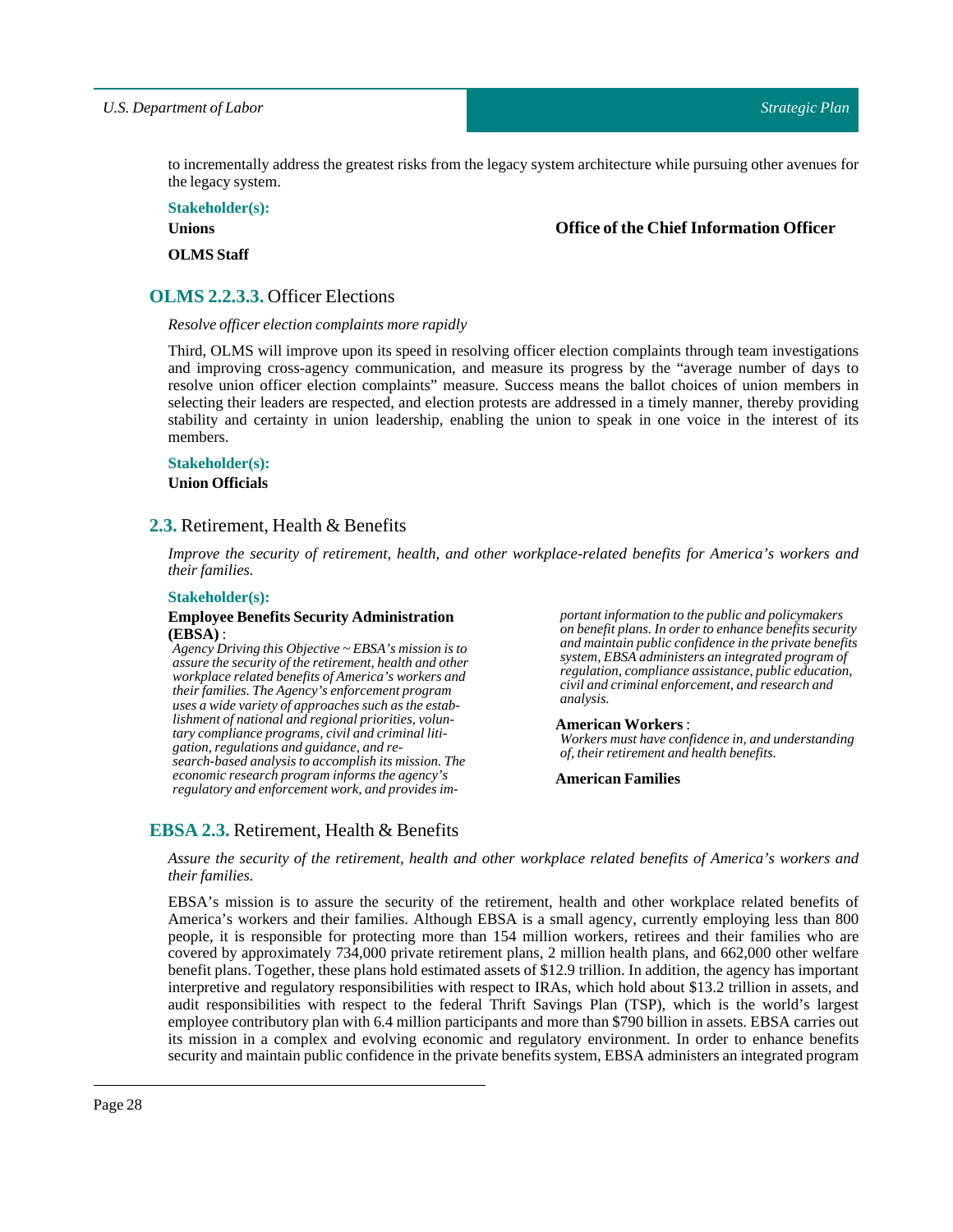of regulation, compliance assistance, public education, civil and criminal enforcement, and research and analysis.

#### <span id="page-28-0"></span>**EBSA 2.3.1.** Enforcement

#### *Leverage Strategic Enforcement*

The primary objectives of EBSA's enforcement program are to improve compliance with the Employee Retirement Income Security Act (ERISA) and deter violations by recovering losses and unjust profits stemming from misconduct by the plan fiduciaries and service providers responsible for employee benefit plans. In addition to recovering losses and requiring the return of unjust profits, the agency pursues actions requiring systemic changes to plan governance to ensure compliance with the law (e.g., by removing impermissible impediments to the receipt of mental health or substance use disorder benefits, or requiring the adjudication of claims for improper denials of covered benefits). In EBSA's view, an effective enforcement program has overlapping and related attributes that include: effective targeting and data analysis; prompt detection and pursuit of violations; the successful pursuit of monetary recoveries; non-monetary results that promote compliance with ERISA; and the aggressive and timely pursuit of participant tips and complaints. EBSA focuses its enforcement resources on national enforcement projects, major case and employee contributions priorities, and regional projects. The major case initiative, in particular, seeks to obtain maximum benefit from EBSA's scarce resources by focusing on those cases that have the greatest potential to have a significant impact on large numbers of plans or plan participants. Additionally, EBSA plans to expand its analytical capabilities and to continue developing advanced targeting methods that include the use of external data to identify the strongest targets for investigation. EBSA's recovery targets are based on 5-year averages to smooth volatility of results. EBSA expects actual results in a given year to fluctuate around the average depending on the timing of corrections and the mix of cases closed. As the agency increases its focus on cases outside the Terminated Vested Participants Project (TVPP), it also expects to see a decline in total recoveries and in overall recoveries per staff day because of the reduced impact of the relatively large recoveries obtained in TVPPcases.

#### <span id="page-28-1"></span>**EBSA 2.3.2.** Compliance & Education

#### *Strengthen Compliance Assistance, Consumer Outreach, and Education*

EBSA's three national education campaigns (the Health Benefits Education Campaign, the Retirement Savings Education Campaign, and the Fiduciary Education Campaign) are central components of the agency's compliance and assistance efforts. EBSA gives special attention and will continue to emphasize retirement savings programs for women and minorities who generally save less for retirement, individuals for whom English is not a primary language, workers nearing retirement, and new entrants to the workforce. In addition, the agency has devoted substantial resources to assisting dislocated workers. In FY 2020, EBSA conducted 3,425 outreach activities reaching 40,371 individuals.

#### <span id="page-28-2"></span>**EBSA 2.3.3.** Regulation & Research

#### *Promote High-Quality Regulatory and Research Activities*

EBSA's regulatory program addresses issues proactively and directly supports the Department's objective to improve health benefits and retirement security for all workers. The cornerstone of a strong regulatory program is robust economic analysis and research capability.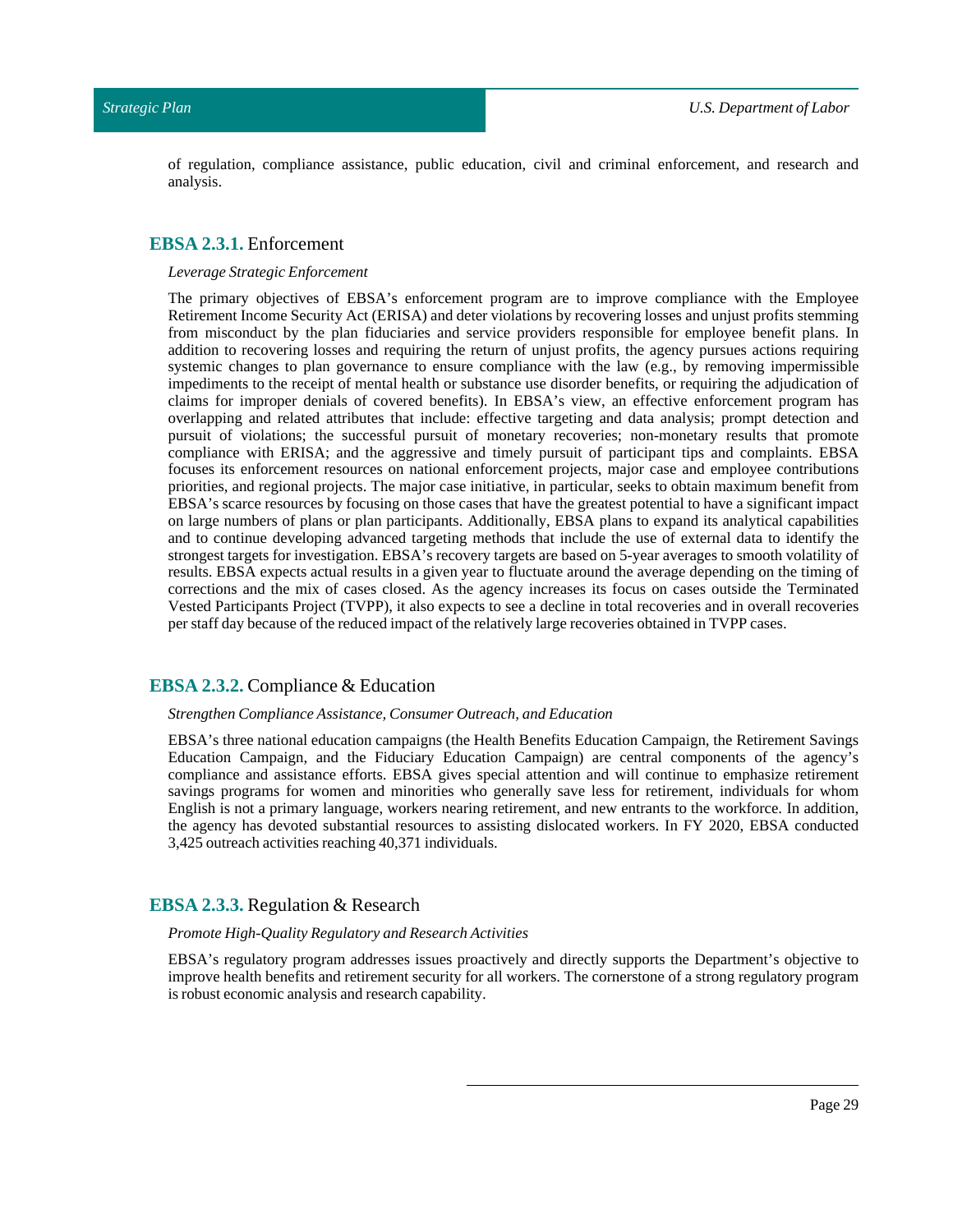## <span id="page-29-0"></span>**2.4.** Rights, Conditions & Equity

*Strengthen labor rights, improve working conditions, promote racial and gender equity, and empower workers around the world.*

#### **Stakeholder(s):**

#### **Bureau of International Labor Affairs (ILAB)** :

*Agency Driving this Objective ~ ILAB works to strengthen labor rights, improve working conditions, promote racial and gender equity, and empower workers around the world. ILAB accomplishes this goal through Trade Enforcement, Policy Engagement, Technical Assistance, and Research and Reporting. ILAB's approach is validated by independent research from the United States International Trade Commission (2016) and the Inter-American Development Bank (2014) suggesting that including labor obligations in trade agreements leads to better labor*

*laws and enforcement efforts in trade partner countries. ILAB positions the United States as a leader on international labor rights by demonstrating U.S. commitment to work with governments, workers, civil society organizations, and other actors to achieve its mission. By benefitting workers from all backgrounds and experiences, ILAB supports inclusive trade policy that advances economic security and racial and gender equity. ILAB will continue to work to lift up women, communities of color, and people who have been systematically excluded or overlooked.*

## <span id="page-29-1"></span>**ILAB 2.4.** Markets, Equity & Empowerment

*Promote fair rules that govern markets, protect vulnerable people from exploitation, promote racial and gender equity, and empower workers around the world.*

#### **Stakeholder(s):**

#### **Bureau of International Labor Affairs (ILAB)** :

*The Bureau of International Labor Affairs (ILAB) works to promote fair rules that govern markets, protect vulnerable people from exploitation, promote racial and gender equity, and empower workers around the world. When other countries fail to respect international labor standards or enforce labor laws, suppress worker voice, violate their trade-related labor commitments, or export goods produced under exploitative labor conditions, they undercut America's workers and businesses and undermine worker rights worldwide. In coordination with federal agencies including the National Security Council (NSC), U.S. Trade Representative (USTR),*

*U.S. Agency for International Development (USAID), and the Departments of State, Treasury, Commerce, Justice, and Homeland Security, and partnership with international organizations, governments, workers, labor unions, and civil society organizations, ILAB positions the United States as a leader in promoting international labor rights. ILAB employs research, technical assistance, trade engagement, and labor diplomacy to achieve its mission of promoting a fair global playing field for workers in the United States and around the world by enforcing trade commitments, strengthening labor standards, promoting freedom of association and the right to bargain collectively, and combating international child labor, forced labor, and human trafficking.*

## <span id="page-29-2"></span>**ILAB 2.4.1.** Tade

#### *EnforceTrade Commitments*

ILAB negotiates strong labor provisions in bilateral and regional Free Trade Agreements (FTAs), trade preference programs and investment agreements to ensure a level playing field for U.S. workers and businesses and contribute to inclusive economic growth. ILAB will strengthen respect for international workers' rights and ensure robust enforcement of labor laws around the world by continuing to monitor, engage with trade partner countries, and provide technical assistance to improve compliance with labor-related trade commitments. Consistent with all U.S. FTA labor chapters since 2007, which require FTA partner countries to adopt and maintain in law and practice, "the elimination of discrimination in respect of employment and occupation," ILAB grant programs will seek to integrate racial and gender equity into design and strategy wherever appropriate. In Mexico, where the labor chapter of the U.S.-Mexico-Canada Trade Agreement (USMCA) includes a provision that expressly addresses gender discrimination in the workplace, ILAB funds targeted programs on gender equity and women's labor rights and economic empowerment and will incorporate gender equity across all its worker rights programs.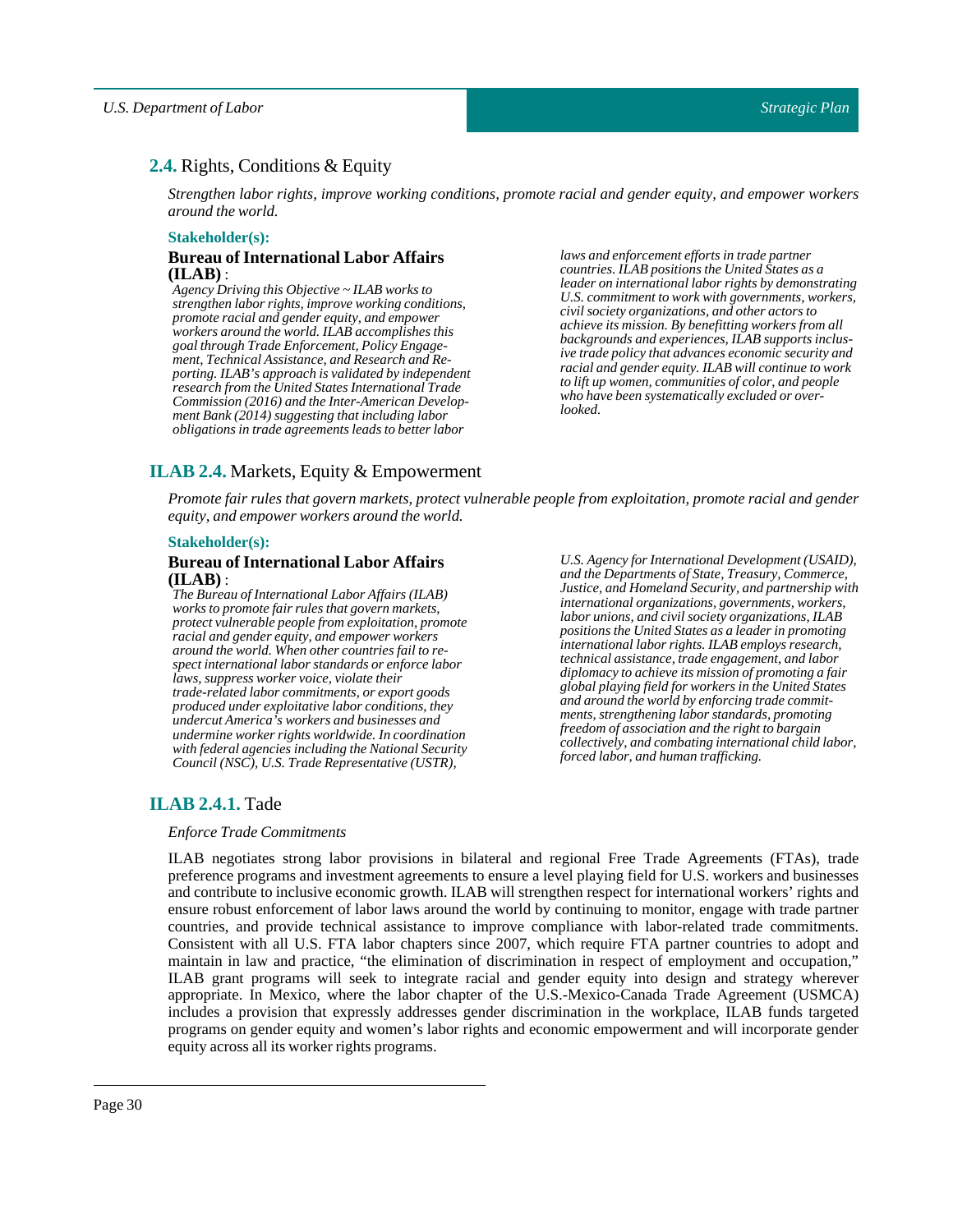## <span id="page-30-0"></span>**ILAB 2.4.2.** Labor Standards

#### *Strengthen Compliance withLabor Standards*

ILAB represents the U.S. government in dialogue and cooperation with foreign governments on labor matters and coordinates U.S. government participation in international organizations and multilateral fora relative to labor issues. ILAB will expand opportunities to share lessons from its international experience to advance the Biden-Harris Administration's worker-centered trade policy. ILAB will conduct and support research to facilitate policy engagements with other countries and to inform domestic policymaking. Finally, ILAB will promote positions that advance protection of workers' rights, inclusive and equitable economic growth, women's equitable participation in the workforce, safe and healthy workplaces, and fair employment policies.

## <span id="page-30-1"></span>**ILAB 2.4.3.** Child/Forced Labor/Trafficking

#### *Combat child labor,forced labor, and human trafficking*

Combat International Child Labor, Forced Labor, and Human Trafficking ~ ILAB combats child labor, forced labor, and human trafficking by conducting in-depth research and reporting in more than 150 countries. These reports include the annual Findings on the Worst Forms of Child Labor, as required by the Trade and Development Act of 2000; the List of Goods Produced with Child Labor or Forced Labor, as mandated by the Trafficking Victims Protection Reauthorization Act of 2005 and subsequent reauthorizations; and the List of Goods Produced by Forced or Indentured Child Labor, as mandated by Executive Order 13126. With the evidence collected from these reports and labor monitoring efforts, ILAB informs trade enforcement and procurement determinations, policy decisions, and U.S. engagement with stakeholders and with trade partners. As the leading funder of cutting edge, rigorous research to combat child labor and forced labor, ILAB oversees and develops evidence-based strategies and technical assistance projects that can be scaled up as appropriate. ILAB oversees a portfolio of technical assistance projects as well as third-party performance evaluations that assess the effectiveness of projects.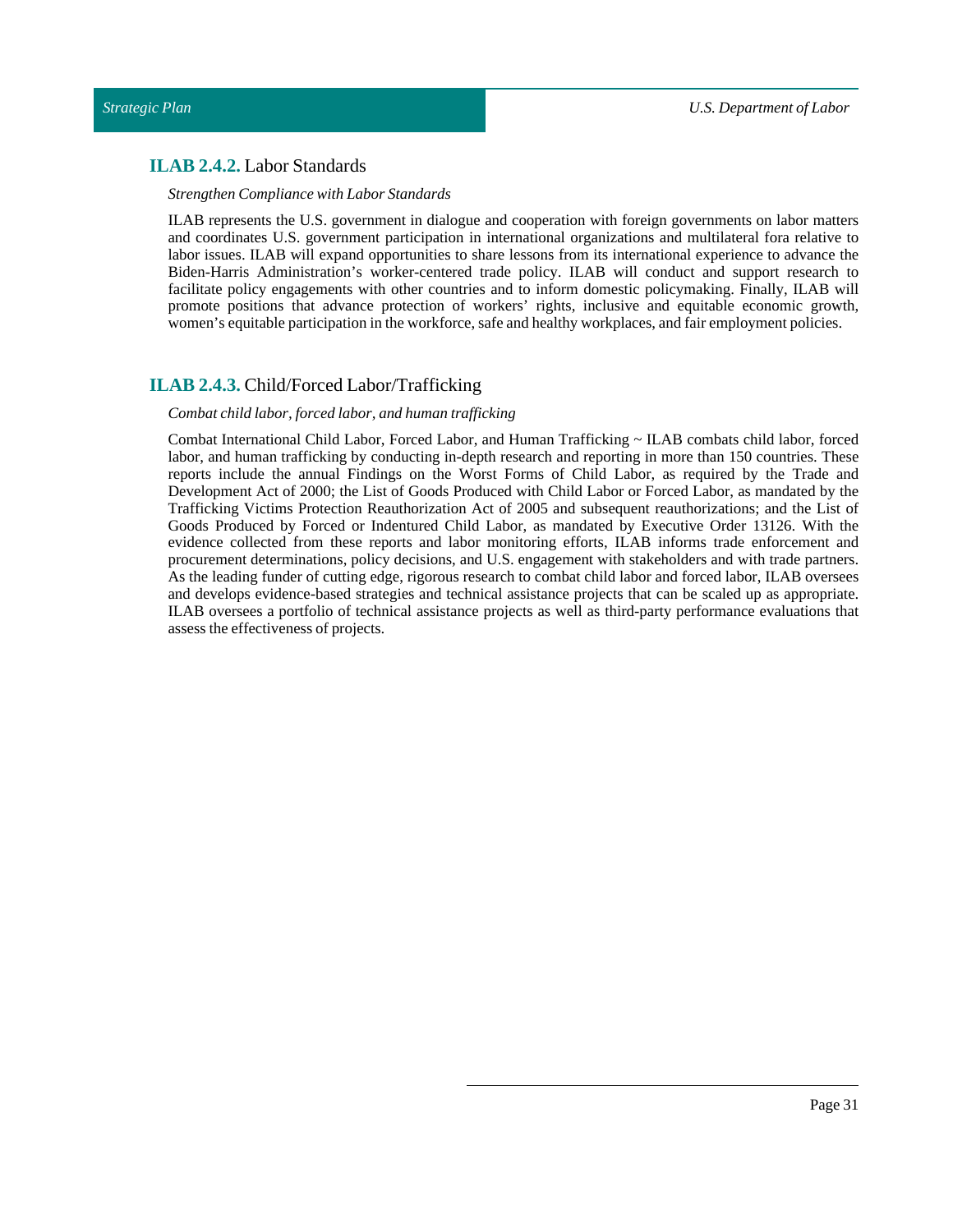## <span id="page-31-0"></span>**3. Safety Net**

*Improve Administration of and Strengthen Worker Safety Net Programs*

### <span id="page-31-1"></span>**Stakeholder(s) Workers**

## **3.1.** Income Support

*Ensure timely and accurate income support when work is unavailable by strengthening benefits programs and program administration.*

#### **Stakeholder(s):**

#### **Unemployed Workers**:

*America's economy must have a strong safety net to support unemployed, injured, and ill workers.*

#### **Injured Workers**

### **Ill Workers**

**Partner Agencies**: *Partner Agencies Driving this Objective*

#### **Office of Unemployment Insurance (ETA/OUI)** :

*Employment and Training Administration ~ ETA's Unemployment Insurance programs will focus on supporting unemployed workers and employers.*

#### **Office of Workers' Compensation Programs(OWCP)** :

*OWCP programs will focus on workers who were injured or became ill on the job. These programs will leverage evidence-based strategies and strengthen the oversight of new and/or existing programs to accelerate delivery of benefits, reemployment, and return-to-work outcomes for workers.*

#### **Underserved Communities** :

*The Department will also address inequity to underserved communities by identifying and mitigating delays and obstacles that impede claimants' abilities to receive assistance.*

#### **States** :

*The Department also plans to pursue development of modular solutions to support states' efforts to improve technology systems over the next several years.*

## <span id="page-31-2"></span>**OWCP 3.1.** Workers' Compensation

*Increase the efficiency and accuracy with which OWCP provides workers' compensation benefits for certain* qualified workers who are injured or become ill on the job and improve return-to-work outcomes for injured *workers.*

#### **Stakeholder(s):**

#### **Injured Workers**

#### **Office of Workers' Compensation Programs(OWCP)** :

*The Office of Workers' Compensation Programs (OWCP) provides benefits for workers who are injured or become ill on the job.*

#### **Federal Employees**:

*The Federal Employees' Compensation Act (FECA) Program provides wage-loss compensation, payment for medical treatment, return-to-work assistance, and vocational rehabilitation for federal civilian employees and postal workers who are injured or ill because of their work, and compensation to eligible survivors in case of death.*

#### **Maritime Workers** :

*The Longshore and Harbor Workers' Compensation (Longshore) Program oversees the delivery of benefits by private sector employers and insurance car- — continued next page*

*riers to injured workers engaged in certain maritime and related employment and to federal government contractors working overseas, and enforces compliance with applicable laws.*

#### **Coal Miners** :

*The Black Lung Benefits (Black Lung) Program oversees private sector employers and insurance carriers or provides compensation and medical benefits to coal miners who are totally disabled due to pneumoconiosis resulting from coal mine employment, and monetary benefits to their eligible survivors.*

#### **Nuclear Weapons Workers** :

*The Energy Employees Occupational Illness Compensation (Energy) Program provides compensation and medical benefits to employees or survivors of employees of the Department of Energy (DOE) and contractors or subcontractors of DOE, who worked on the nation's nuclear weapons program and be-*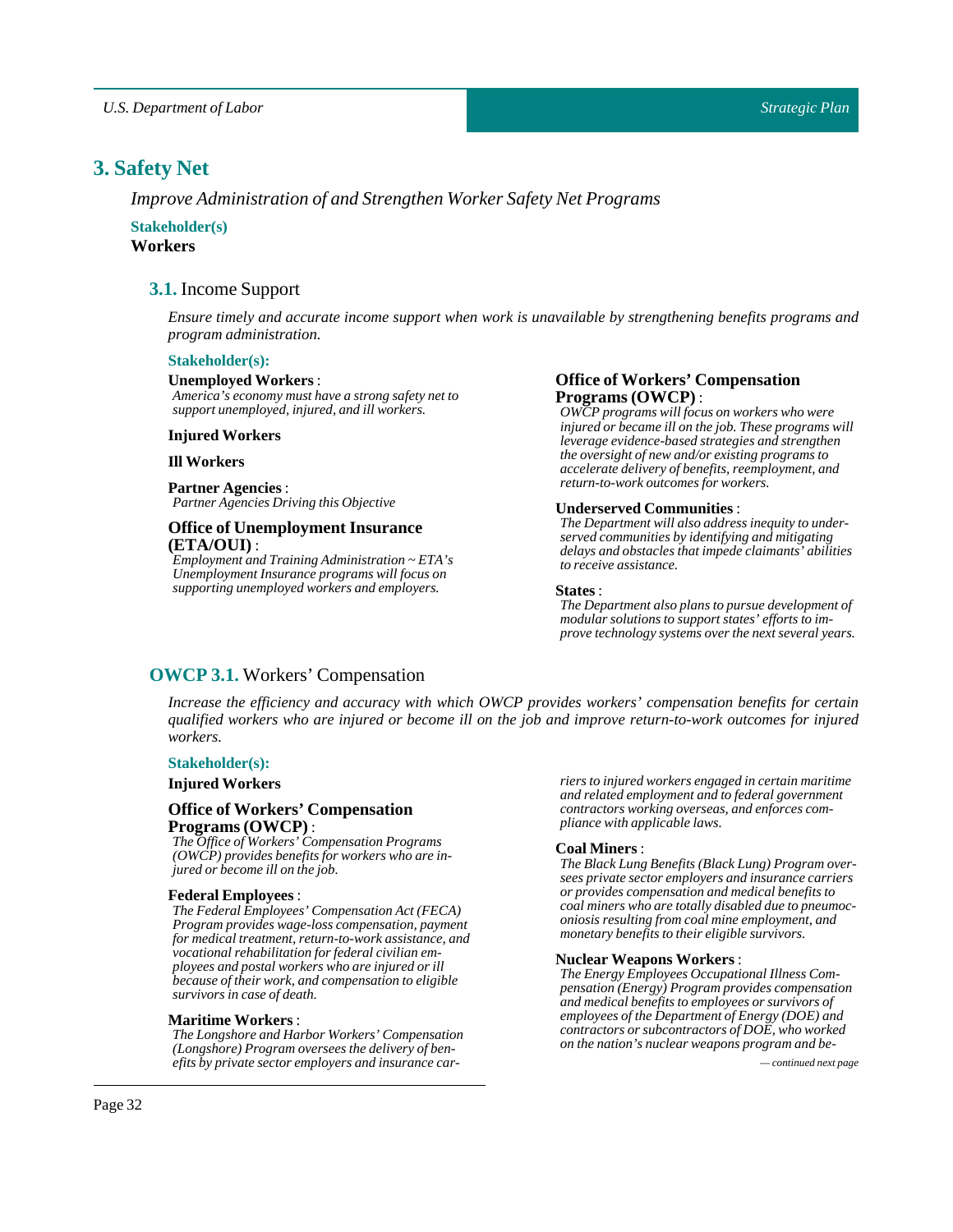#### <span id="page-32-0"></span>*Stakeholders (continued)*

*came ill due to exposure to radiation or toxic substances.*

## **OWCP 3.1.1.** Disabilities & Work

#### *Strengthen Disability Management and Improve Return-to-Work Outcomes*

Returning injured workers to employment in either their previous job or other work within their disability restrictions is a positive outcome for both OWCP and the injured worker. Early vocational rehabilitation intervention increases the probability that an injured worker will return to gainful employment. In order to enhance disability management, the FECA program will review its business practices and policies governing its disability management program and take steps to strengthen and enhance return-to-work outcomes.

## <span id="page-32-1"></span>**OWCP 3.1.2.** Medical/Pharma Costs

#### *Monitor Medical and Pharmaceutical Costs and Strengthen Oversight of Programs*

OWCP will continue its efforts to contain pharmaceutical costs and strengthen oversight of medical benefits. OWCP's FECA program will complete implementation of its Pharmacy Benefits Management services, which all claimants are required to use. OWCP will also assess whether the Energy and Black Lung programs can also benefit from such services or whether other methods of handling pharmacy billing are more appropriate. The Energy program continues to improve the staffing, training, and systems capabilities for its Medical Benefits Adjudication Unit to support timely and effective adjudication of home and residential health care requests. Additionally, OWCP will strengthen its oversight of claims processing and benefit payments. The Black Lung program will work to protect the Black Lung Disability Trust Fund from assignment of additional liabilities, fulfill the Secretary's fiduciary duty to safeguard Black Lung Disability Trust Fund assets, and ensure the payment of benefits to coal miners and their survivors. OWCP will also continue its efforts to reduce improper payments and continue to evaluate medical bills and other payment-related issues.

## <span id="page-32-2"></span>**OWCP 3.1.3.** IT

#### *Provide Timely/Accurate Claims Processing and Enhance Productivity through Innovative Information Technology Initiatives*

OWCP will evaluate its legacy information technology systems to build or leverage existing proven systems for additional integration over the next several years. OWCP will continue to improve management reporting and tracking of various performance metrics utilizing low cost and integrated business intelligence tools. OWCP will establish an entirely new rubric for COVID-19 claims processing, requiring enhancements to existing systems, new procedures and options for filing COVID-19 specific forms in the web portal, OWCP Employees' Compensation Operations and Management Portal (ECOMP), and implement an intelligence-driven COVID-19 data analytics business processing dashboard and reporting tool. OWCP will also create a web-based auditing and quality assurance tracking system, all of which the program will integrate into the ECOMP platform. Furthermore, OWCP will expand the use and functionality of ECOMP. The Energy program will finalize the ability for employee claimants to directly access their digital case files, which will improve customer service, reduce the time it takes for claimants to see their case files, and reduce the staff burden in copying and mailing case files to claimants.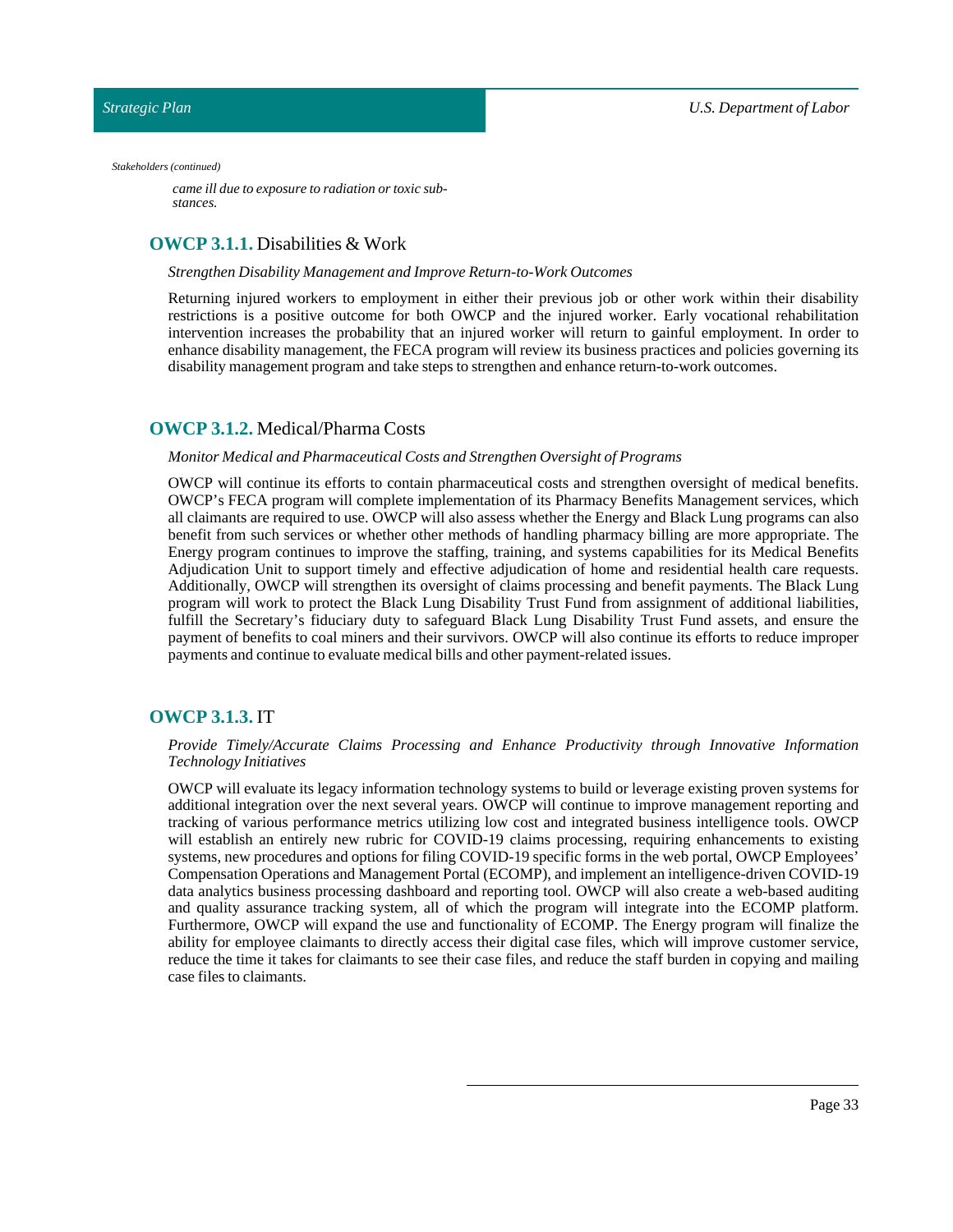## <span id="page-33-0"></span>**OWCP 3.1.4.** Productivity & Claims

#### *ProvideTimely/Accurate Claims Processing and Enhance Productivity*

OWCP will continue to improve the timeliness and efficiency of claims processing in all of its programs, focusing on maintaining a balanced approach to claims inventory management while minimizing the number of claims pending for more than a year (Black Lung program), or focusing on special priority workloads (such as COVID-19). OWCP will build upon recent organizational changes that provide direct oversight of field operations by national office leadership for each of its programs in order to leverage staffing efficiencies to improve claims processing times and program accuracy. The Longshore program will use improved electronic claims filing, case creation, and claims management systems to drive shorter compliance timeframes. The program will also conduct ongoing and quarterly performance management meetings with stakeholders to help ensure that the program addresses emerging issues that may impede performance and will impose appropriate civil money penalties to promote compliance.

## <span id="page-33-1"></span>**ETA 3.1.** Benefit Payments

#### *Support states' timely and accurate benefit payments for unemployed workers.*

The Unemployment Insurance (UI) system provides partial income replacement to qualifying workers while they seek suitable employment. Throughout the COVID-19 pandemic, unemployment benefits delivered a vital lifeline through income support to help millions of workers, helping families make ends meet. UI is also an important economic stabilizer that maintains purchasing power during economic downturns for communities facing business closures, experiencing mass layoffs or other significant changes to the labor economy. UI helps support unemployed workers while they search for suitable employment and keeps them connected to the labor market by encouraging work search and connecting jobseekers with employment services. Pursuant to the federal-state UI program, established by Title III of the Social Security Act and the Federal Unemployment Tax Act, ETA provides program-funding grants to state UI agencies to operate the program. To qualify for unemployment benefits, workers must establish recent employment and have been unemployed through no fault of their own. Once qualified, workers need to be able and available for work and actively seeking work. In accordance with federal law, states have flexibility to set benefit amounts, duration, and eligibility requirements. States also determine benefits eligibility and employer liability, assess and collect taxes, and make benefit payments. ETA provides broad policy guidance for administration of the program, delivers technical assistance to states, monitors states' program performance and integrity, and oversees conformity of states' laws and compliance of states' practices with federal UI laws. The UI program faces significant challenges at the state and federal level, many of which were exacerbated by the COVID-19 pandemic. ETA will pursue effective and evolving strategies to overcome these challenges and deliver on its mission.

#### **Stakeholder(s):**

#### **Unemployed Workers**

## <span id="page-33-2"></span>**ETA 3.1.1.** Reemployment

#### *Enhance Connections Between Unemployment and Reemployment Systems*

The UI system serves as one of the principal "gateways" to the public workforce system and is often the first program accessed by individuals who need workforce services. The program keeps unemployed workers attached to the workforce and connects them to reemployment services. The UI program serves as the entry point for unemployed workers to American Job Centers, where jobseekers receive services that speed their return to work. The purposes of ETA's Reemployment Services and Eligibility Assessments (RESEA) program are to improve employment outcomes of recipients of unemployment compensation and reduce their average duration through employment; to strengthen program integrity and reduce improper UC payments; to promote the alignment with the broader vision of WIOA of increased program integration and service delivery for job seekers, including UI claimants; and to establish reemployment services and eligibility assessments as an entry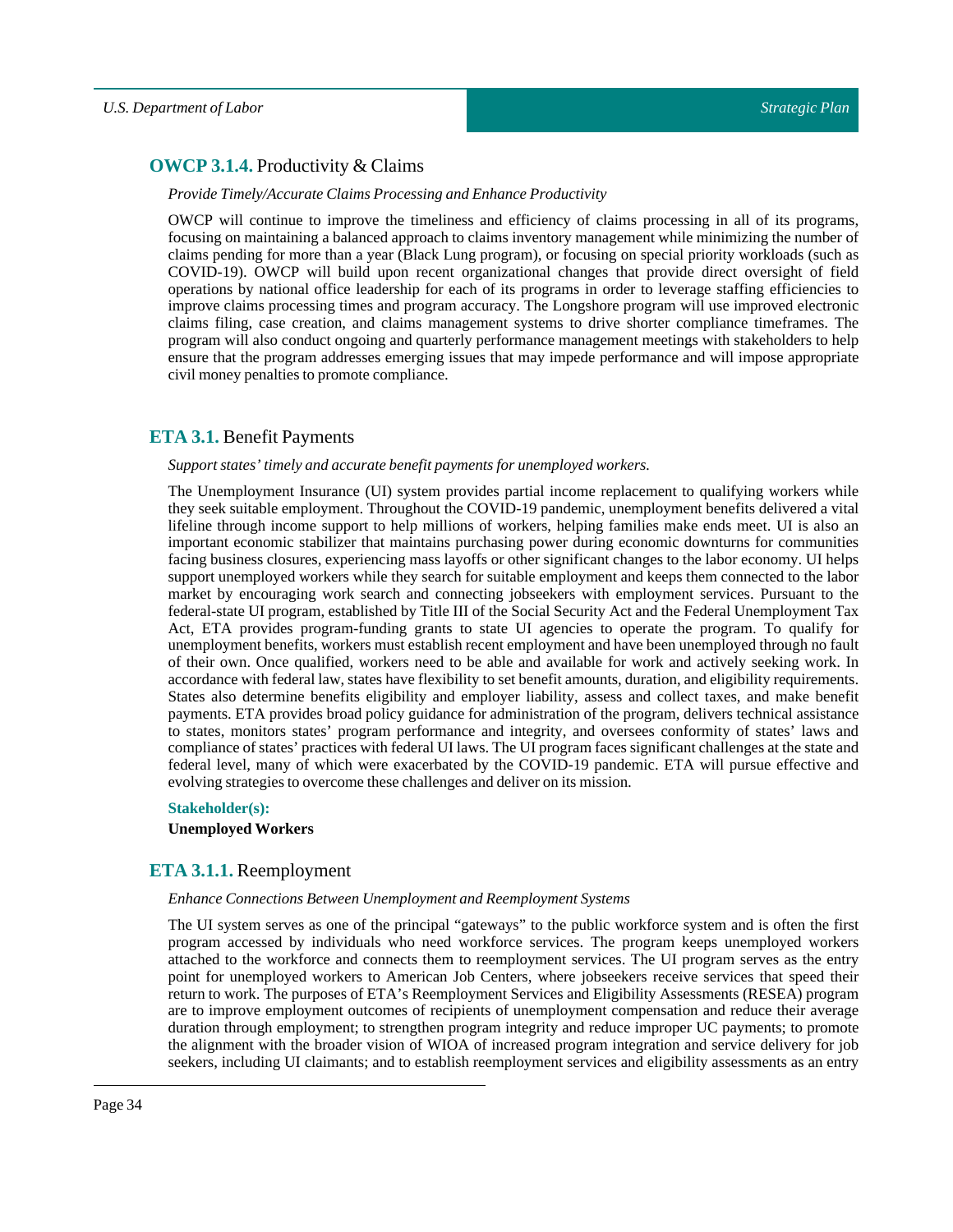point for UC claimants into other workforce system partner programs. ETA will continue to promote the RESEA program and encourage states to expand UI claimants' participation in the program. ETA's Short-Time Compensation (STC) program (also known as "work-sharing" or "shared work") is a lay-off aversion program in which an employer, under a state-approved plan, reduces the hours for a group of workers and these workers in turn receive a reduced unemployment benefit payment. It is an effective strategy to keep workers attached to their employers during times of economic downturn. UI will partner with other ETA programs to assist the COVID-19 economic recovery and connect UI claimants with the reemployment services offered through the public workforce system by committing significant technical assistance resources, funding and promoting evidence-based strategies such as RESEA and providing grants to states to improve and promote STC programs.

### <span id="page-34-0"></span>**ETA 3.1.2.** State Performance

#### *Improve State UI Program Performance*

The economic impacts of the pandemic resulted in an unprecedented increase in UI claims. While states mobilized quickly to implement new temporary pandemic-related UI programs, states struggled to implement and operate the programs because of years of low administrative funding, reductions in staff, outdated technology, and a lack of resources. These and other factors have led many states to experience significant backlogs in adjudications and appeals, and reductions in core program performance. To address these challenges, ETA is undertaking strategies to assist and support states to return to acceptable levels of program performance as quickly as possible, which includes deploying teams of experts to identify recommendations to improve the timeliness of UI benefit payments.

#### **Stakeholder(s):**

**States**

## <span id="page-34-1"></span>**ETA 3.1.3.** Delivery & Administration

#### *Strengthen Service Delivery and Program Administration*

States also struggled to provide quality services to the extraordinary numbers of claimants filing for unemployment compensation during the pandemic. Many individuals experienced significant barriers to access benefits in a timely manner. States' antiquated information technology systems were a major contributing factor in the states' inability to provide the quality services and benefits. To address these shortcomings, ETA will leverage funding under the American Rescue Plan Act (ARPA) to work with states to improve the quality of service provided to claimants, which includes deploying teams of experts into states to help identify process improvements that can speed benefit delivery and to improve the customer experience.

## <span id="page-34-2"></span>**ETA 3.1.4.** Equity

#### *Improve Equity in Access to UI Programs*

The pandemic has exposed longstanding operational and technological weaknesses in state UI systems, which have resulted in delays and obstacles that disproportionately affect workers of color and created potential racial and ethnic disparities in the percentages of unemployment applicants who received benefits during the pandemic. Ensuring equitable access to UI benefits is a top priority and ETA will work with states to address access and equity issues, to ensure that states have capacity to handle higher volumes of claims, and to ensure that states are prepared for future crises. ETA will leverage UI administrative funding under ARPA to support administrative and system-wide infrastructure improvements to the federal-state UI program. ETA is undertaking a variety of approaches to assist states in addressing fraud prevention, equitable access to UI programs, and timely delivery of UI benefit payments.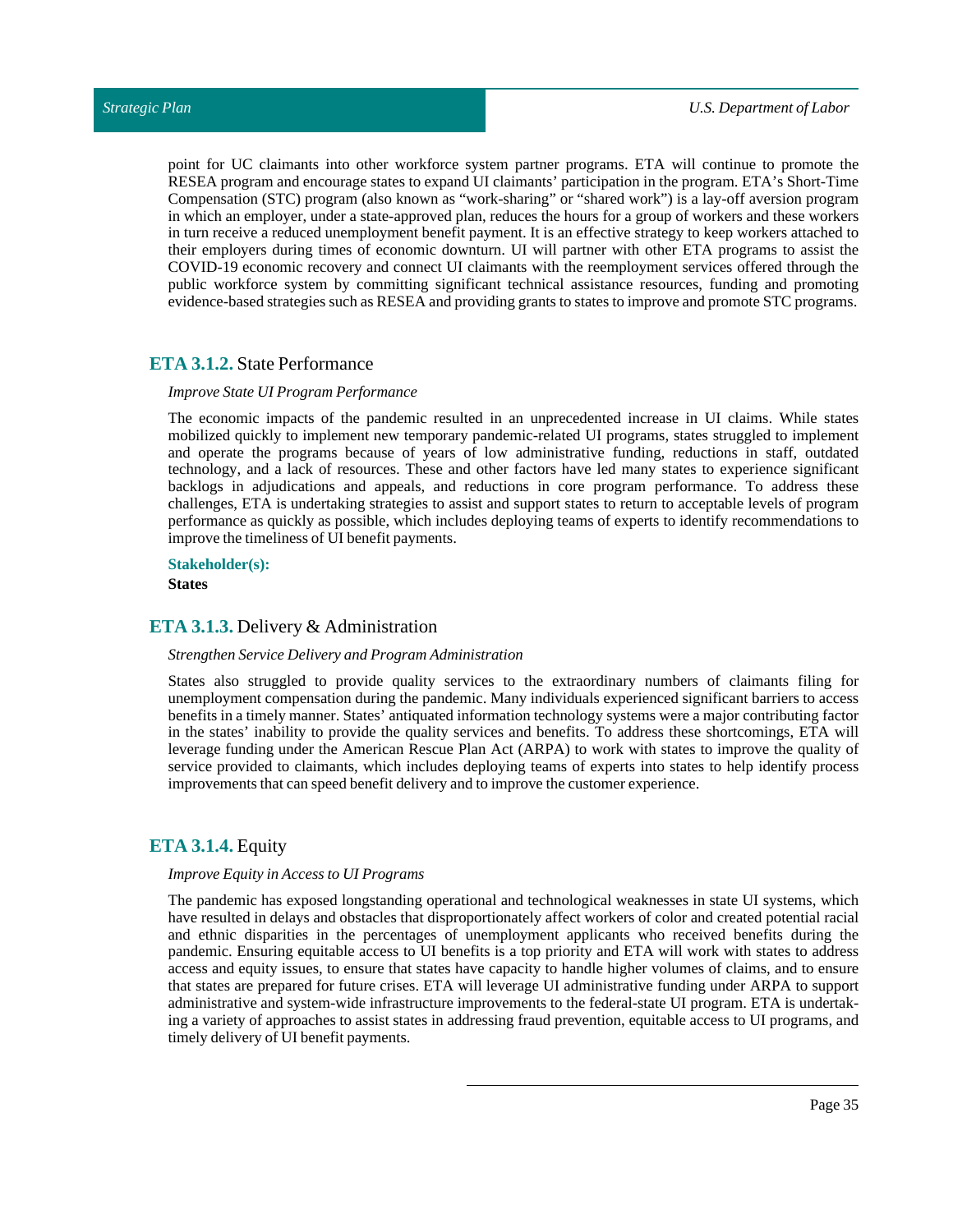## <span id="page-35-0"></span>**ETA 3.1.5.** Program Integrity

*Strengthen Program Integrity by Preventing and Detecting Fraud, Reducing Improper Payments, and Facilitating Recovery of Overpaid Benefits*

Throughout the pandemic, criminal networks have committed significant benefit fraud by using stolen or synthetic identities. ETA continues to actively and aggressively promote UI program integrity, by identifying and reducing fraud, waste, and abuse in the program. ETA will work with states to implement digital identification and authentication solutions and enact new processes to combat the use of stolen or synthetic identities to commit benefit fraud by continuing support via the UI Integrity Center, a state-driven source of innovative program strategies; developing and using UI response teams to help states address criminal fraud; and using the Benefit Accuracy Measurement program to monitor the effectiveness of these strategies.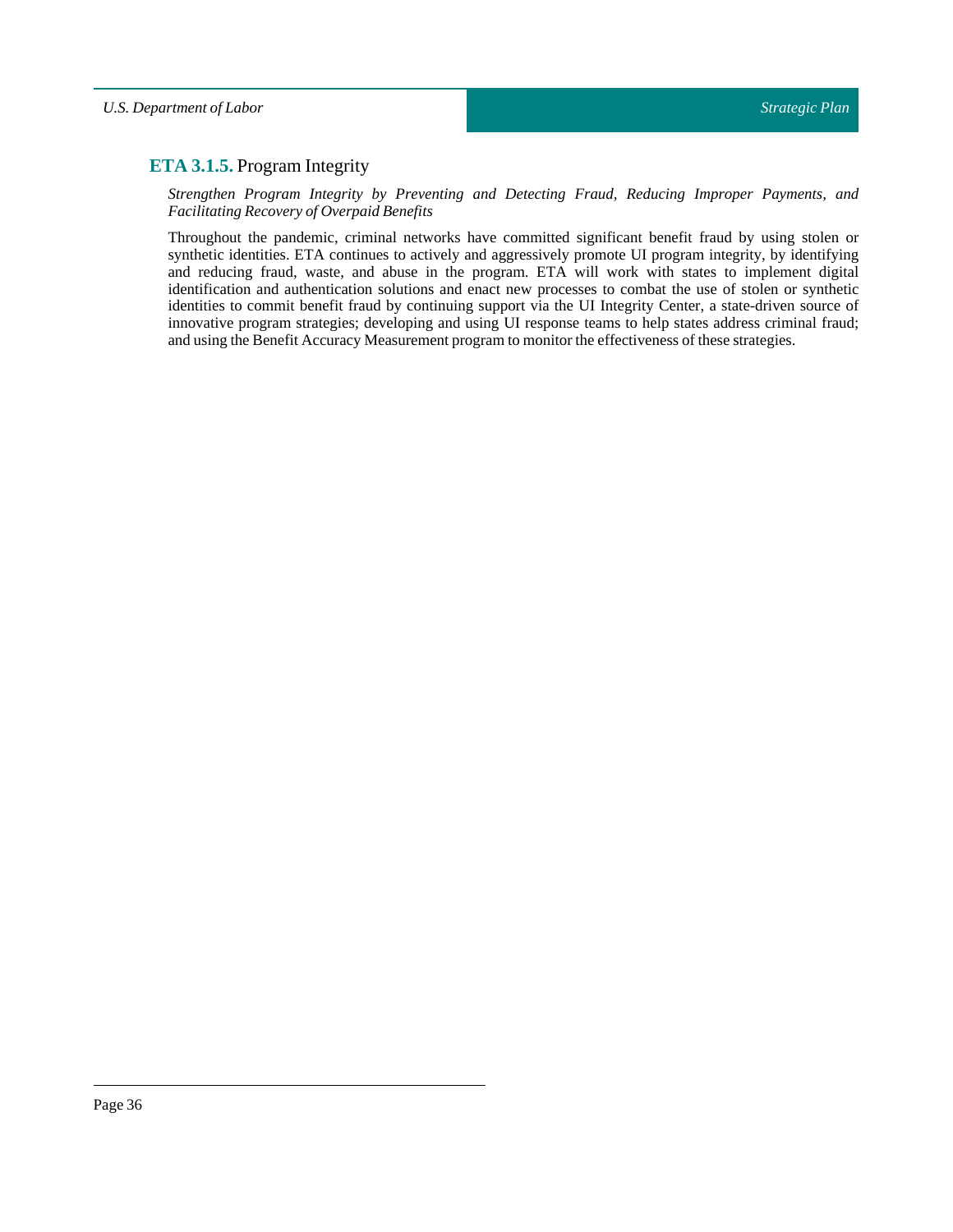## <span id="page-36-1"></span><span id="page-36-0"></span>**4. Statistics & Analyses**

*Produce Gold-Standard Statistics and Analyses*

## **4.1.** Information

*Provide timely, accurate, and relevant information on labor market activity, working conditions, price changes, and productivity in the U.S. economy.*

#### **Stakeholder(s):**

#### **Bureau of Labor Statistics (BLS)** :

*Agency Driving this Objective ~ The Bureau of Labor Statistics (BLS) supports public and private decision making by publishing measures of labor market activity, working conditions, price changes, and productivity in the U.S. economy. BLS adheres to a set of values and principles that guide it in fulfilling its mission, including:*

- *• Executing its mission with independence from partisan interests;*
- *• Striving to meet the needs of a diverse set of customers for accurate, objective, rel-*

*evant, timely, and accessible information;*

- *• Protecting the confidentiality of its data providers;*
- *• Employing innovative methods to keep pace with the rapidly-changing economy; and*
- *• Hiring and maintaining a professional, highly-skilled workforce and being good stewards of the taxpayers' money.*

## <span id="page-36-2"></span>**BLS 4.1.** Strategies

*Prioritize strategies to achieve this objective*

BLS data influence many aspects of Americans' lives because they inform and support public and private decision-making. For example, the Consumer Price Index is used to adjust Social Security payments and federal income tax brackets while the Employment Cost Index is one of several BLS sources used to adjust Medicare reimbursements. BLS will prioritize six strategies to achieve its strategic objective ... BLS considers environmental and external factors when achieving its objective. BLS follows a series of laws, regulations, and guidelines on statistical policy, including the Foundations for Evidence-Based Policymaking Act; OMB Statistical Policy Directives; Principles and Practices for a Federal Statistical Agency; and the Interagency Council on Statistical Policy's quality dimensions. BLS works to ensure its programs remain current and its data products relevant. BLS is researching and leveraging new technologies to help implement alternative data sources and collection methods that could supplement its traditionally-collected data and replace its traditional collection methods. Alternative data can mitigate the effects of declining response rates on data quality, ensuring that BLS data products remain of high-quality with sufficient detail for stakeholders while lessening respondent burden and that BLS continues to be able to provide data for a variety of demographic groups.

## <span id="page-36-3"></span>**BLS 4.1.1.** Production

*Produce objective statistics and analyses that are accurate and released on time*

## <span id="page-36-4"></span>**BLS 4.1.2.** Data

*Advance the measurement of BLS statistics to ensure they remain relevant in describing the dynamic U.S. economy*

Valued and Trusted Data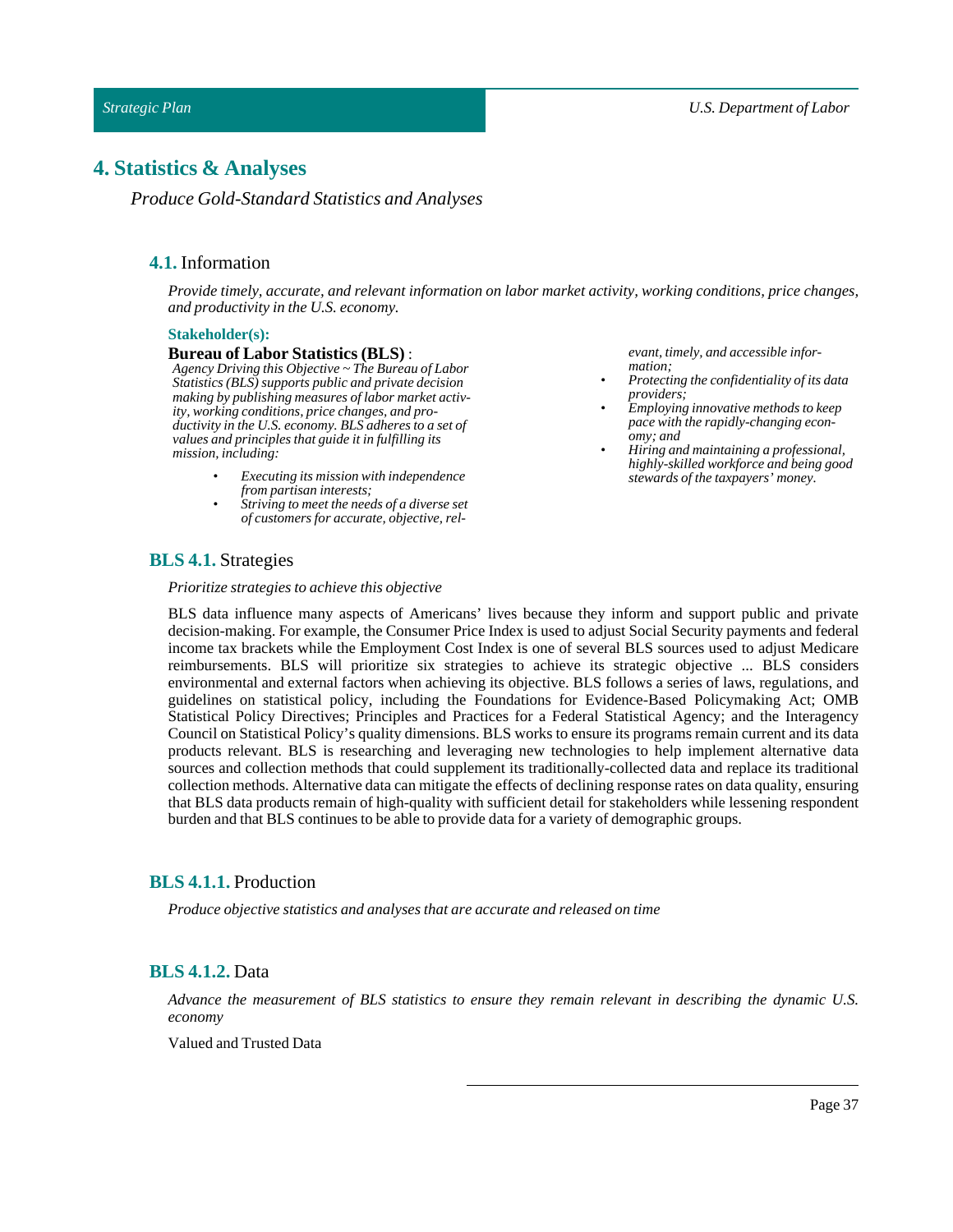## <span id="page-37-0"></span>**BLS 4.1.3.** Data Innovation

*Reengineer data sources and collection methods to balance statistical quality with survey costs, including respondent burden, and to ensure transparency*

## <span id="page-37-1"></span>**BLS 4.1.4.** Organizational Excellence

*Provide visionary leadership that upholds and improves its standing as a dynamic, world-class statistical agency*

## <span id="page-37-2"></span>**BLS 4.1.5.** Customer Experience

*Provide information in ways that are easy for a broad customer base to access, understand, and use*

## <span id="page-37-3"></span>**BLS 4.1.6.** Model Workplace

*Engage BLS employees in building a modernized workforce and develop a diverse, equitable, and inclusive organization in alignment with the Administration's goals of recognizing the value ofthe federal workforce*

## <span id="page-37-4"></span>**BLS 4.1.1.** Demands

*Address demands for new and additional data.*

Valued and Trusted Data ~ BLS uses input from stakeholders to address demands for new and additional data. For example, as mentioned in the FY 2022 President's Budget, BLS is advancing efforts to better project the impacts of technology and automation on the workforce through several of its statistical programs. BLS regularly identifies structural shifts in the economy that translate into different, and sometimes new, demands for data as industrial sectors supersede others, and as consumer goods replace others. For example, BLS will develop a new Contingent Worker Supplement (CWS) to collect information on workers with contingent jobs and on various types of alternative employment arrangements, including platform workers, an emerging form of work in which workers connect with clients using websites or mobile devices.

## <span id="page-37-5"></span>**BLS 4.1.2.** Economic Data

#### *Promote the sharing of economic data.*

Data Sharing  $\sim$  BLS continues to promote the sharing of existing economic data among BLS, the Census Bureau, and the Bureau of Economic Analysis (BEA), and to improve the nation's economic statistical system by aligning each agency's data outputs and developing new ways to track emerging economic trends. For example, during the COVID-19 pandemic, BLS created special tabulations of the Department of Labor's Employment and Training Administration weekly reports of initial claims, by industry. These special tabulations were shared across federal agencies (i.e., BLS, BEA, and the Federal Reserve) in order to improve estimates of essential economic data, including GDP, productivity, and industrial production. BLS also is working across the statistical agencies to implement the Standard Application Procedure to facilitate researcher access to confidential data. BLS will continue to explore and support avenues through which data can be shared.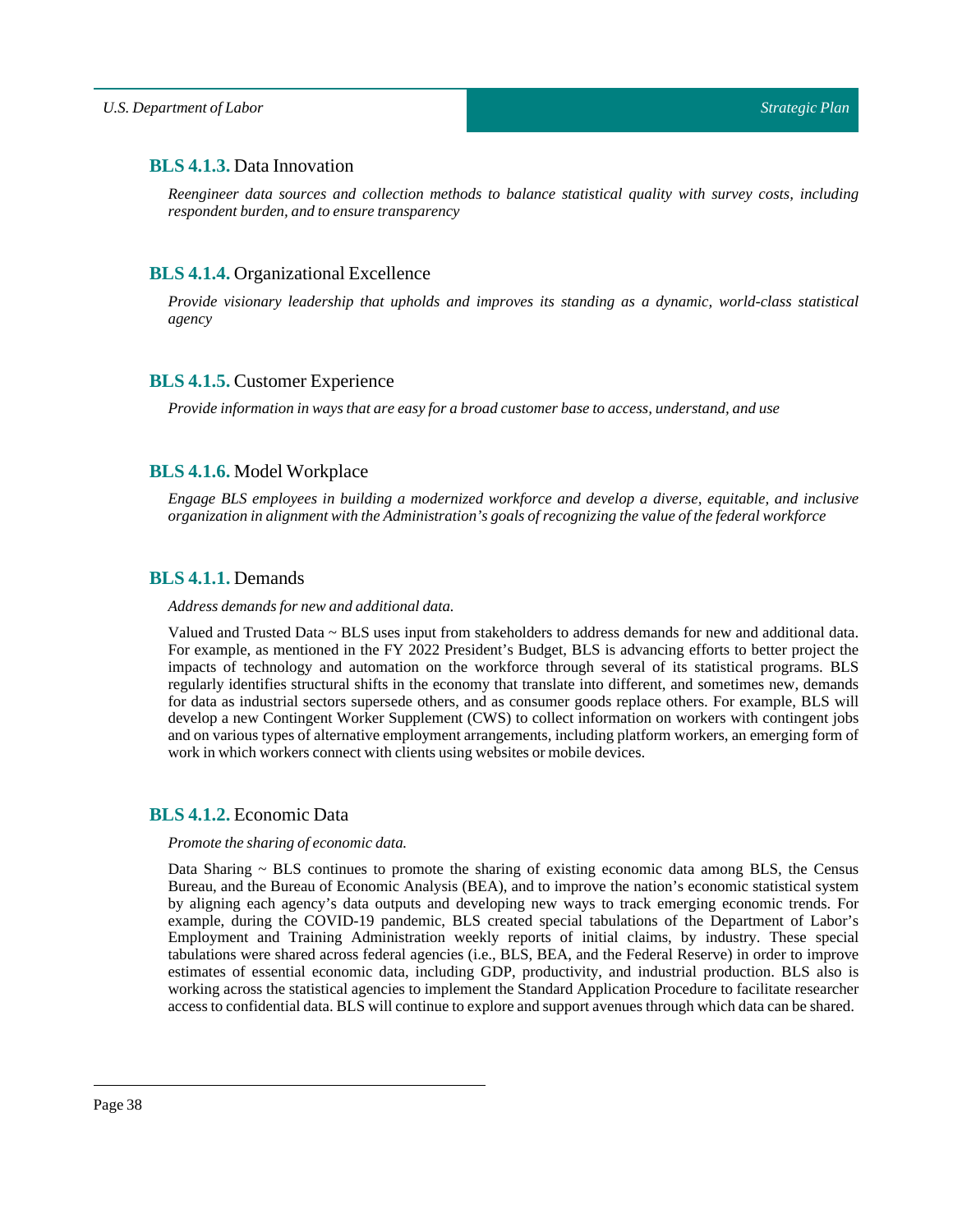## <span id="page-38-0"></span>**5. Innovation, Evidence & Engagement**

*A Department Grounded in Innovation, Evidence, and Employee Engagement*

#### <span id="page-38-1"></span>Management Goal

#### **M.1.** Services

*Drive innovation in administrative, management, and financial services.*

Administration, management, and financial services are the backbone of the Department, providing the critical infrastructure required to support the Department's core mission work. Ensuring these services are operating efficiently allows for more resources to go toward the programs thatimpact America's workers every day.

#### **Stakeholder(s):**

#### **Partner Agencies Driving this Objective**

#### **Office of the Assistant Secretary for Administration and Management (OASAM)** :

*The Office of the Assistant Secretary for Administration and Management (OASAM) and the Office of the Chief Financial Officer (OCFO) will focus on improving service delivery through modern, streamlined processes and IT infrastructure.*

## <span id="page-38-2"></span>**OASAM M.1.** Enterprise Services

*Optimize the Department ofLabor's Enterprise Services.*

#### **Stakeholder(s):**

#### **OASAM** :

*OASAM provides the infrastructure and support that enables the U.S. Department of Labor to perform its mission. OASAM provides leadership and support for information technology, human resources manage-*

## <span id="page-38-3"></span>**OASAM M.1.1.** Customer Experience

*Enhance the Customer Experience of Enterprise Services*

While OASAM strives to enhance the customer experience of all DOL customers, this goal focuses on information technology and procurement services. OASAM will streamline administrative services to improve the efficiency and quality of service delivery with an emphasis on continuous improvement. Additionally, OASAM will engage with its client agencies to adequately plan for administrative services in support of their mission priorities. OASAM will regularly obtain feedback from its customers through a variety of sources, including a semi-annual Customer Satisfaction Survey, semi-annual feedback on OASAM leaders, and governance board feedback.

## <span id="page-38-4"></span>**OASAM M.1.2.** IT

*Modernize InformationTechnology to Drive Innovation in How the Department Achieves its Mission*

OASAM's Office of the Chief Information Officer (OCIO) will identify opportunities for efficiencies and improved platform capabilities through current and future strategic IT initiatives.

## **Office of the Chief Financial Officer (OCFO)** : *Over the next four years, OASAM and OCFO will*

*work together to implement programs which promote fiscal integrity and the effective and efficient use of resources, optimize the Department of Labor's administrative services, and modernize Information Technology systems.*

*ment, procurement, business operations, safety and health, space management, civil rights, emergency management, security, budget, and performance.*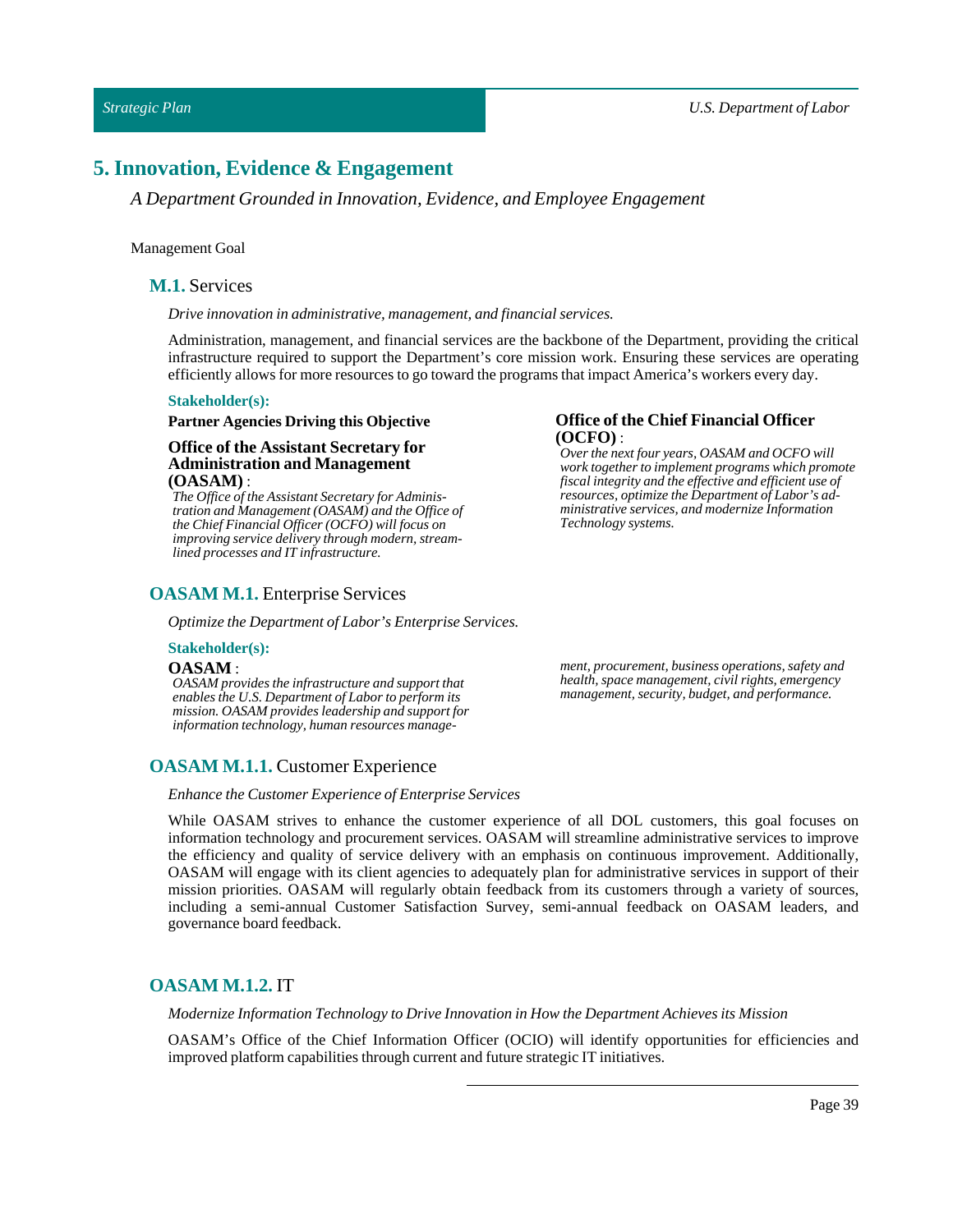## <span id="page-39-0"></span>**OASAM M.1.2.1.** Cloud & Data Centers

#### *Establish an enterprise cloud environment and consolidate data centers*

By digitizing specific workflows, OCIO plans to improve efficiencies by reducing the Department's IT footprint through establishing an enterprise cloud environment, and consolidating traditional data centers. These updates promote the use of Green IT, reducing the cost of data center hardware, and will ensure a 99.9% network availability throughout the organization. This pursuit of improved data capabilities and tools, that promote evidence-based decisions, will allow the Department to address mission-critical challenges and to deliver customer-driven services efficiently, effectively, and atlower cost.

## <span id="page-39-1"></span>**OASAM M.1.2.2.** Workflows

#### *Digitize workflows*

By digitizing specific workflows, the Department's reliance on paper-based resources will be reduced through a phased approach.

## <span id="page-39-2"></span>**OASAM M.1.2.3.** Applications

#### *Reduce the size ofthe application portfolio and increase system efficiencies*

The office will also strive to reduce the size of the application portfolio and increase system efficiencies by providing application platform solutions and interconnectivity/ compatibility between applications, including transitioning 20 applications per year to the simplified sign on capability. OCIO's push to transform and modernize DOL's IT will lower burdensome operations and maintenance (O&M) costs, reallocating funds to modernization and providing mission enhancing capabilities.

## <span id="page-39-3"></span>**OASAM M.1.2.4.** Contractors

#### *Strengthen oversight of contractor performance*

To accomplish this shift, OCIO will strengthen the federal oversight of contractor performance to ensure mission application development is on track by enforcing agile methods and by federalizing the project management function.

## <span id="page-39-4"></span>**OASAM M.1.2.5.** Reuse

#### *Identify opportunities for reuse through innovation and enterprise capabilities*

OCIO will collaborate with agencies to align IT solutions to meet agency needs and will identify opportunities for reuse through innovation and enterprise capabilities.

## <span id="page-39-5"></span>**OASAM M.1.2.6.** Security

#### *Employ aZeroTrust security model*

Finally, as cybersecurity remains a top priority, OCIO plans to enhance the DOL posture by employing a Zero Trust security model to aggressively mitigate security risks and apply the appropriate cybersecurity standards and technologies to address evolving network, infrastructure, and data security needs in addition to maintaining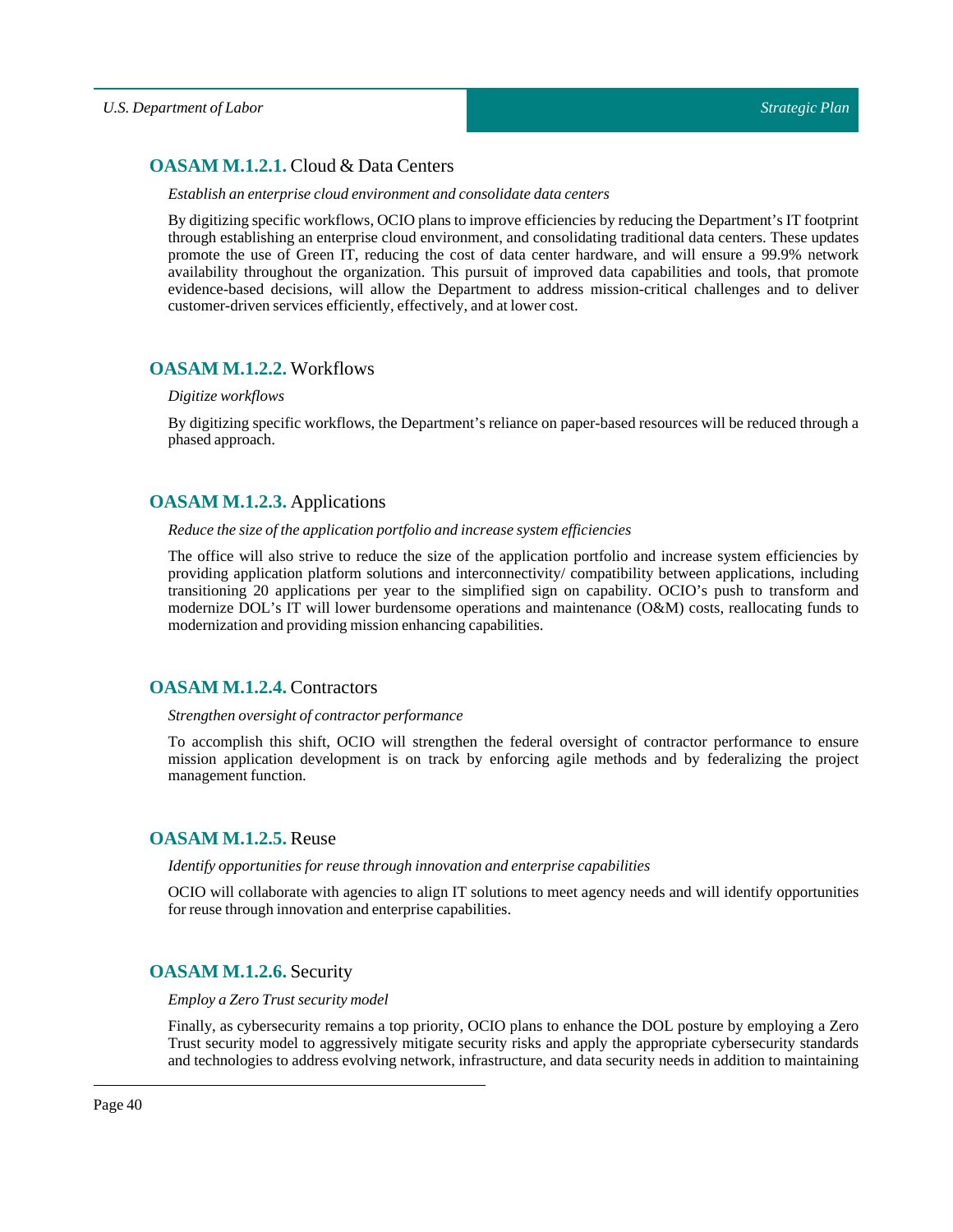less than 5% of past due Open Plan of Action and Milestones (POA&M). Compliance with Section 508 of the Rehabilitation Act will also be prioritized.

## <span id="page-40-0"></span>**OASAM M.1.3.** Procurement

*Promote Innovative Procurement Practices to Streamline the Acquisition Process and Support Small, Disadvantaged, and Women-Owned Businesses*

The OASAM Office of the Senior Procurement Executive (OSPE) will ensure the efficient and effective procurement of goods and services, resulting in reduced procurement time, reduced cost, best value, and improved quality of goods and services procured. OSPE plans to streamline the acquisition process by leveraging robotic process automation, templates and guides for program and contracting activities, and training. By using the OMB Category Management principles where feasible and applicable, OSPE will leverage the government's buying power as a single enterprise and buy smarter, including using Best in Class vehicles and other Government-Wide Acquisition Contracts. Further, OSPE will continue to use its proven Department-wide small business approach to the maximum extent practicable to meet and exceed its small business goals, which include contracts to small businesses, small disadvantaged businesses, small women-owned businesses, service-disabled veteran-owned small businesses, and HUBZone small businesses.

### <span id="page-40-1"></span>**OCFO M.1.** Integrity & Efficiency

*Promote fiscalintegrity and the effective and efficient use of resources through innovation.*

#### **Stakeholder(s):**

#### **Office of the Chief Financial Officer (OCFO)** :

*The Office of the Chief Financial Officer (OCFO) provides financial management leadership, direction, and guidance to the Office of the Secretary of Labor and all DOL agencies on matters arising from financial statutes, as appropriate. OCFO oversees DOL-wide accounting, financial management, and*

*budget execution processes; manages DOL's financial system; and leads the Department's annual audit of the Consolidated Financial Statements. Additionally, OCFO leads efforts to examine, identify, and implement administrative cost reduction initiatives; improve efficiencies; and promote financial integrity across DOL.*

#### <span id="page-40-2"></span>**OCFO M.1.1.** Stewardship

#### *Demonstrate Financial Stewardship*

OCFO leads an effort that supports the Department's goal to minimize its appropriations that go unused and forfeited to Treasury, while being good stewards of taxpayer dollars. OCFO provides guidance to program management on the design and implementation of strong internal controls over all financial resources in DOL. OCFO leads the Department's annual financial audit, efforts to eliminate findings resulting from the audit, and eliminating or reducing improper payments.

## <span id="page-40-3"></span>**OCFO M.1.2.** Finance

*Enhance DOL Financial Performance, Operations, and Systems*

Accurate and timely financial information is essential to DOL's accountability to stakeholders and facilitates data-driven operational, budget, and policy decisions. OCFO supports DOL's programs and operations by providing reliable, relevant, and timely financial information and analysis. OCFO is in the middle of upgrading its financial management system that will support and capture new requirements, while eliminating customiza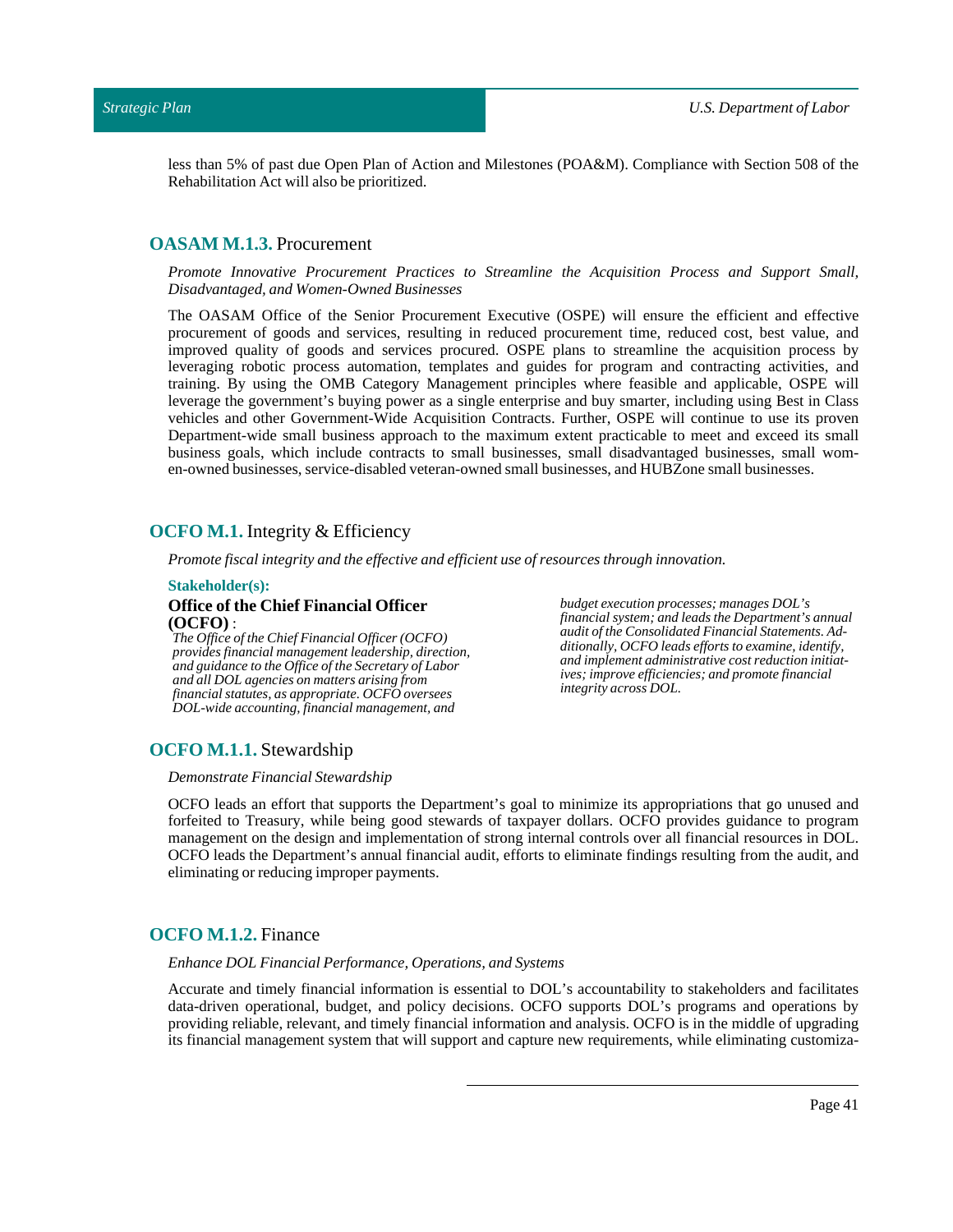tion, thus saving staff time. Additionally, OCFO will work with OMB and Treasury to ensure that DOL systems and services drive innovation and comply with federal policies through standardization and automation.

## <span id="page-41-0"></span>**M.2.** Evidence & Decision-Making

#### *Strengthen the Department's commitment and capacity for evidence-based decision-making.*

Decisions should be based on evidence – especially those that affect the employment, safety and health, and retirement and benefits security of the American worker. The Foundations for Evidence-Based Policymaking Act (Evidence Act) outlines major government-wide reforms for making data more accessible and useful for decision-making. To meet this objective, DOL must first strengthen its internal capacity, both in ensuring transparency and availability of data, and by advancing the framework that supports the decision making process. Over the next four years DOL willtake significant steps to make evidence-based decision making a part of the culture by improving the integration of budget and performance with evaluation and risk management. A strong culture of evidence-based decision making will result in improved policies and programs that support and protect America's workers.

#### **Stakeholder(s):**

## **Partner Agencies Driving this Objective**

**Office of the Assistant Secretary for Administration and Management (OASAM)**

**Office of the Chief Financial Officer (OCFO) Office of the Assistant Secretary for**

**Policy (OASP)**

## <span id="page-41-1"></span>**OASAM M.2.** Budget, Performance & Risk

#### *Integrate budget and performance with evaluation & risk managementto improve decision-making.*

DOL is committed to improving decision-making by integrating the management disciplines of budget formulation and execution, performance management, evaluation, and risk management. The Office of the Assistant Secretary for Administration and Management's (OASAM) Departmental Budget Center (DBC) and the Performance Management Center (PMC) will build on past successes in integrating budget and performance disciplines. PMC and DBC will also coordinate with the recently formalized roles of the Evaluation Officer and the Chief Data Officer, as well as the Office of the Chief Financial Officer, who manages the Enterprise Risk Management function. The Department will continue to use performance, evidence, and risk information to inform budget decisions. Through integration of budget, evidence, and key risks into DOL internal management plans, DOL agencies will develop and execute strategies and activities to achieve their mission and management priorities.

## <span id="page-41-2"></span>**OCFO M.2.** Risk

#### *Integrate risk-based decision-making to enhance the Department's operations.*

Enterprise Risk Management (ERM) in Strategic and Operational Planning ERM provides an enterprise-wide, strategically aligned portfolio view of organizational challenges and opportunities to more effectively prioritize and manage risks to mission delivery. DOL integrates ERM into agency operations planning, performance management, and budget processes to make strategic, risk-based decisions to render the Department more resilient, effective, and efficient. Incorporating risk-based decision-making in the strategic planning, organizational performance management, and budget processes enables the Department to better allocate scarce resources to address the highest priority risks, enhance performance, drive efficiencies, and promote cost savings. This includes advocating for and aligning resources for the highest impact on the programs that foster, promote, and develop the welfare of the wage earners, job seekers, and retirees of the United States.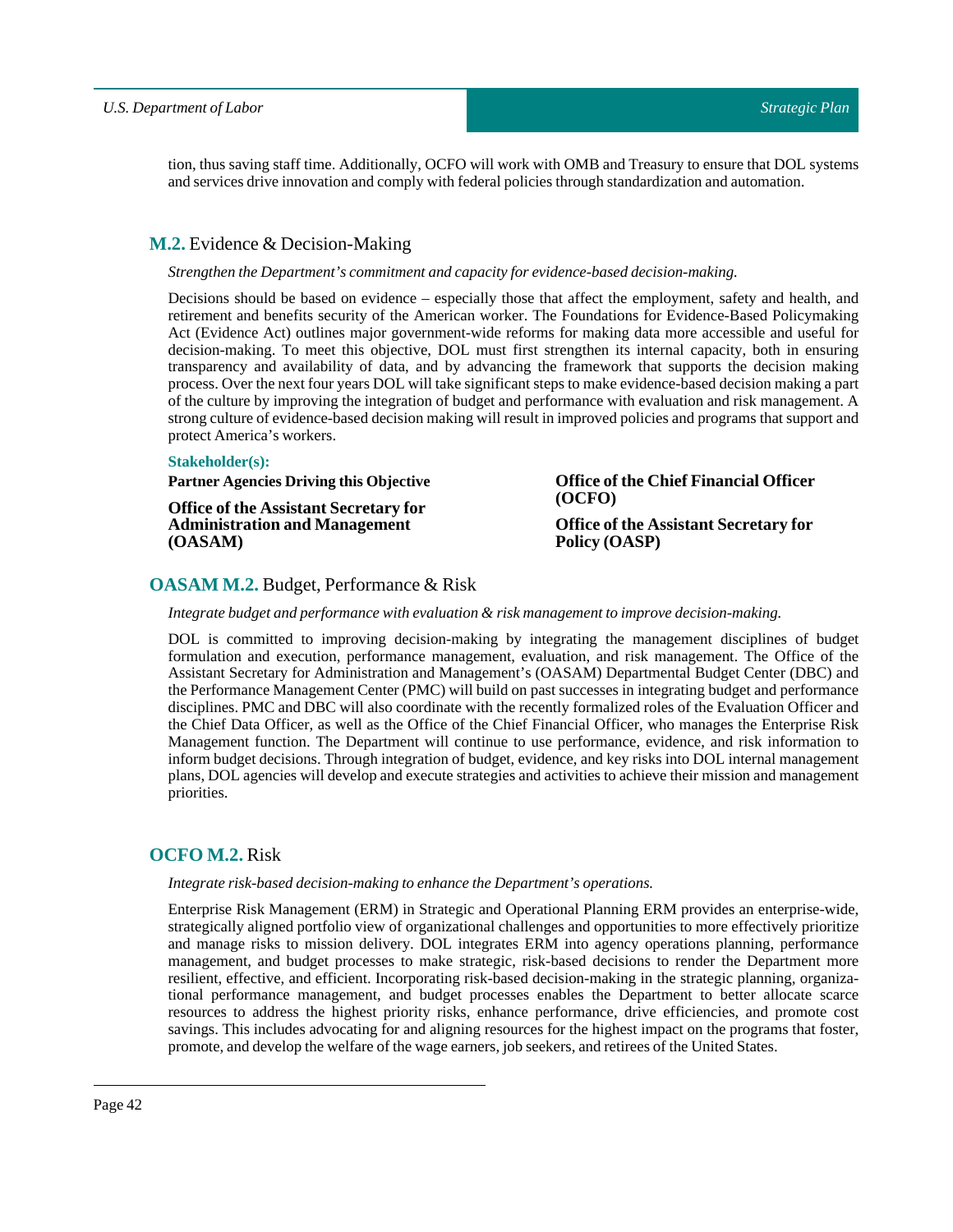## <span id="page-42-0"></span>**OASP M.2.** Policy & Regulation

*Investin strategic and evidence-based decision-making, policy and regulatory development.*

Broadly, OASP will contribute to achieving Strategic Objective M.2 by [pursuing the following three objectives] OASP has included a specific measure for FY 2022 and out years establishing targets for leading DOL component programs towards implementation and integration of these centralized data services and helping to ensure data are fit for purpose. OASP will work closely with agencies across the Department as it pursues the activities described above. Importantly, this collaboration will ensure that the investments OASP makes will also support the Department's work under other Strategic Objectives.

#### **Stakeholder(s):**

#### **Office of the Assistant Secretary for Policy (OASP)** : *The Office of the Assistant Secretary for Policy (OASP) is the principal policy, regulatory, data*

*governance, and evaluation office for the Department. To that end, OASP plays a crucial role in helping design and execute evidence-based strategies across the Department.*

## <span id="page-42-1"></span>**OASP M.2.1.** Research & Evaluations

*Conduct new policy-relevant evaluations and research for agencies and department leadership, building a base of evidence and data for further policy development and program administration*

## <span id="page-42-2"></span>**OASP M.2.2.** Evidence

*Incorporate evidence-based strategies into the policy and regulatory development process, including conducting rigorous economic analysis to inform regulations; engaging external researchers; and producing reports, among other activities*

## <span id="page-42-3"></span>**OASP M.2.3.** Infrastructure

*Investin new infrastructure to increase agencies' ability to store and leverage data as a strategic tool.*

Anticipated work in category three includes ensuring the consistency, content, format, and quality of data collected by DOL (e.g., address standardization, validation, and geocoding services for location data)

## <span id="page-42-4"></span>**OASP M.2.3.1.** Data

*Ensure the consistency, content,format, and quality of data collected by DOL*

#### <span id="page-42-5"></span>**OASP M.2.3.1.1.** Standardization

*Standardize data*

## <span id="page-42-6"></span>**OASP M.2.3.1.2.** Validation

*Validate data*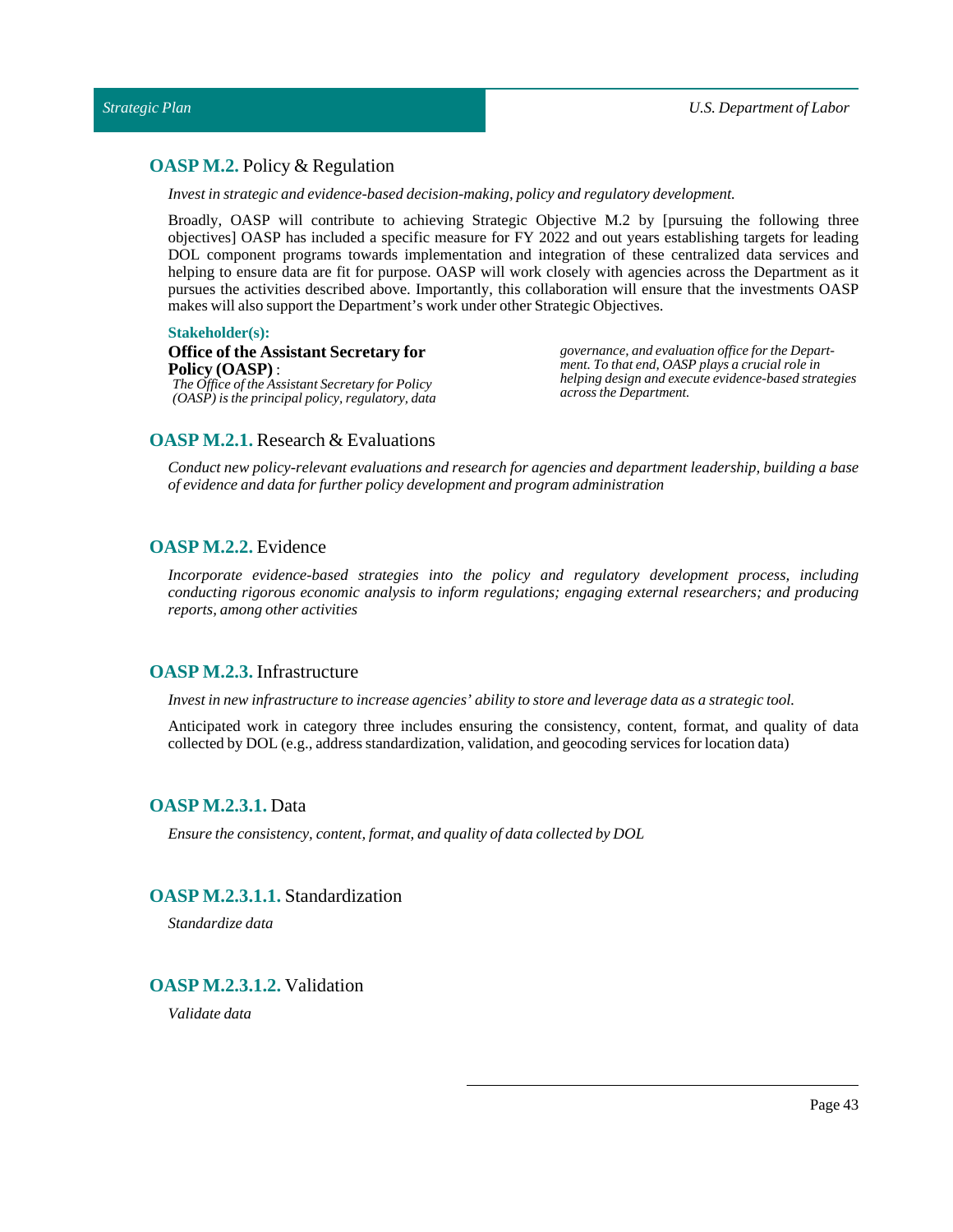## <span id="page-43-0"></span>**OASP M.2.3.1.3.** Geocoding

*Geocode location data*

## <span id="page-43-1"></span>**M.3.** Workplace

*DOLas a model workplace*

Many factors contributed to the Department's success in carrying out its mission during the pandemic – investments in modern technology, use of workplace flexibilities, and new and innovative approaches to conducting our work – but no factor contributed more than the dedication, perseverance, and ingenuity of the DOL workforce. As we seek to turn the page on the pandemic and build America back even better than before, so too will we capitalize on this moment to advance the Department of Labor's future. The Department will be rebuilding the size of its workforce after several years of decline and developing the skills and capacity of its staff. We will also not reflexively return to the way we worked pre-pandemic. Instead our staff test new ways of working, will likely be more remote and virtual than before, and will use modern technology to execute our mission. And we will do all of this with the overarching goal of increasing diversity, equity, inclusion, and accessibility throughout the Department. A DOL that harnesses the unmistakable benefits of a diverse workforce will not only make DOL a model workplace, but will set a foundation to address inequity for our Nation's workers.

## **Stakeholder(s):**

**DOL Workforce Office of the Assistant Secretary for Administration and Management (OASAM)** : *Agency Driving this Objective*

## <span id="page-43-2"></span>**OASAM M.3.1.** Workforce

#### *Rebuild the Department's Workforce*

The Department is undertaking a historic hiring surge to restore the capacity of its workforce. Over the past several years, many DOL agencies have lost a significant number of staff, which has hindered the Department's ability to carry out investigations, inspections, and other mission critical activities. The OASAM Office of Human Resources (OHR) will provide policy and guidance on all human capital matters leading the Department's hiring efforts. Through DOL agency engagement and recruitment planning, OHR will support the Administration's plans to rebuild the American economy and workforce. The OASAM Security Center will utilize its personnel security program to ensure efficiency in the vetting process and afford transparency to client agencies.

## <span id="page-43-3"></span>**OASAM M.3.2.** Diversity & Engagement

*Promote a Diverse, Inclusive, and Engaged Workforce*

DOL's most important asset is its workforce – the employees across the nation who carry out the Department's mission.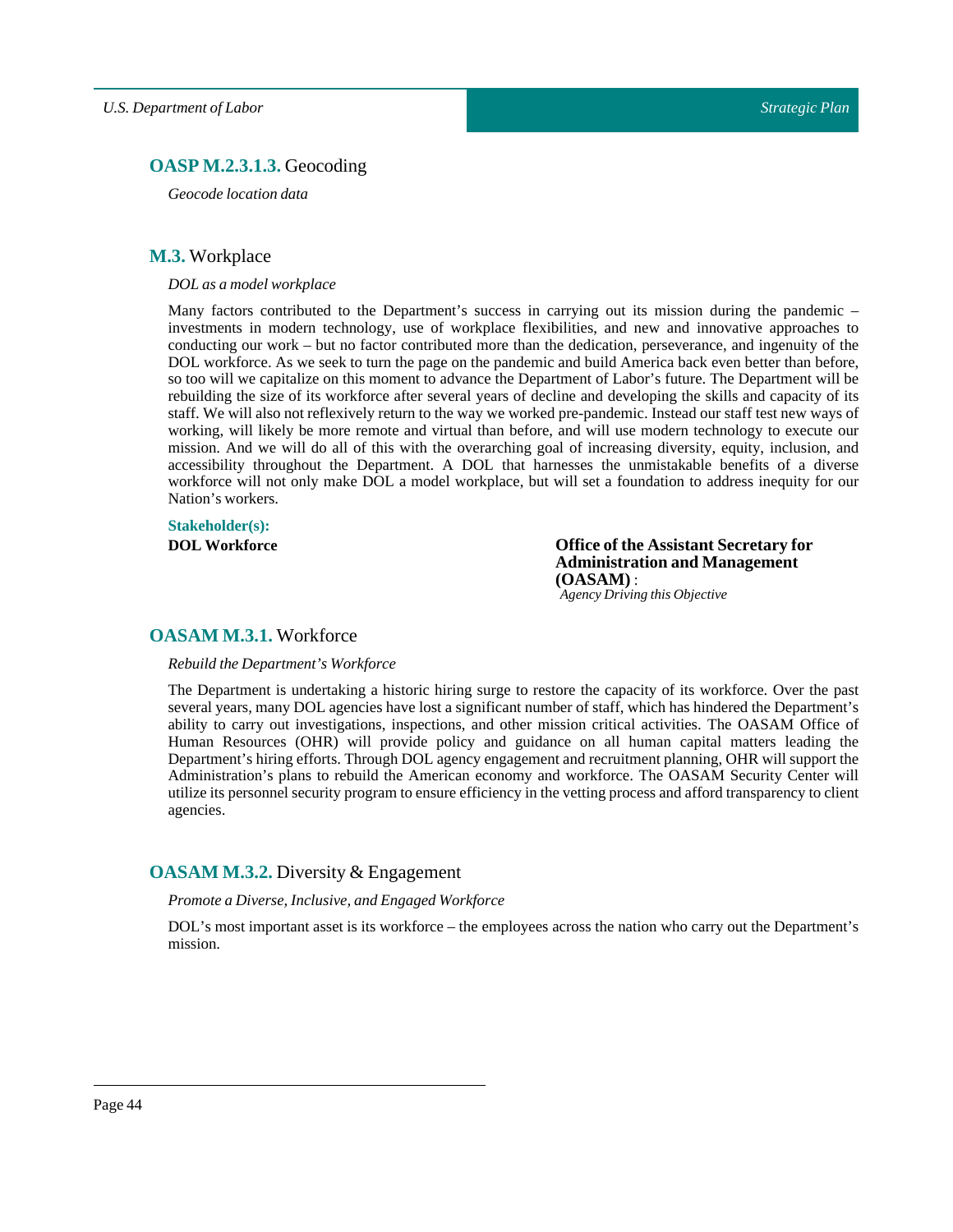## <span id="page-44-0"></span>**OASAM M.3.2.1.** Recruitment

*Identify and recruittalentfrom a diverse talent pool*

As part of the Department's historic hiring surge, agencies have developed plan to identify and recruit talent from a diverse talent pool.

## <span id="page-44-1"></span>**OASAM M.3.2.2.** Equity

*Stress equity so thattomorrow's Department ofLabor reflects the rich diversity of our nation*

Additionally, the Department will also stress equity, including in retaining and promoting candidates so that tomorrow's Department of Labor reflects the rich diversity of our nation.

## <span id="page-44-2"></span>**OASAM M.3.2.3.** Trends & Barriers

*Identify trends and potential barriers to retaining underrepresented groups and develop recommendations for retention strategies*

DOL will assess exit survey data to identify trends and potential barriers to retaining underrepresented groups and develop recommendations for retention strategies.

#### **Stakeholder(s):**

**Underrepresented Groups**

## <span id="page-44-3"></span>**OASAM M.3.2.4.** Awareness & Discussion

*Raise awareness and promoting discussion*

To promote inclusion, OHR will invest in raising awareness and promoting discussion in partnership with DOL Affinity Groups and in coordination with Special Emphasis Programs.

**Stakeholder(s): OHR**

**Special Emphasis Programs**

**DOL Affinity Groups**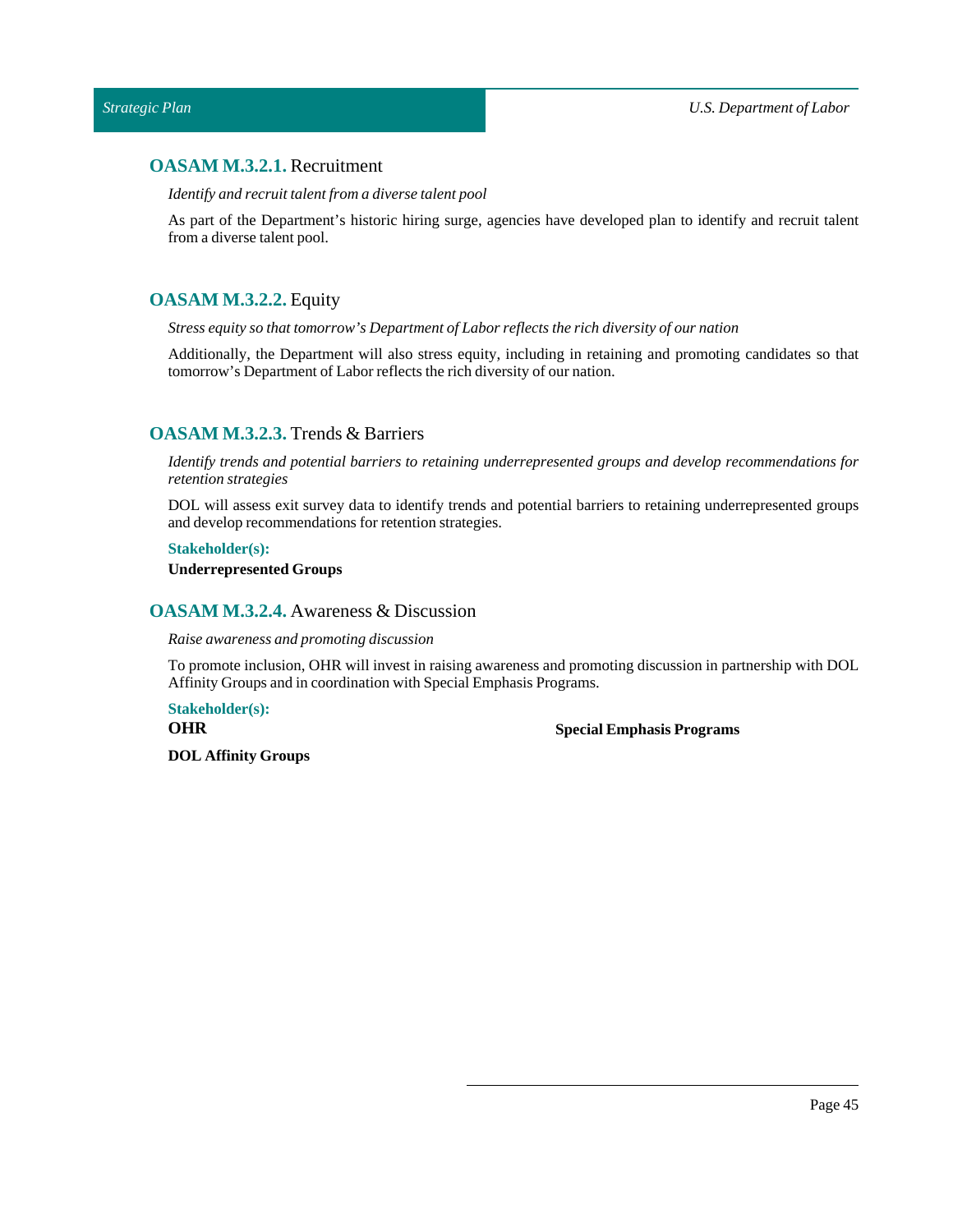## <span id="page-45-0"></span>**OASAM M.3.2.5.** Tools & Interventions

*Provide training and technical assistance with particular emphasis on bystander intervention and tools to confront and resolve incidents of discrimination or harassing conduct*

To further promote inclusion within the Department, OASAM's Civil Rights Center (CRC) will provide training and technical assistance to employees, managers, and supervisors, with particular emphasis on bystander intervention and the proper tools to confront and resolve incidents of discrimination or harassing conduct. CRC will also continue to support new and existing DOL employees with disabilities with individually tailored services/equipment.

**Stakeholder(s): Civil Rights Center (CRC) DOL Employees DOL Managers DOL Supervisors**

## <span id="page-45-1"></span>**OASAM M.3.2.6.** Discrimination & Racism

*Assess policies and programs that may contribute to systemic discrimination and racism*

Additionally, CRC will support leadership's assessment of policies and programs that may contribute to systemic discrimination and racism, and promote effective solutions to create long-term organizational and culture change.

**Stakeholder(s): CRC**

## <span id="page-45-2"></span>**OASAM M.3.2.7.** Strategic Alignment

*Align employee engagement efforts with Administration priorities*

OHR will align employee engagement efforts with Administration priorities and use data such as the annual Federal Employee Viewpoint Survey (FEVS) results to drive change.

**Stakeholder(s): DOL Employees**

## <span id="page-45-3"></span>**OASAM M.3.2.8.** Collective Bargaining

*Renegotiate provisions of the Collective Bargaining Agreement to ensure compliance with President Biden's directives in Executive Order 14003*

The Department will engage with its unions to renegotiate provisions of the Collective Bargaining Agreement to ensure compliance with President Biden's directives in Executive Order 14003. DOL will participate in good faith negotiations and pre-decisional involvement with union partners.

**Stakeholder(s): DOL Unions**

## <span id="page-45-4"></span>**OASAM M.3.3.** Workplace

#### *Reshape the Department ofLabor Workplace*

Like so many workplaces across the country, the Department will transition from a pre-pandemic model of work to something different – likely with more workplace flexibilities, more telework, and more opportunities for employees to balance their careers and their personal lives. As the U.S. Department of Labor, that transition and future state will not only impact the lives of DOL employees, but will also serve as a model for the American